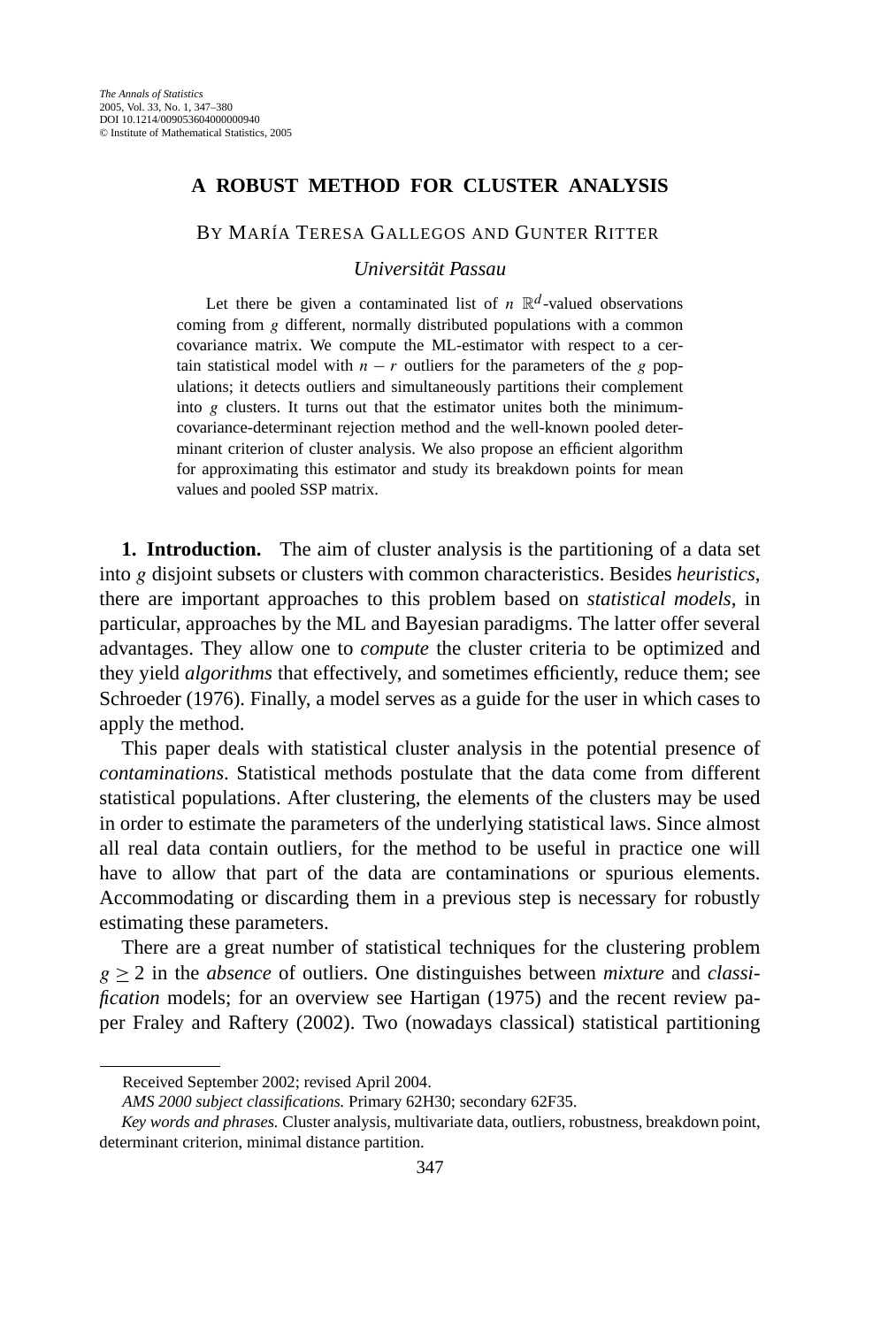methods are the trace and determinant criteria of cluster analysis [Friedman and Rubin (1967) and Scott and Symons (1971)]. In both criteria, the pooled withingroups sum of squares and products (SSP) matrix **W** of the clustering, see (2), plays a central role. These criteria postulate as estimators those partitions which minimize the trace and the determinant of **W**, respectively. Both methods are not only heuristically motivated: the resulting partitions are maximum likelihood estimators of well-defined statistical models. Therefore, both methods perform well whenever the data set is a realization of random variables obeying the underlying statistical laws. The probabilistic model for which the trace criterion is optimal assumes that all populations are normally distributed with *unknown* mean vectors and the same *spherical* covariance matrix of unknown size. The determinant criterion retains the assumption on equality of the covariance matrices, but is less restrictive in dropping that on sphericity. As a consequence, the partition optimal for the determinant criterion is invariant not only w.r.t. location but also w.r.t. scale.

In the *presence* of outliers and in the case  $g = 1$ , the problem reduces to outlier detection or robust parameter estimation and a great number of methods are available; for a good overview see Barnett and Lewis [(1994), Chapter 7]. In the case  $g \ge 2$ , mixture models with outliers have been well known for some time; see again Fraley and Raftery (2002). With the aim of robustifying the *trace* criterion, Cuesta-Albertos, Gordaliza and Matrán (1997) introduced a trimmed version which they called *impartial trimming*: given a trimming level  $\alpha \in ]0, 1[$ , find the subset of the data of size  $\lfloor n(1 - \alpha) \rfloor$  which is optimal w.r.t. the trace criterion. They also studied its consistency. Later, Garciá-Escudero and Gordaliza (1999) showed robustness properties of the algorithm and, recently, Garciá-Escudero, Gordaliza and Matrán (2003) presented a trimmed *k*-means algorithm for approximating the minimum of the criterion.

We propose first a statistical clustering model with outliers which we call the *spurious-outliers model*. The idea behind it is general enough to allow the derivation of robust clustering criteria with trimming under all kinds of distributional assumptions and cross-cluster constraints. In fact, in the case of normal distributions with equal and spherical covariance matrices, one recovers impartial trimming. Applying the method to equal but general covariance matrices with rejection of  $n - r$  elements, the ML-estimator leads us in Section 2 to a robust version of the *pooled determinant* criterion, the *trimmed determinant criterion* (TDC): choose a subset of size *r* from the *n* observations and partition it into *g* clusters so that the pooled SSP matrix has minimum determinant. Not surprisingly, the maximum likelihood estimate of the mean vectors of the different underlying normal distributions are the sample mean vectors of the various clusters, whereas that of the common covariance matrix is the pooled SSP matrix divided by *r*. In the case  $r = n$ , the TDC simplifies to the classical determinant criterion of cluster analysis.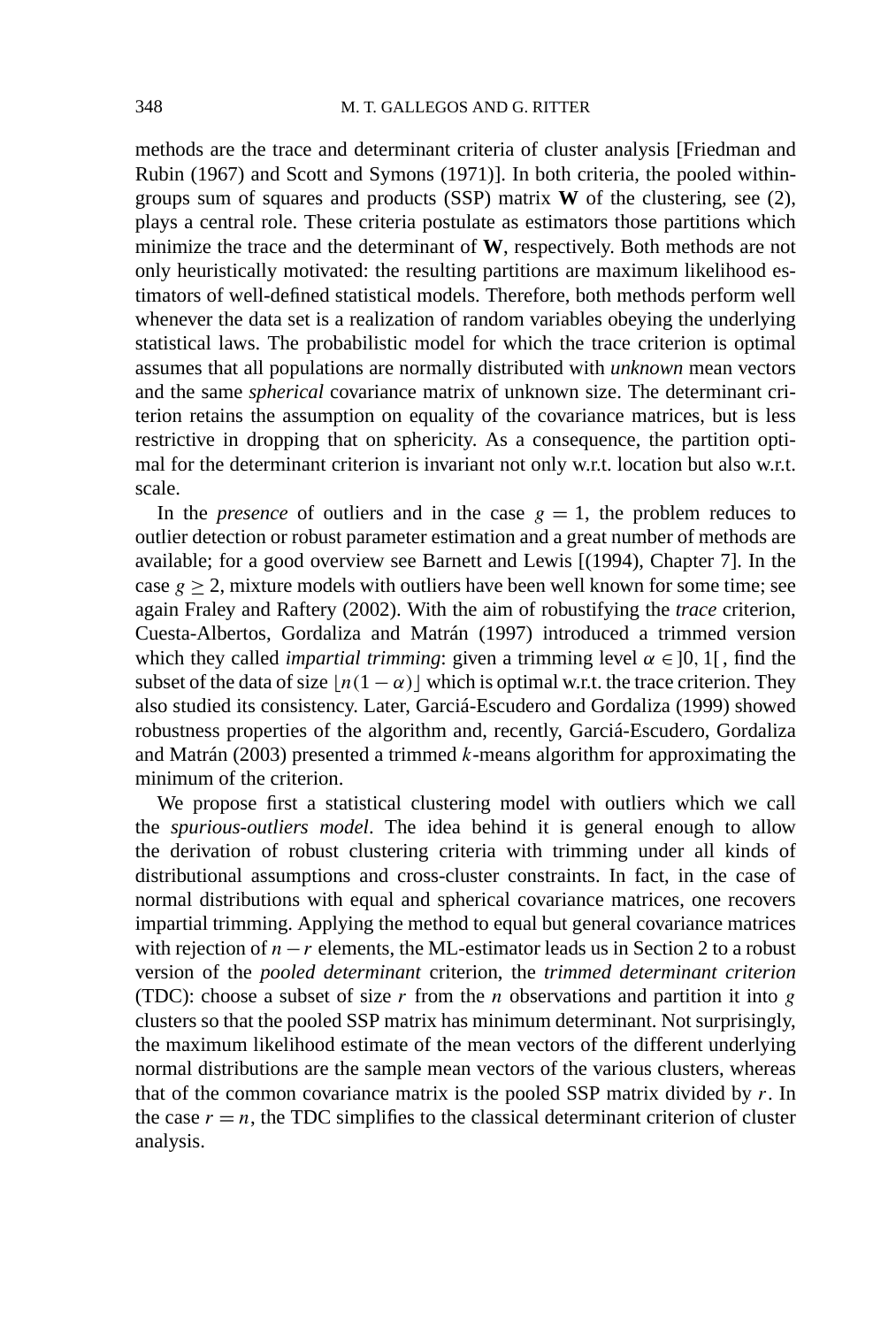The number *r* of regular objects of the model becomes a parameter of the proposed algorithm, the number of retained elements. It turns out that the estimated means and pooled covariance matrix are fairly insensitive to the choice of this number as long as it is not chosen too large. Moreover, we propose in Section 5 a way of estimating *r* by a method akin to a  $\chi^2$  goodness-of-fit test: run the algorithm several times with various values for *r* and choose the one for which the output best fits the theoretical tail probabilities. This rule may be satisfactory, so much the more as there is no rigorous and unified concept of "outlier," let alone a formal definition; see, for example, Barnett and Lewis (1994) or the introductory discussion in Ritter and Gallegos (1997).

Apart from this parameter, we do not address the question of model finding. Normality of the population distributions, the commonness of the covariance matrix and the number of clusters are assumed as a priori given. This may yield criticism. However, it is straightforward to carry over the method to other *location and scale models*, for example, elliptical distributions with a given radial behavior. But the efficiency of the algorithm depends on that of the ML-estimator of the population parameters and one reason for the popularity of the normal model is the fact that ML-estimation of its parameters essentially reduces to summation. We could also dispense with *commonness* of the covariance matrix. However, the present model should be preferred in situations where each class arises from noisy versions of *g* prototypes and the noise affects each prototype in the same way. Examples are the classification of phonemes in speech recognition and the chromosome classification problem. In the former case, the prototypes are the phonemes pronounced by a pure speaker and in the latter, they are clean images of the chromosomes of the different biological classes of an organism. In both cases, outliers play an important role; see, for example, Ritter and Gallegos (1997). Moreover, different covariance matrices would require estimation of more parameters and might need more observations than are actually available. Estimation of the *number of clusters* is an important issue that would go beyond the scope of this paper. Just as there is no clear definition of outlier, there is none of "cluster" either. Nevertheless, both are useful concepts. More general distributions, cross-cluster constraints and estimation of the number of clusters in a Bayesian framework will be the subject matter of a forthcoming communication.

Minimizing the TDC requires computing a subset of size *r* of the *n* observations and its subsequent partitioning into *g* clusters (one or several clusters produced by our algorithm may be empty); we call such a partition together with the subset a *configuration*. As in the case of the classical determinant criterion, its computation is infeasible except for small data sets and approximation algorithms which are desirable. In Section 3 we formulate a reduction step that, starting from an arbitrary configuration, yields another configuration with lower or equal determinant of the corresponding pooled SSP matrix; it is based on the Mahalanobis distance. Iterative application of reduction steps until convergence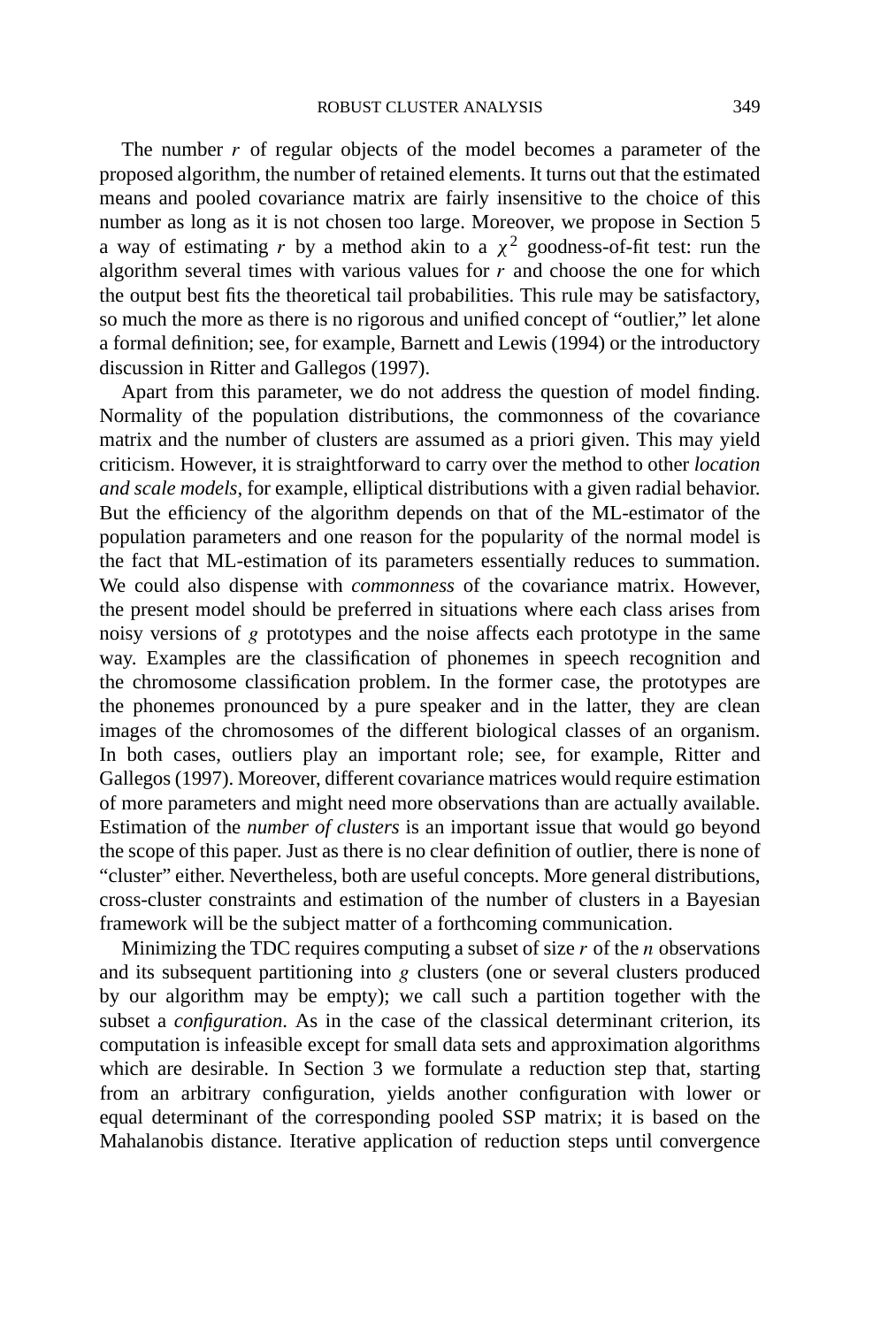and multistart optimization yield an efficient approximation to the required minimum.

A measure of robustness of an estimator is its *breakdown value* or *breakdown point*: the minimum fraction of bad outliers needed to make it succumb. The *asymptotic breakdown value* is its limit as the number of observations increases to infinity. Estimators with zero asymptotic breakdown value lack robustness. This paper would be incomplete if it did not contain a word about this topic and, in Section 4 we compute the breakdown values of the TDC for the mean vectors and for the pooled SSP matrix. It turns out that the asymptotic breakdown value of the SSP matrix is positive. Mean values, too, are robust w.r.t. data sets that meet a certain condition of cluster separation to be specified in Section 4.2. Both facts plead for robustness of the TDC.

In Section 5 we offer a few simulation studies in order to assess the performance of the proposed algorithm. The error rates obtained compare favorably even to recent studies without outliers; see Coleman and Woodruff (2000).

1.1. *General notation and preliminaries.* Given  $g \ge 1$  elements  $z_j$ ,  $1 \le j \le g$ , of a set *F*,  $z_1^g$  stands for the *g*-tuple  $(z_1, \ldots, z_g) \in F^g$ . We write  $\mathbf{A} > 0$ (**A** ≥ 0) in order to indicate that a symmetric matrix  $\mathbf{A} \in \mathbb{R}^{d \times d}$ ,  $d \ge 1$ , is positive (semi-)definite and we denote trace and determinant of **A** by tr**A** and det **A**, respectively. The *d*-dimensional identity matrix is denoted  $I_d$ . The symbol  $N_d$  ( $\mu$ , **V**) denotes both the *d*-variate normal distribution with mean vector  $\mu \in \mathbb{R}^d$ and covariance matrix  $V \in \mathbb{R}^{d \times d}$  and its Lebesgue density function.  $N_d(\mu, V)(x)$ denotes the value of this density at  $\mathbf{x} \in \mathbb{R}^d$ . The *sum of squares and products matrix* (SSP matrix)  $W_E$  of a finite, nonempty subset  $E \subseteq \mathbb{R}^d$  with mean  $\mathbf{m}_E$  is the matrix

(1) 
$$
W_E = \sum_{\mathbf{x} \in E} (\mathbf{x} - \mathbf{m}_E)(\mathbf{x} - \mathbf{m}_E)^T.
$$

We next recall some definitions and notation in the theory of cluster analysis. Let  $D = \mathbf{x}_1^n = (\mathbf{x}_1, \mathbf{x}_2, ..., \mathbf{x}_n)$  be a list of *n* observations  $\in \mathbb{R}^d$ . We will often identify the observation  $\mathbf{x}_i$  with the corresponding index  $i \in \{1..n\}$  and a subset of the list with the corresponding subset of  $1..n$ . Given a finite set  $E$ , the notation  $\binom{E}{r}$  stands for the system of all subsets of *E* of size *r*. Let  $g \ge 1$  be the number of clusters. If *R* is a nonempty, finite subset of 1.*n*,  $C_g(R)$  denotes the set of all partitions  $\mathcal{R} = \{R_1, R_2, \ldots, R_g\}$  of *R* into *g* clusters (or subsets), that is, the set of all configurations over the set *R*. Let  $\mathcal{R} = \{R_1, R_2, \dots, R_g\} \in C_g(R)$  be such a configuration. We will often identify  $R_j$  with its index *j* and  $\Re$  with the integral interval 1..g. For a nonempty cluster  $R_j$ , let  $\mathbf{m}_{R_j}$  be its sample mean vector while, for all empty clusters  $R_j$ ,  $m_{R_j}$  is some vector in  $\mathbb{R}^d$  given a priori. We write  $\mathbf{m}_{\mathcal{R}} := (\mathbf{m}_{R_1}, \dots, \mathbf{m}_{R_\rho})$  and  $\mathbf{m}_{\mathcal{R}}(j) = \mathbf{m}_{R_j}$ . The pooled or within-groups sum of *squares and products matrix* (SSP matrix)  $W_R$  of a configuration R is the sum of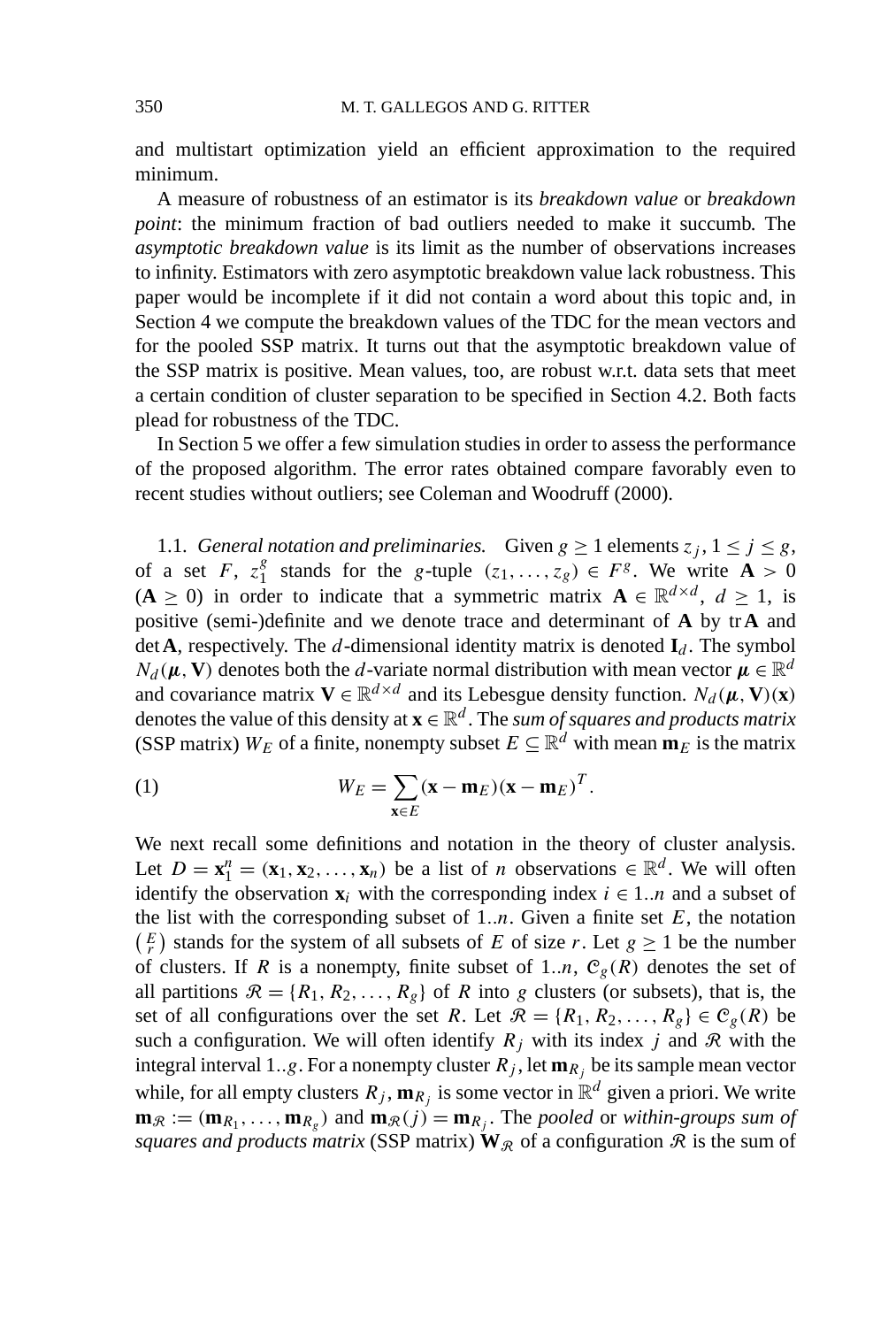the SSP matrices (1) of all clusters,

(2) 
$$
\mathbf{W}_{\mathcal{R}} = \sum_{j=1}^{g} \sum_{\mathbf{x} \in R_j} (\mathbf{x} - \mathbf{m}_{R_j})(\mathbf{x} - \mathbf{m}_{R_j})^T.
$$

**2. The spurious-outliers model and its ML-estimator.** Let  $r \leq n$  be the assumed number of regular observations. Both the number *g* of clusters and *r* are input parameters of the present clustering problem (concerning the choice of *r*, see Section 5, in particular, Table 1).

2.1. *The spurious-outliers model.* This section extends the usual statistical clustering setup; see Mardia, Kent and Bibby [(1979), Section 13.2], combining it with Mathar's [(1981), Section 5.2] outlier model.

Let  $(g_{\psi})_{\psi \in \Psi}$  be some family of p.d.f.'s on  $\mathbb{R}^d$ . The parameter set of our statistical model is

(3) 
$$
\Theta := \left[\bigcup_{R \in \binom{1,n}{r}} C_g(R)\right] \times \underbrace{(\mathbb{R}^d)^g \times \{V \in \mathbb{R}^{d \times d} | V > 0\} \times \Psi^n}_{\Theta_1}.
$$

The first factor of  $\Theta$  stands for the unknown configuration, the next two for the unknown parameters of the *g* underlying normally distributed statistical populations which generate the regular observations. Finally, the last factor of  $\Theta$ represents the unknown statistical laws that generate the outliers. Let  $X_i$ ,  $i \in 1..n$ , be *n* independent,  $\mathbb{R}^d$ -valued random variables and let their p.d.f.'s conditional on the parameter  $\theta = (\mathcal{R}, \mu_1^g, \mathbf{V}, \psi_1^h), \mathcal{R} = \{R_1, \dots, R_g\} \in C_g(R)$  be given by

$$
f_{X_i}^{\theta} = \begin{cases} N_d(\boldsymbol{\mu}_j, \mathbf{V}), & i \in R_j, \\ g_{\psi_i}, & i \notin R. \end{cases}
$$

The observations  $\mathbf{x}_i$  are realizations of these random variables. Since both regular observations and outliers come from Lebesgue-continuous populations, it is natural to assume that the realizations are in general position (any  $d + 1$  elements are affinely independent). If we additionally require  $r > gd$ , then the pigeon hole principle ensures that at least one cluster contains  $d + 1$  or more elements, which implies  $W_{\mathcal{R}} > 0$  for all configurations  $\mathcal{R}$ .

At the expense of the stronger condition  $2r - n > gd$  instead of  $r > gd$ , the condition "data set in general position" could be relaxed to "*r* elements of the data set in general position." This, too, would guarantee nonsingularity of all pooled SSP matrices  $W_{\mathcal{R}}$ . This modification would allow the *n* − *r* outliers to possess any pattern, for example, a regular one. It would, however, exclude examples with many outliers from the beginning, such as in Fraley and Raftery [(2002), Figure 7]. We, therefore, stick to the former conditions. The user may want to screen the data set for affine dependencies in a preprocessing step, at least if dimension is not high. (Otherwise, one may run the algorithm removing affine dependencies as soon as a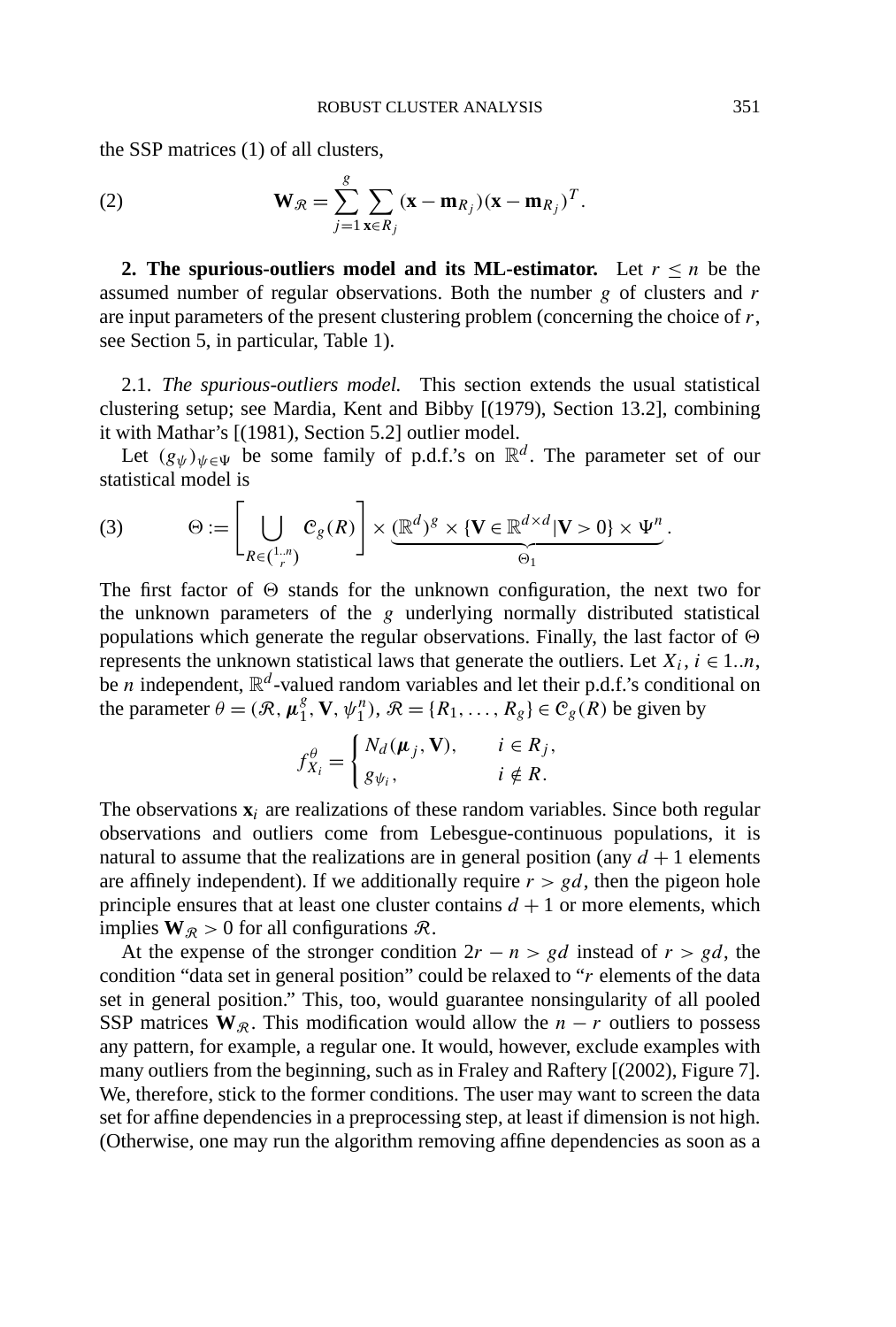singular SSP matrix is detected.) Since the regular populations are assumed to be Lebesgue continuous (even normal), such dependencies are the clearest indications of outliers.

The likelihood function of the spurious-outliers model for the data  $\mathbf{x}_1^n$  is

(4) 
$$
L_{\mathbf{x}_1^n}(\mathcal{R}, \boldsymbol{\mu}_1^g, \mathbf{V}, \boldsymbol{\psi}_1^n) = \left[ \prod_{j=1}^g \prod_{i \in R_j} N_d(\boldsymbol{\mu}_j, \mathbf{V})(\mathbf{x}_i) \right] \left[ \prod_{i \notin R} g_{\psi_i}(\mathbf{x}_i) \right].
$$

The maximum likelihood estimate of  $\mathcal{R}$ ,  $\mu_1^g$ , **V**,  $\psi_1^n$  is any element of the parameter set  $\Theta$  which maximizes (4). The following proposition shows that the ML-estimator exists and has a simple representation if the outlier model and the data meet a certain condition (5). We were led to this condition and the method of proof of the following proposition by a similar condition appearing in Ritter and Gallegos (2002) in a different statistical context. The corollary following the proposition exposes an outlier model for which this condition is independent of data.

PROPOSITION 2.1 (ML-estimator).

(a) If, for each subset  $T \subseteq 1..n$  of size  $n - r$ , the function  $\prod_{i \in T} g_{\psi_i}(\mathbf{x}_i)$ *possesses a maximum w.r.t.*  $(\psi_i) \in \Psi^T$ , then the maximum likelihood estimator *of the spurious-outliers model exists*.

*Assume*, *in addition*,

(5) 
$$
\arg\min_{\mathcal{R}\in\bigcup_{R\in\left(\frac{1}{r}\right)}\mathcal{C}_{g}(R)}\det\mathbf{W}_{\mathcal{R}}\subseteq\underset{\mathcal{R}\in\bigcup_{R\in\left(\frac{1}{r}\right)}\mathcal{C}_{g}(R)}{\arg\max}\underset{\substack{(w)\underset{i}{\sim}1}}{\max}\underset{i\notin R}{\max}\prod_{s\notin i}(x_{i}).
$$

(*Note that the* "arg max" *on the right-hand side of the inclusion exists and that the product depends only on the choice of the outliers*.) *Then*:

(b) *The MLE of the configuration* R (*for the given statistical model* ) *is determined by the TDC*

(TDC) 
$$
\min_{\mathcal{R} \in \bigcup_{R \in \binom{1,n}{r}} C_g(R)} \det \mathbf{W}_{\mathcal{R}} \bigg( = \min_{R \in \binom{1,n}{r}} \min_{\mathcal{R} \in C_g(R)} \det \mathbf{W}_{\mathcal{R}} \bigg).
$$

(c) If we denote it by  $\mathbb{R}^*$  (if it is not unique, choose one), then the MLE of  $(\mu_1, \ldots, \mu_g)$  *is*  $(\mathbf{m}_{\mathcal{R}^{\star}}(1), \ldots, \mathbf{m}_{\mathcal{R}^{\star}}(g))$  *and that of the common covariance matrix*  $V$  *is*  $\frac{1}{r}W_{\mathcal{R}^{\star}}$ .

PROOF. By the assumptions and the discussion at the beginning of this section, we have  $W_{\mathcal{R}} > 0$  for any  $\mathcal{R} \in \bigcup_{R \in \binom{1,n}{r}} C_g(R)$ . Therefore, classical normal distribution theory [see Mardia, Kent and Bibby (1979), pages 103–105]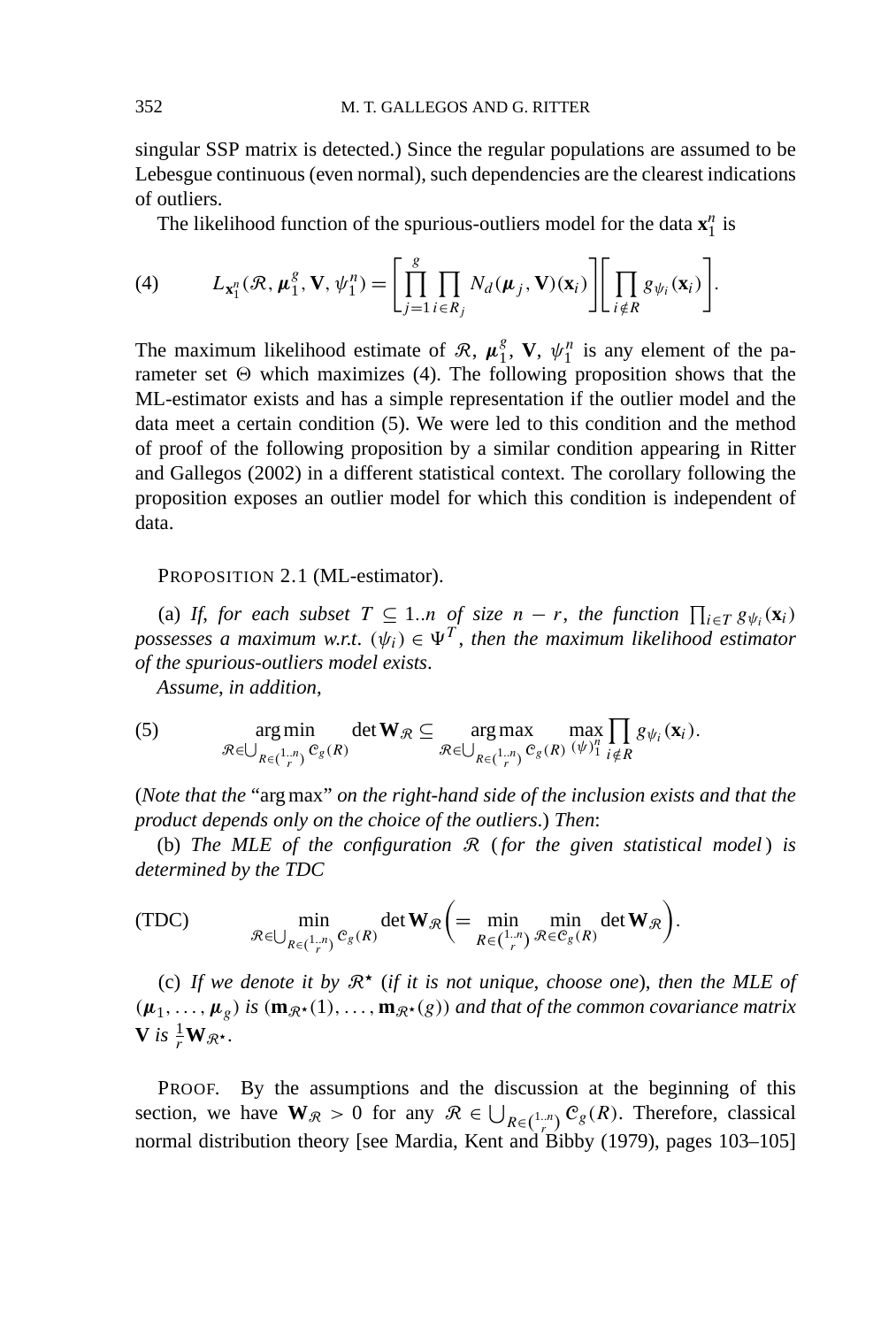shows

$$
\max_{\mathbf{V}} \max_{\mu_1^g} \prod_{j=1}^g \prod_{i \in R_j} N_d(\mu_j, \mathbf{V})(\mathbf{x}_i)
$$
  
=  $\max_{\mathbf{V}} (\det 2\pi \mathbf{V})^{-r/2} \prod_{j=1}^g \exp{-\frac{1}{2} \text{tr} \left( \mathbf{V}^{-1} \sum_{i \in R_j} (\mathbf{x}_i - \mathbf{m}_{\mathcal{R}}(j)) (\mathbf{x}_i - \mathbf{m}_{\mathcal{R}}(j))^T \right)}$   
(6)  
=  $\max_{\mathbf{V}} (\det 2\pi \mathbf{V})^{-r/2} \exp{-\frac{1}{2} \text{tr}(\mathbf{V}^{-1} \mathbf{W}_{\mathcal{R}})}$   
=  $K (\det 2\pi \mathbf{W}_{\mathcal{R}})^{-r/2}$ ,

where  $K$  is a constant independent of  $\mathcal{R}$ . The last equality is a direct application of Mardia, Kent and Bibby [(1979), Theorem 4.2.1, page 104]. Finiteness of  $\bigcup_{R \in \binom{1,n}{r}} C_g(R)$ , (6), (4) and the hypothesis of (a) together imply

(7)  
\n
$$
\max_{\mathcal{R}} \left[ \max_{\mathbf{V}} \max_{\boldsymbol{\mu}_{1}^{g}} \prod_{j=1}^{g} \prod_{i \in R_{j}} N_{d}(\boldsymbol{\mu}_{j}, \mathbf{V})(\mathbf{x}_{i}) \max_{\psi_{1}^{h}} \prod_{i \notin R} g_{\psi_{i}}(\mathbf{x}_{i}) \right]
$$
\n
$$
= \max_{(\mathcal{R}, \boldsymbol{\mu}_{1}^{g}, \mathbf{V}, \psi_{1}^{h})} L_{\mathbf{x}_{1}^{n}}(\mathcal{R}, \boldsymbol{\mu}_{1}^{g}, \mathbf{V}, \psi_{1}^{h}),
$$

which proves part (a).

Now, by hypothesis (5), any configuration  $\Re$  that maximizes the first factor in brackets in (7) also maximizes the second one. The maximum is, therefore, attained at the minimum of det  $W_R$  over all configurations  $\mathcal{R}$ .  $\Box$ 

In order to minimize the criterion (TDC), one has to determine a *subset*  $R \subseteq 1..n$ of *r* elements, the set of estimated *regular* observations and a *partition* R of it in *g* clusters such that  $W_{\mathcal{R}}$  has minimum determinant. Since

$$
(6) = \prod_{j=1}^{g} \prod_{i \in R_j} N_d \bigg( \mathbf{m}_{\mathcal{R}}(j), \frac{1}{r} \mathbf{W}_{\mathcal{R}} \bigg) (\mathbf{x}_i),
$$

this may be restated as follows: in order to find  $R$ , compute the subset of  $r$ observations which is optimally explained by *g* normal populations with a common sample covariance.

Condition (5) is not very restrictive. It is satisfied if  $\max_{\psi} g_{\psi}(\mathbf{x}_i)$  exists for all *i* and does not depend on *i*. Two special, opposite cases are the following.

COROLLARY 2.1. *The conclusions of Proposition* 2.1 *hold under each of the following two conditions*:

(a)  $\Psi = \mathbb{R}^d$  *and*  $g_{\psi}(\mathbf{x}) = g(\mathbf{x} - \psi)$  *is a location model with a density function g having a maximum* [*e.g., g* =  $N_d(0, \mathbf{I}_d)$  *or*  $g = \frac{1}{\lambda^d(B)} \cdot \mathbf{1}_B$ *, where B is some region about the origin*].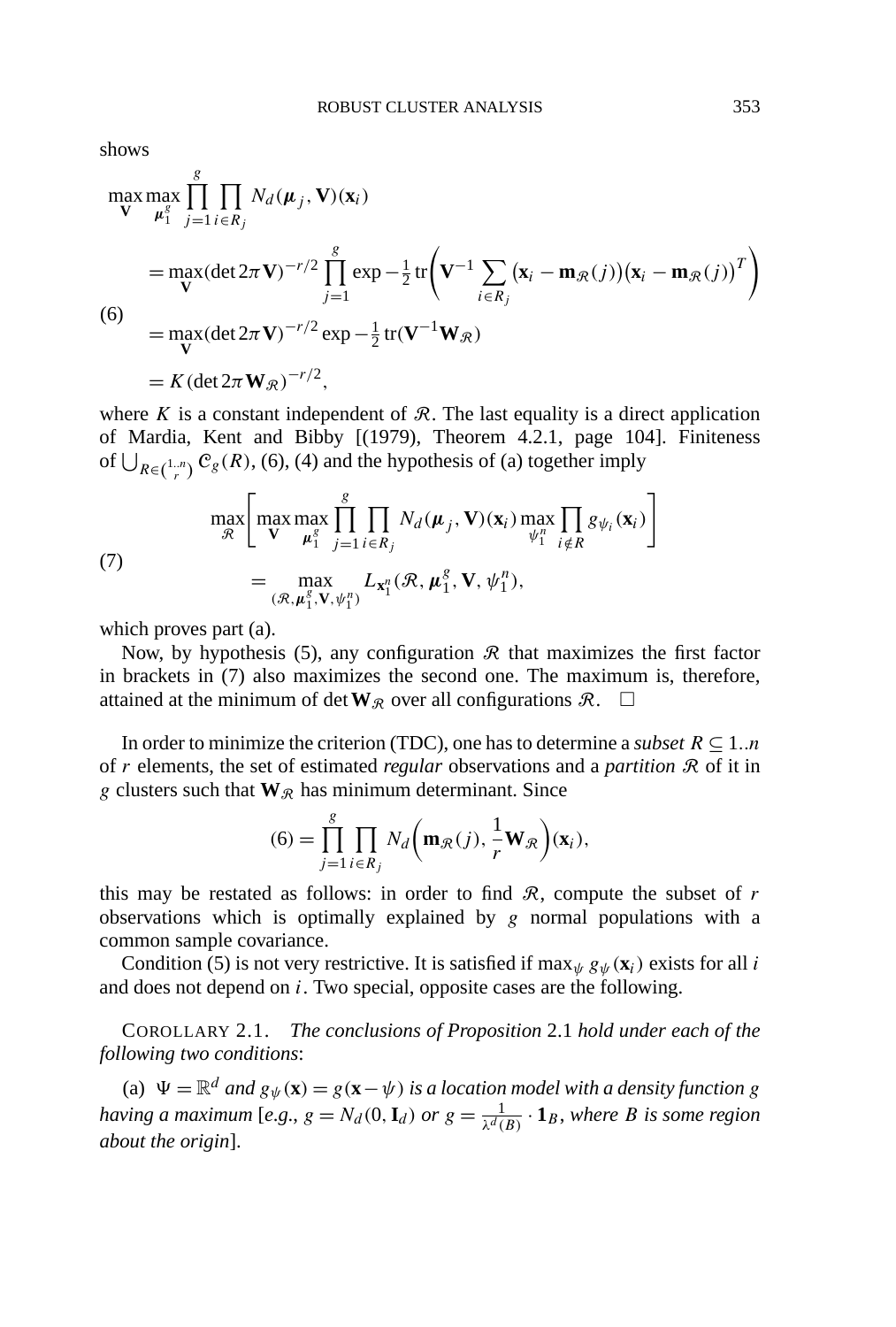(b)  $\Psi$  *is singleton and*  $g_{\psi}$  *is constant on a region that contains all data.* 

PROOF. In case (a), let  $M = \max g$ . Clearly, from the assumption,

$$
\max_{\psi_1^n} \prod_{i \notin R} g_{\psi_i}(\mathbf{x}_i) = \prod_{i \notin R} \max_{\psi_i} g(\mathbf{x}_i - \psi_i) = M^{n-r}
$$

does not depend on  $\Re$  and Condition (5) of Proposition 2.1 is satisfied. The same is obviously true in case (b).  $\square$ 

The corollary shows that the parameter set  $\Psi$  may be of any size. If it contains just one element, then all outliers belong to *one* population. The model also allows that each outlier comes from its *own* population. This particularity justifies the adjective "spurious."

Criterion (TDC) is optimal (in the maximum likelihood sense) for the spuriousoutliers model 2.1 if condition (5) is satisfied, in particular, if the outliers are generated from Corollary 2.1(a) or (b). Therefore, it performs well whenever the data set  $x_1^n$  is a realization of random variables meeting this condition. However, it is also a plausible descriptive tool per se. We formulate the case of one cluster (robust parameter estimation) as a second corollary of Proposition 2.1. A similar statement for normally distributed outliers appears in Pesch (2000) where Mathar's outlier model is already used.

COROLLARY 2.2. Assume that the data  $\mathbf{x}_1^n$  satisfies (5) [e.g., that the *family*  $(g_{\psi})_{\psi \in \mathbb{R}^d}$  *is a location model* ]. *Then Rousseeuw's MCD is the maximum likelihood estimator for the spurious-outliers model* 2.1 *with*  $g = 1$ .

REMARKS. (a) *Classical determinant criterion*. For  $r = n$  (the pure clustering situation), criterion (TDC) reduces to the classical determinant criterion of cluster analysis [Friedman and Rubin (1967) and Scott and Symons (1971)].

(b) *Mixture model vs. classification model.* There exist two approaches to classical (nonrobust) model-based clustering: mixture modeling and the classification approach. It is well known that both are related; see Mardia, Kent and Bibby [(1979), remark (4), page 365] and Fraley and Raftery (2002). The same can be said about mixture modeling with outliers and the present robust classification model 2.1. Indeed, define the parameter set of the mixture model with outliers as

$$
\Theta_M := \left\{ (\pi_1, \ldots, \pi_g) \in [0, 1]^g \Big| \sum_{j=1}^g \pi_j = \frac{r}{n} \right\} \times \Theta_1,
$$

where  $(\pi_1, \ldots, \pi_g)$  are the mixing parameters and  $\Theta_1$  is defined in (3). Let  $Y_1, \ldots, Y_n$  be i.i.d., 0*.g*-valued random variables whose common distribution under the parameter  $\theta = (\pi_1^g, \mu_1^g, \mathbf{V}, \psi_1^n) \in \Theta_M$  is given by  $P^\theta[Y_1 = j] = \pi_j$ , *j* ∈ 1*..g*, and  $P^{\theta}[Y_1 = 0] = 1 - \frac{r}{n}$ . Furthermore, let  $X_{i,j}$ ,  $i \in 1..n$ ,  $j \in 0..g$ , be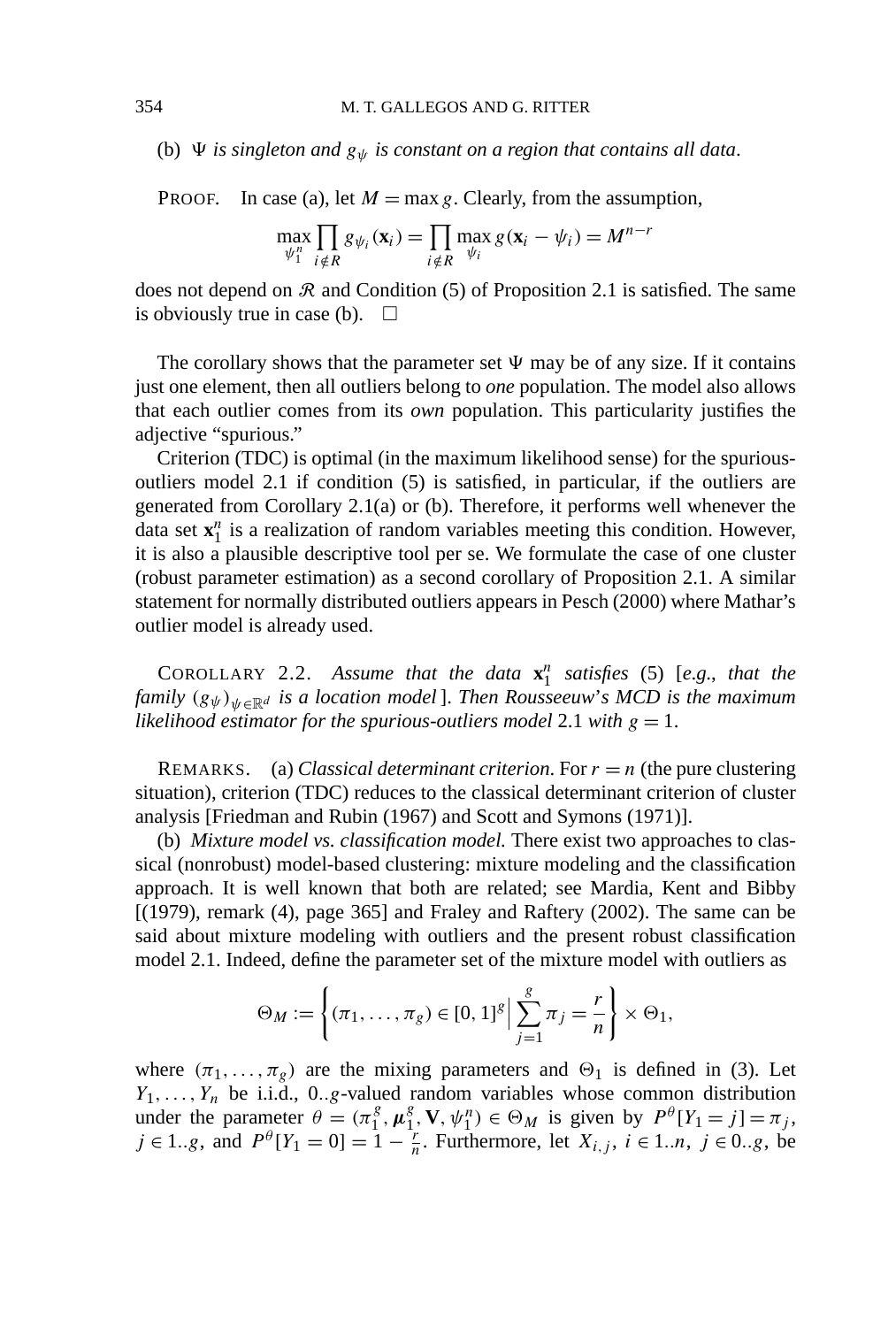$n \cdot (g + 1)$  independent,  $\mathbb{R}^d$ -valued random variables, independent of  $Y_1^n$  and with p.d.f. conditional on *θ*,

$$
f_{X_{i,j}}^{\theta} = \begin{cases} N_d(\boldsymbol{\mu}_j, \mathbf{V}), & j \in 1..g, \\ g_{\psi_i}, & j = 0. \end{cases}
$$

The formula of total probability shows that the  $\mathbb{R}^d$ -valued random variables  $X_{1,Y_1}, \ldots, X_{n,Y_n}$  are independent and that the conditional p.d.f. of  $X_{i,Y_i}$ ,  $i \in 1..n$ , is given by the mixture

(8) 
$$
f_{X_i,Y_i}^{\theta}(\mathbf{x}) = \sum_{j=1}^g \pi_j N_d(\boldsymbol{\mu}_j, \mathbf{V})(\mathbf{x}) + \left(1 - \frac{r}{n}\right)g_{\psi_i}(\mathbf{x})
$$

with mixing parameters  $\pi_j$ . The data  $\mathbf{x}_1^n$  is now a realization of the random variables  $X_{1, Y_1}, \ldots, X_{n, Y_n}$ . Note that  $1 - \frac{r}{n}$  is the prior probability of occurrence of an outlier. Hence, in this model the configuration  $\Re$  is an unobservable random variable. In the special case of Corollary 2.1(b), one finds the mixture model appearing in equation (11) of Fraley and Raftery (2002).

The aim of the statistical clustering model 2.1 and the mixture model is (robust) clustering and estimation of the means of all subpopulations and of their common covariance matrix. Whereas, in doing so, the former estimates (besides these parameters) the optimal configuration  $\mathcal{R}^*$ , the latter estimates the probabilities of the observations to come from the different clusters. In this sense, both models pursue the same aim. In the clustering model, the prior information of the existence of *n* − *r* outliers is expressed by the constraint  $\#\complement R = n - r$ . The mixture model describes this fact by setting the probability of occurrence of a contamination to 1 −  $\frac{r}{n}$ . Furthermore, once the ML-estimates  $(\hat{\pi}_1^g, \hat{\mu}_1^g, \hat{\mathbf{V}})$  of the mixture (8) are known, we can regard each distribution  $N_d(\hat{\mu}_j, \hat{V})$  as indicating a separate group, and individuals are then assigned to clusters by Bayes' allocation rule: assign the *i*th observation,  $i \in 1..n$ , to the class *j* that maximizes the posterior density  $\hat{\pi}_j N_d(\hat{\mu}_j, \mathbf{V})(\mathbf{x}_i)$ . The (estimated) set of regular observations *R* consists of the *r* observations with the *r* largest maxima. The corresponding optimal partition is defined by the class assignments of the elements of *R*. Similarly, once the optimal configuration  $\mathcal{R}^*$  of the clustering model is known, we can estimate the mixing parameters by the cluster sizes divided by *n*.

(c) *Unequal cluster sizes*. Being an ML-estimator, the pooled determinant criterion can be interpreted as a maximum a posteriori estimator for mixtures with *equal* mixing parameters. Therefore, it favors equal cluster sizes, although it can deal with small deviations from the ideal situation. For *unequal* mixing parameters, an entropy correction has to be added to the criterion; see Symons (1981). The same remark applies to the trimmed version. We will deal with this topic (and the related question of the number of clusters) in another communication.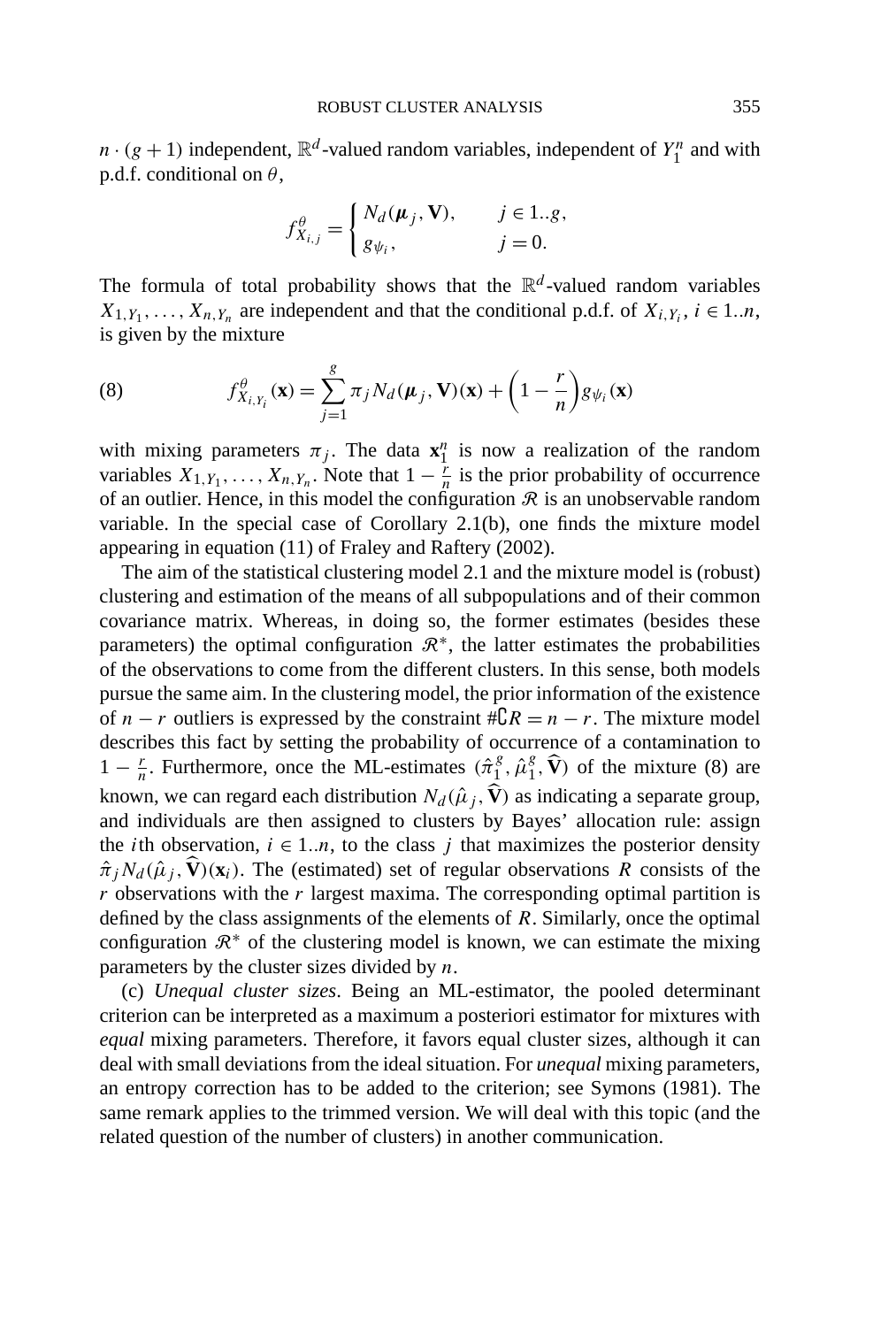**3. An efficient approximation algorithm.** Minimizing the trimmed determinant criterion requires the computation of a subset of size *r* out of the *n* observations and its subsequent partitioning into *g* clusters. This task is infeasible, except for small data sets, and an efficient approximation algorithm is desirable. In this section we develop such a procedure. It is iterative and adapts the idea of minimal distance partition, now classical in cluster analysis [see Schroeder (1976) for a general version], to the case with outliers. In the classical case (*without* trimming), one reduces the sum of the squared Mahalanobis distances w.r.t.  $W_R$  for a fixed "current" configuration R by reassigning *single observations* to cluster centers with smaller Mahalanobis distances w.r.t.  $W_{\mathcal{R}}$ . Moreover, one shows that this reduction also reduces the determinant of the SSP matrix. We prove below that the same idea can be applied also to the trimmed determinant criterion; this extension is, however, not straightforward. The following theorem gives rise to the basic reduction step of our algorithm.

THEOREM 3.1. *Let* R *and* Rnew *be two configurations over r-element subsets*  $R$ ,  $R_{\text{new}} \subseteq 1...n$ , *respectively*, *such that* 

(9)  

$$
\sum_{j=1}^{g} \sum_{i \in R_{\text{new},j}} (\mathbf{x}_i - \mathbf{m}_{\mathcal{R}}(j))^T \mathbf{W}_{\mathcal{R}}^{-1} (\mathbf{x}_i - \mathbf{m}_{\mathcal{R}}(j))
$$

$$
\leq \sum_{j=1}^{g} \sum_{i \in R_j} (\mathbf{x}_i - \mathbf{m}_{\mathcal{R}}(j))^T \mathbf{W}_{\mathcal{R}}^{-1} (\mathbf{x}_i - \mathbf{m}_{\mathcal{R}}(j)).
$$

(a) We have det  $\mathbf{W}_{\mathcal{R}_{\text{new}}} \leq$  det  $\mathbf{W}_{\mathcal{R}}$  *with equality if and only if*  $\mathbf{W}_{\mathcal{R}_{\text{new}}} = \mathbf{W}_{\mathcal{R}}$ .

(b) Let us put  $\mathbf{m}_{\mathcal{R}_{new}}(j) := \mathbf{m}_{\mathcal{R}}(j)$  for all  $j \in 1..g$  such that  $R_{new,j} = \emptyset$ . *If there is equality in* (a), *then we have also*  $\mathbf{m}_{\mathcal{R}_{\text{new}}} = \mathbf{m}_{\mathcal{R}}$ .

PROOF. At the beginning of the proof of Proposition 2.1, we have already used the fact that the determinant of  $W_{\mathcal{R}}$  is a constant multiple of a negative power of the product

$$
\prod_{j=1}^g \prod_{i \in R_j} N_d \bigg( \mathbf{m}_{\mathcal{R}}(j), \frac{1}{r} \mathbf{W}_{\mathcal{R}} \bigg) (\mathbf{x}_i).
$$

Claim (a) will, therefore, follow if we prove

$$
\prod_{j=1}^g \prod_{i \in R_{\text{new},j}} N_d \bigg( \mathbf{m}_{\mathcal{R}_{\text{new}}}(j), \frac{1}{r} \mathbf{W}_{\mathcal{R}_{\text{new}}} \bigg) (\mathbf{x}_i) \geq \prod_{j=1}^g N_d \bigg( \mathbf{m}_{\mathcal{R}}(j), \frac{1}{r} \mathbf{W}_{\mathcal{R}} \bigg) (\mathbf{x}_i).
$$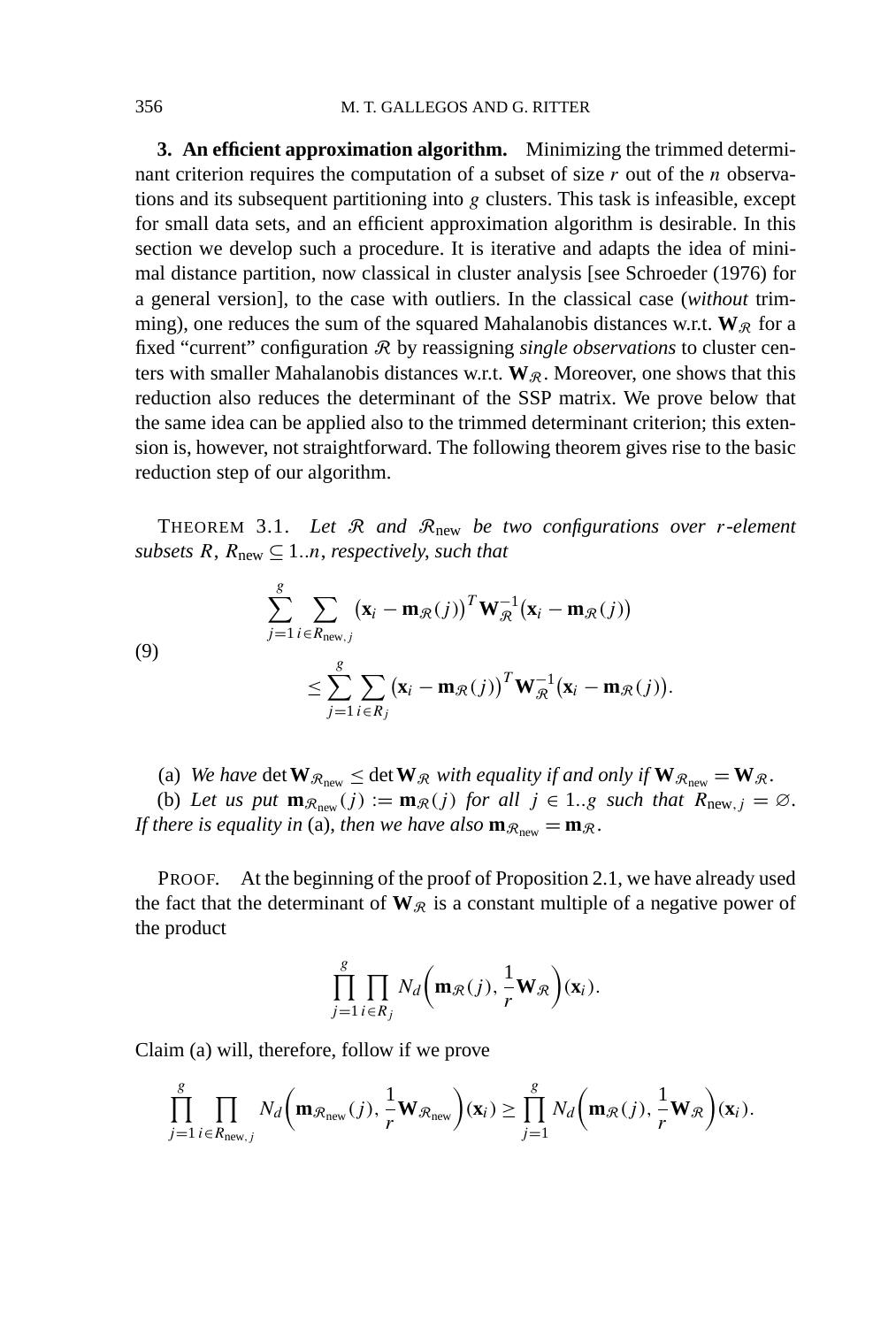Now, passing to likelihoods, we have

$$
\prod_{j=1}^{g} \prod_{i \in R_{\text{new},j}} L_{\mathbf{x}_i} \left( \mathbf{m}_{\mathcal{R}_{\text{new}}}(j), \frac{1}{r} \mathbf{W}_{\mathcal{R}_{\text{new}}} \right)
$$
\n
$$
\geq \prod_{j=1}^{g} \prod_{i \in R_{\text{new},j}} L_{\mathbf{x}_i} \left( \mathbf{m}_{\mathcal{R}}(j), \frac{1}{r} \mathbf{W}_{\mathcal{R}} \right)
$$
\n
$$
= \exp \sum_{j} \sum_{i \in R_{\text{new},j}} l_{\mathbf{x}_i} \left( \mathbf{m}_{\mathcal{R}}(j), \frac{1}{r} \mathbf{W}_{\mathcal{R}} \right)
$$
\n
$$
\geq \exp \sum_{j} \sum_{i \in R_{j}} l_{\mathbf{x}_i} \left( \mathbf{m}_{\mathcal{R}}(j), \frac{1}{r} \mathbf{W}_{\mathcal{R}} \right)
$$
\n
$$
= \prod_{j=1}^{g} \prod_{i \in R_{j}} L_{\mathbf{x}_i} \left( \mathbf{m}_{\mathcal{R}}(j), \frac{1}{r} \mathbf{W}_{\mathcal{R}} \right).
$$

In this chain the first inequality follows from ML-estimation and the second is just the assumption. This proves the first part of (a).

If the two determinants are equal, so are both ends of the above chain. Equality in (10) follows and uniqueness of the ML-estimator implies  $W_{\mathcal{R}_{new}} = W_{\mathcal{R}}$  and  $\mathbf{m}_{\mathcal{R}_{new}}(j) = \mathbf{m}_{\mathcal{R}}(j)$  for all  $j \in 1..g$  such that  $R_{new,j} \neq \emptyset$ . This concludes the proofs of parts (a) and (b).  $\Box$ 

Let  $R$  be any configuration. With the squared Mahalanobis distances

(11) 
$$
d_{\mathcal{R}}(i, j)^2 := (\mathbf{x}_i - \mathbf{m}_{\mathcal{R}}(j))^T \mathbf{W}_{\mathcal{R}}^{-1} (\mathbf{x}_i - \mathbf{m}_{\mathcal{R}}(j)), \qquad i \in 1..n, j \in 1..g.
$$

Inequality (9) may be rewritten as

(12) 
$$
\sum_{j=1}^{g} \sum_{i \in R_{\text{new},j}} d_{\mathcal{R}}(i, j)^2 \leq \sum_{j=1}^{g} \sum_{i \in R_j} d_{\mathcal{R}}(i, j)^2.
$$

Theorem 3.1 is the basis of the following building block for our algorithm: starting from a configuration  $\mathcal{R}$ , look for another configuration  $\mathcal{R}_{\text{new}}$  such that the corresponding sum of distance squares w.r.t. *the given*  $\mathcal{R}$  is smaller than the current one; see (12). The theorem assures that this new configuration is a better approximation to the minimum of the TDC.

Plainly, a configuration  $\mathcal{R}_{\text{new}}$  that minimizes the sum

(13) 
$$
\sum_{j=1}^{g} \sum_{i \in P_j} d_{\mathcal{R}}(i, j)^2
$$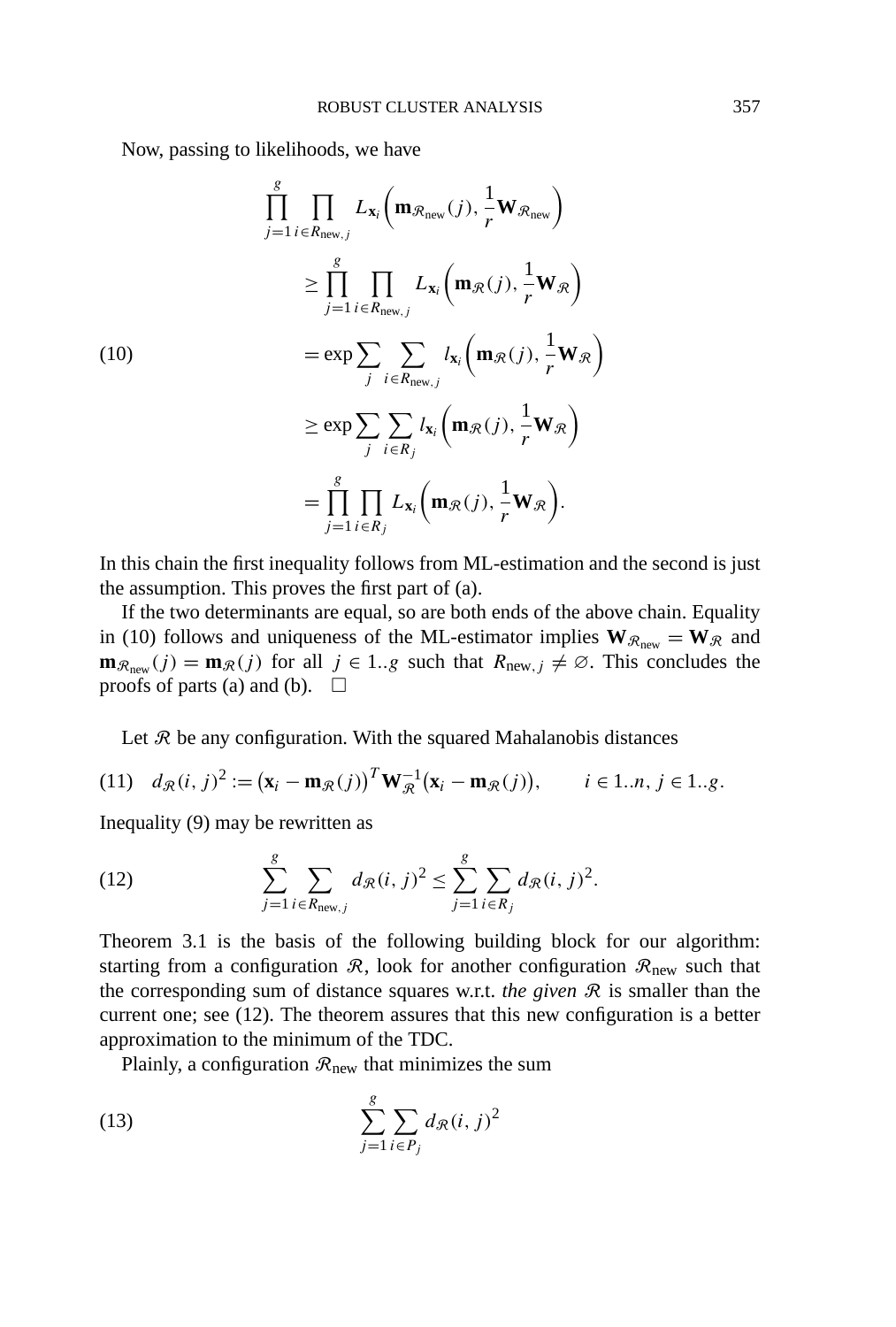over all configurations  $\{P_1, \ldots, P_g\} \in C_g(P)$ ,  $P \in {1..n \choose r}$  $r^{n}$ , satisfies (12). Fortunately, computing this minimum is very simple: it is sufficient to assign each observation *i* to a cluster  $j \in 1..g$  which minimizes the distance square  $d_{\mathcal{R}}(i, j)^2$ with respect to the fixed configuration R. Let us call each cluster  $j \in 1..g$  that minimizes  $d_{\mathcal{R}}(i, j)^2$  *optimal* for the *i*th observation,  $i \in 1..n$ , with respect to the given partition  $R$ . Since we must restrict our choice to  $r$  observations, the optimal ones are those with the *r* smallest distances to their optimal clusters. These ideas are made precise in the following corollary of Theorem 3.1.

COROLLARY 3.1. *Let* R *be a configuration and let R*new *be a subset of* 1*..n consisting of r observations with the smallest Mahalanobis distances to their optimal clusters w*.*r*.*t*. R (*in general*, *R*new *is unique*). *Let* Rnew *be the partition of*  $R_{\text{new}}$  *obtained by assigning each*  $i \in R_{\text{new}}$  *to its optimal cluster w.r.t.*  $\Re$ . *Then:* 

(a) Rnew *minimizes the objective function* (13) *over the set of all configurations*  $\{P_1, \ldots, P_g\} \in C_g(P), P \in \left(\begin{smallmatrix} 1..n \\ r \end{smallmatrix}\right).$ 

(b) *The conclusions of Theorem* 3.1 *hold*.

In the case of one class,  $g = 1$ , Corollary 3.1(b) is the basis of Rousseeuw and Van Driessen's C-step [Rousseeuw and Van Driessen (1999), Theorem 1]. For  $n = r$ , (the noncontaminated situation) Corollary 3.1(b) reduces to Späth [(1985), Theorem 3.5]. We next formulate the reduction step in algorithmic terms.

3.1. *The reduction step. Input*: A configuration  $\Re$  together with its mean vectors  $\mathbf{m}_{\mathcal{R}}$  and its SSP matrix  $\mathbf{W}_{\mathcal{R}}$ ;

*Output*: A configuration  $\mathcal{R}_{\text{new}}$  such that det  $W_{\mathcal{R}_{\text{new}}} \leq det W_{\mathcal{R}}$ .

(i) Compute the distance squares  $d_{\mathcal{R}}(i, j)^2$ ,  $i \in 1..n$ ,  $j \in 1..g$ , defined in (11).

(ii) For each  $i \in 1..n$ , determine an optimal cluster  $j_i \in \mathcal{R}$ , that is,  $j_i \in \mathcal{R}$ arg min<sub>j∈1..g</sub>  $d_{\mathcal{R}}(i, j)^2$ .

(iii) Determine a permutation  $\kappa : 1..n \rightarrow 1..n$  that satisfies

(14) 
$$
d_{\mathcal{R}}(\kappa(1),j_{\kappa(1)})^2 \leq d_{\mathcal{R}}(\kappa(2),j_{\kappa(2)})^2 \leq \cdots \leq d_{\mathcal{R}}(\kappa(n),j_{\kappa(n)})^2.
$$

(iv) Put  $R_{\text{new}} = \{k(1), ..., k(r)\}\$  and, for each  $j \in 1..g$ , put  $R_{\text{new},j} = \{i \in$ 1.*.r*  $|j_{k(i)} = j\}$ . Finally, let  $\mathcal{R}_{new} := \{R_{new,1}, \ldots, R_{new,g}\}.$ 

3.2. *Iteration and discussion.* Now, starting from an initial configuration  $\mathcal{R}_0$ and iterating reduction steps, we obtain a sequence of configurations  $(R_k)_{k\geq 0}$ such that det  $\mathbf{W}_{\mathcal{R}_{k+1}} \leq \det \mathbf{W}_{\mathcal{R}_k}$  for all *k*. Since there are only a finite number of configurations, this iterative process must become stationary after a finite number of steps, say *L*, with det  $W_{\mathcal{R}_{L+1}} = \det W_{\mathcal{R}_L}$  (> 0). By Corollary 3.1, we have  $\mathbf{W}_{\mathcal{R}_{L+1}} = \mathbf{W}_{\mathcal{R}_L}$  and  $\mathbf{m}_{\mathcal{R}_{L+1}} = \mathbf{m}_{\mathcal{R}_L}$ . Therefore,  $d_{\mathcal{R}_L}(i, j) = d_{\mathcal{R}_{L+1}}(i, j)$ ,  $i \in 1..n$ ,  $j \in 1..g$ , and, if  $\mathcal{R}_L$  is unique, a further reduction step yields a configuration with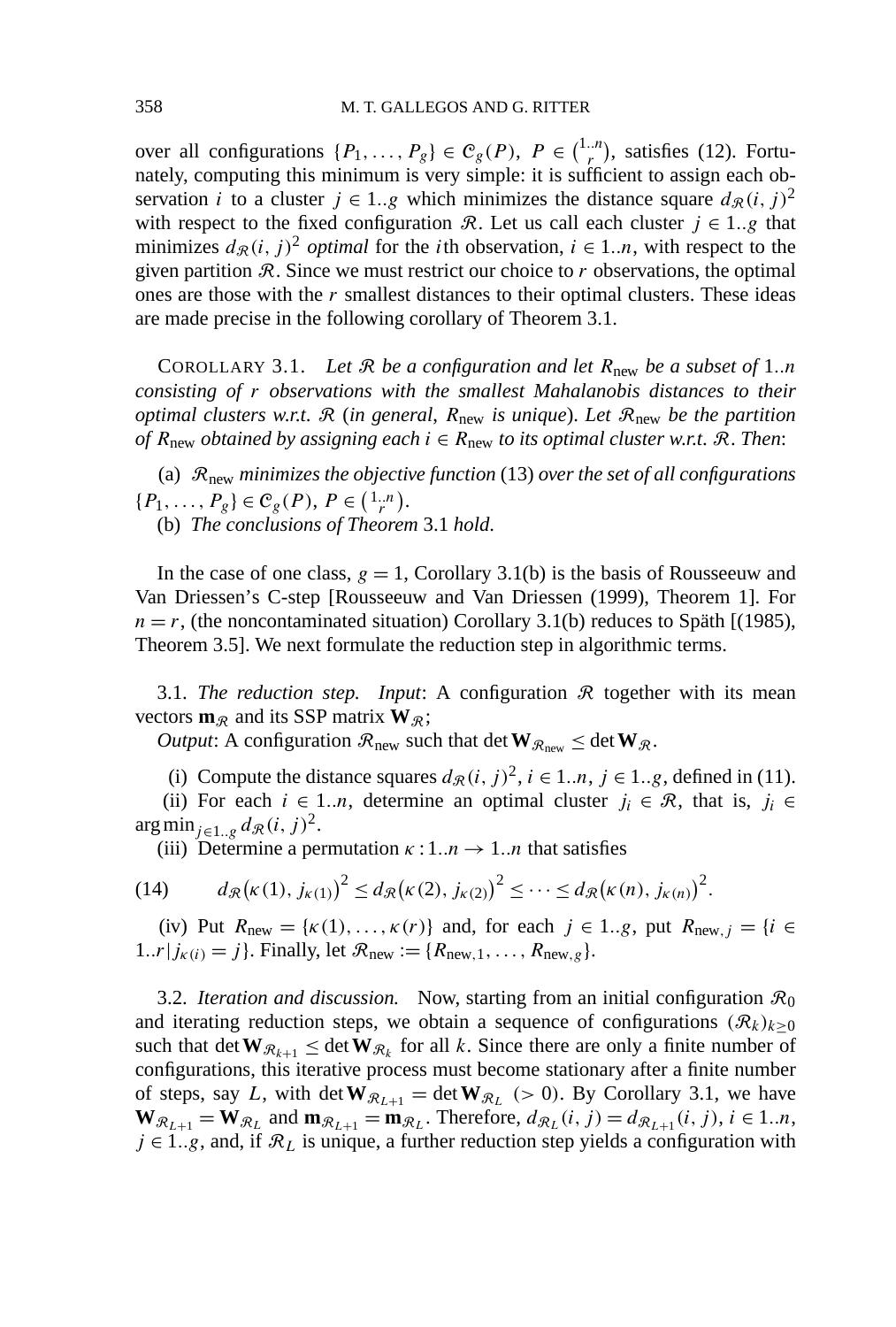sum (13) and the TDC unchanged. If  $\mathcal{R}_L$  is not unique, then a further step may improve the TDC, but not (13). (An example of nonuniqueness in the complex plane is  $\mathbf{x}_k = e^{i\pi k/4}, k \in 1..8, r = 4, g = 1$  and  $\mathcal{R}_0 = {\mathbf{x}_1, \mathbf{x}_3, \mathbf{x}_5, \mathbf{x}_7}$ .

The configuration  $\mathcal{R}_L$  is *one* approximation to the minimum. Now, multistart optimization is applied to the foregoing iterative process; the limit configuration with the least value of the determinant of the corresponding SSP matrix is the final approximation to the minimum.

If a configuration  $\Re$  is a *global minimum* of the TDC, then a reduction step with input  $\mathbf{m}_{\mathcal{R}}$  and  $\mathbf{W}_{\mathcal{R}}$  yields an equivalent configuration.

3.3. *The initial configuration.* We indicate two methods for generating random initial configurations. Both are natural extensions of the ones proposed by Rousseeuw and Van Driessen [(1999), Section 4.1]:

(a) Draw a random configuration consisting of nonempty clusters.

(b) Choose at random a subset of 1..*n* with at least  $gd + 1$  elements. Construct a random partition  $\mathcal D$  of the subset in g clusters and compute its mean vectors  $\mathbf m_{\mathcal D}$ and its SSP matrix  $W_{\mathcal{D}}$ . Iterate a reduction step to obtain an initial configuration  $\mathcal{R}_0$ .

We conclude this section with a result concerning some geometrical properties of any limit configuration of our algorithm. This result extends Corollary 1 of Rousseeuw and Van Driessen (1999) to robust clustering and the well-known geometric separation property of discriminant analysis, see Mardia, Kent and Bibby [(1979), Theorem 11.2.1], to clustering in the presence of outliers.

COROLLARY 3.2. Let  $\mathcal{R} = \{R_1, \ldots, R_g\}$  be a limit configuration of the *reduction step iteration*, *for example*, *the optimal configuration*.

(a) *Each nonempty cluster*  $R_i$ ,  $j \in 1..g$ , *is separated from the estimated set*  $\mathcal{G}\bigcup_{j=1}^g R_j$  *of outliers by an ellipsoid.* 

(b) *Two different, nonempty clusters*  $R_j$  *and*  $R_l$  *are separated by the hyperplane*  $h_{il}(\mathbf{x}_i) = 0$ , where  $h_{il}$ :  $\mathbb{R}^d \to \mathbb{R}$  *is the linear form* 

$$
h_{jl}(\mathbf{y}) := 2[\mathbf{y} - \frac{1}{2}(\mathbf{m}_{\mathcal{R}}(j) + \mathbf{m}_{\mathcal{R}}(l))]^{T} \mathbf{W}_{\mathcal{R}}^{-1}(\mathbf{m}_{\mathcal{R}}(j) - \mathbf{m}_{\mathcal{R}}(l)), \qquad \mathbf{y} \in \mathbb{R}^{d}.
$$

*The observations i in cluster*  $R_j$  *are those satisfying*  $h_{jl}(\mathbf{x}_i) \geq 0$ .

PROOF. The application of a reduction step to the configuration  $\Re$  yields R itself as possible output. Thus, the set of regular observations  $R = \bigcup_{j=1}^{g} R_j$ may be written as  $\{\kappa(1), \kappa(2), \ldots, \kappa(r)\}\)$ , where  $\kappa: 1..n \to 1..n$  is a permutation satisfying (14), whereas the set of outliers is given by  $\{k(r + 1),\}$  $\kappa(r+2), \ldots, \kappa(n)$ . In order to prove part (a), let  $j \in 1..g$  such that  $R_j \neq \emptyset$ . All observations  $i \in R_i$  satisfy  $d_R(i, j)^2 \le \max_{1 \le m \le r} d_R(\kappa(m), j)^2 =: K_j$ , whereas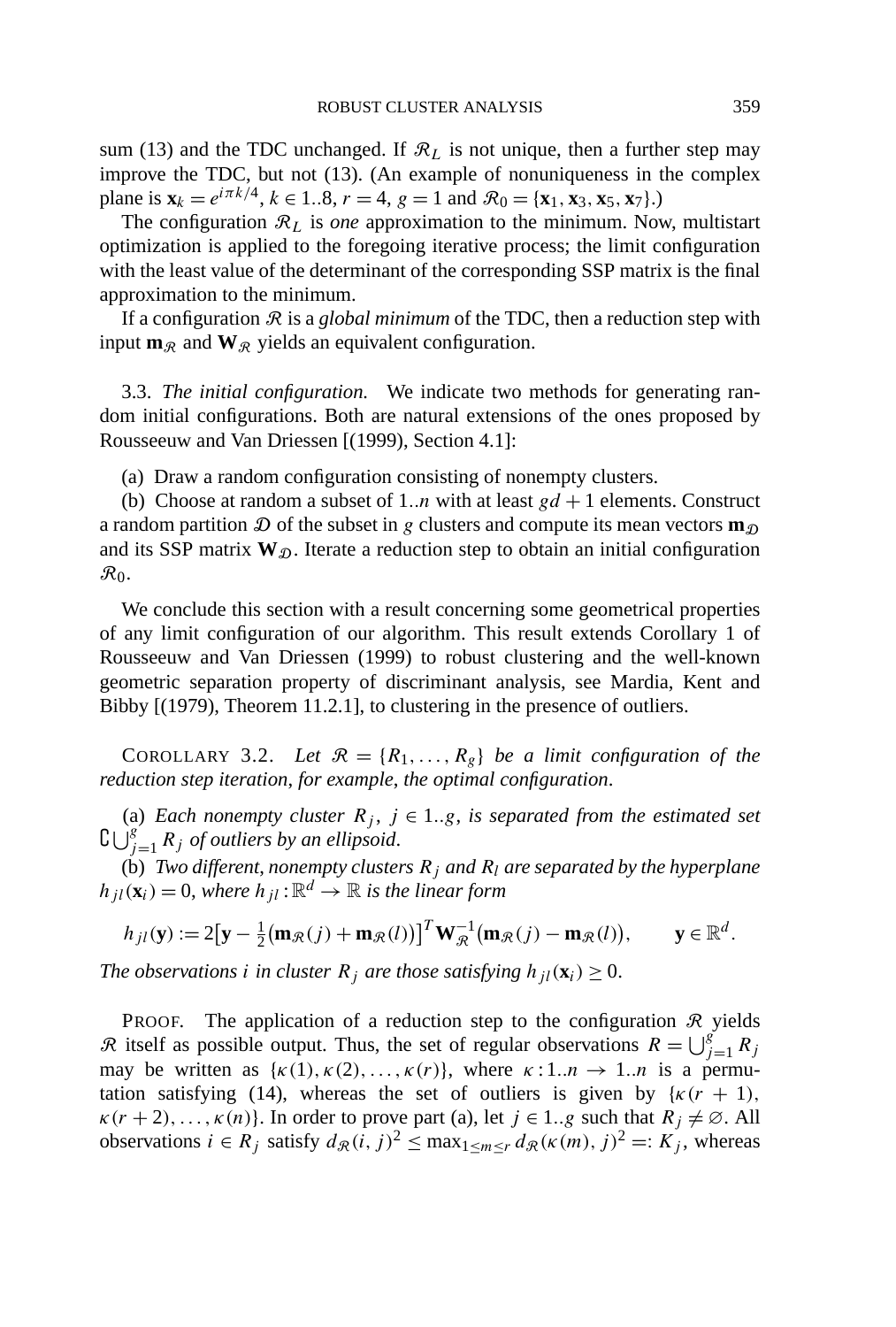all  $i \notin R$  satisfy  $d_{\mathcal{R}}(i, j_i)^2 \ge K_j$  [even  $d_{\mathcal{R}}(i, j_i)^2 \ge d_{\mathcal{R}}(\kappa(r), j_{\kappa(r)})^2$ ]. The ellipsoid

$$
E_j = \{ \mathbf{x} \in \mathbb{R}^d | (\mathbf{x} - \mathbf{m}_{\mathcal{R}}(j))^T \mathbf{W}_{\mathcal{R}}^{-1} (\mathbf{x} - \mathbf{m}_{\mathcal{R}}(j)) \le K_j \}
$$

contains  $R_j$  and  $\mathbb{C}R$  is contained in the closure of  $\mathbb{C}E_j$ .

For two observations  $i_1$  and  $i_2$  in the *j*th and in the *l*th cluster, respectively, we have  $d_{\mathcal{R}}(i_1, j)^2 \leq d_{\mathcal{R}}(i_1, l)^2$  and  $d_{\mathcal{R}}(i_2, l)^2 \leq d_{\mathcal{R}}(i_2, j)^2$ . Part (b) now follows from standard matrix operations.  $\Box$ 

## **4. The breakdown values.**

4.1. *Preliminaries.* Besides the asymptotic breakdown value of an estimator Hampel (1968, 1971), there exists also a finite-sample version, Hodges (1967) and Donoho and Huber (1983). Loosely speaking, the latter measures the minimum fraction of bad outliers that can *completely* spoil the estimate. More precisely, let  $\Theta$  be a locally compact parameter space, for example, the intersection of an open and a closed subset of some Euclidean space and consider an estimator  $\delta : A \rightarrow \Theta$ . Here,  $A \subseteq \mathbb{R}^{n \cdot d}$  is the system of all data sets *admissible* for  $\delta$  ("in general position" in our case). We say that  $(\mathbf{x}'_1, \ldots, \mathbf{x}'_n) \in A$  is an *m*-modification,  $m \le n$ , of a data set  $(\mathbf{x}_1, \ldots, \mathbf{x}_n) \in A$  if it arises from  $(\mathbf{x}_1, \ldots, \mathbf{x}_n)$  by replacing *m* observations  $\mathbf{x}_i$ with arbitrary elements  $\mathbf{x}'_i \in \mathbb{R}^d$  in an admissible way. An estimator  $\delta : \mathbb{R}^{n \cdot d} \to \Theta$ *breaks down* under *m* replacements with a data set  $(\mathbf{x}_1, \dots, \mathbf{x}_n) \in A$  if the set of estimates

$$
\{\delta(\mathbf{x}'_1,\ldots,\mathbf{x}'_n)|(\mathbf{x}'_1,\ldots,\mathbf{x}'_n)\}\text{ is an }m\text{-modification of }(\mathbf{x}_1,\ldots,\mathbf{x}_n)\}\subseteq\Theta
$$

is not relatively compact in  $\Theta$ . The *individual breakdown point* for  $\mathbf{x}_1^n$  is defined as

$$
\beta(\delta, \mathbf{x}_1^n) = \min_{1 \le m \le n} \left\{ \frac{m}{n} \middle| \{\delta(M) | M\} \text{ is not relatively compact in } \Theta \right\};
$$

here *M* runs over all *m*-modifications of  $x_1^n$ . It is the minimum fraction of replacements in  $\mathbf{x}_1^n$  that may cause  $\delta$  to break down.

Depending on a specific data set, this is not a useful notion per se. Therefore, Donoho and Huber define a value that we call the *universal breakdown value β(δ)* of  $\delta$ : it is the minimum relative amount of replacements that causes  $\delta$  to break down with *some* data set  $\mathbf{x}_1^n \in \mathcal{A}$ :

(15) 
$$
\beta(\delta) = \min_{\mathbf{x}_1^n \in \mathcal{A}} \beta(\delta, \mathbf{x}_1^n).
$$

According to this definition, the estimator breaks down at the first integer *m* for which *there exists* some  $\mathbf{x}_1^n$  such that the estimate becomes arbitrarily bad for some suitable modification *M*.

The universal breakdown value is the minimal individual one; it depends on the estimator and its parameters alone, not on data. It is pessimistic in considering the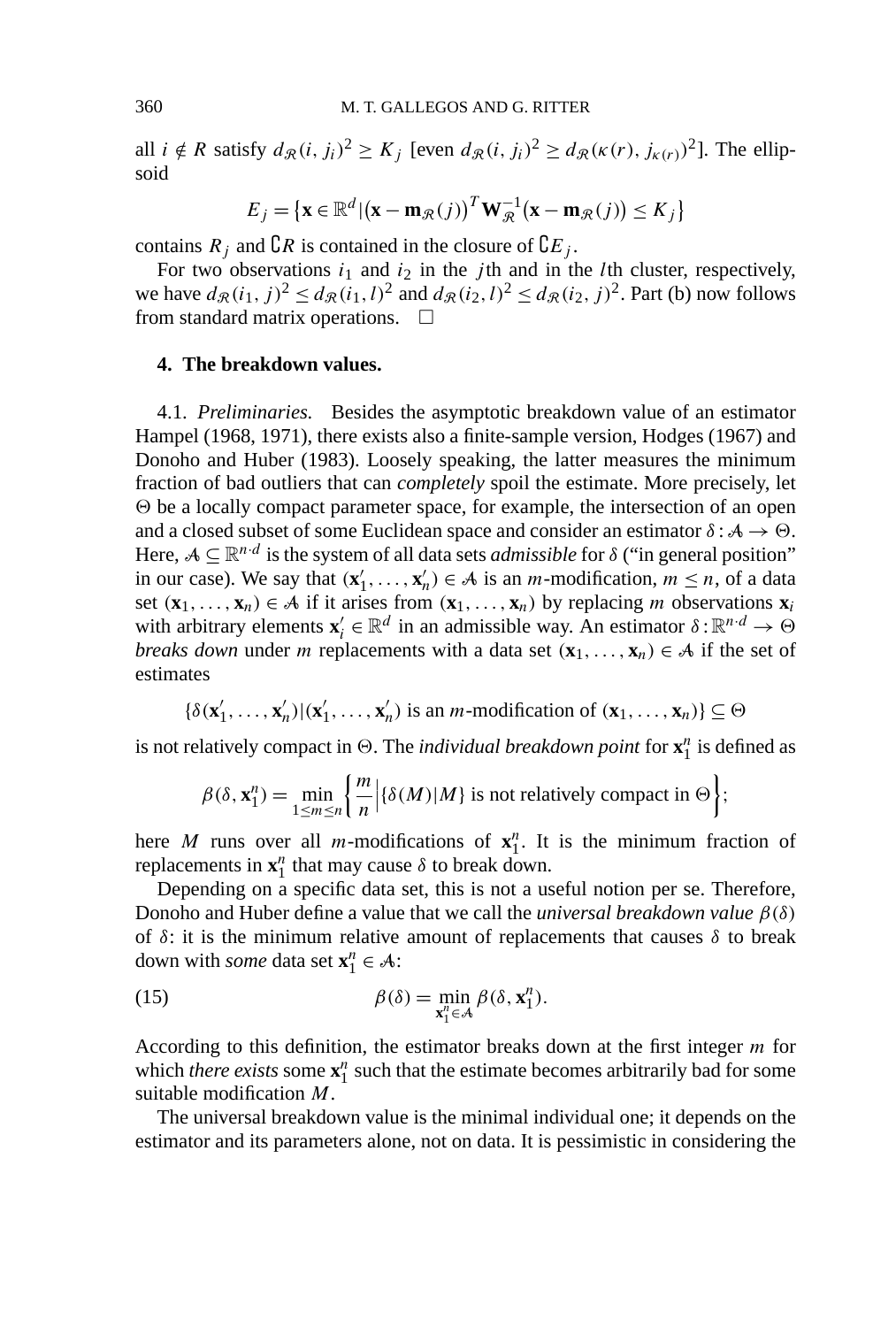*worst case* and modifications of this notion are conceivable. One may argue that the existence of a *single* data set **x***<sup>n</sup>* <sup>1</sup> and possibly very *special* bad modifications *M* may not suffice to indicate lack of robustness of an estimator. A more relaxed definition would require the criterion to break down for *sufficiently many* data sets  $\mathbf{x}_1^n$ . We will introduce such a modification in Section 4.2. Another less stringent definition would require all components of the estimate to break down [such as all means in Definition 4.1(a)].

The present task is, among other things, estimating mean vectors and an SSP matrix by means of the TDC. In the first case,  $\Theta = \mathbb{R}^{g \cdot d}$  and in the second,  $\Theta$  is the set of all positive-definite *d* by *d* matrices, an open subset of  $\binom{d+1}{2}$  $\binom{+1}{2}$ -dimensional Euclidean space.

Our definitions and analyses need the following facts. If  $A \leq B$ , then tr $A \leq \text{tr } B$ by linearity and det  $\mathbf{A} \leq$  det  $\mathbf{B}$  (see Lemma A.2). Let  $\lambda_{\min}(\mathbf{A})$  ( $\lambda_{\max}(\mathbf{A})$ ) be the least (largest) eigenvalue of a matrix  $A > 0$ . Then

$$
\lambda_{\min}(\mathbf{A}) = \min_{\|x\|=1} x^T \mathbf{A} x \le \min_{\|x\|=1} x^T \mathbf{B} x = \lambda_{\min}(\mathbf{B})
$$

and, similarly,

$$
\lambda_{\max}(\mathbf{A}) \leq \lambda_{\max}(\mathbf{B}).
$$

Let  $E \subseteq F$  be nonempty, finite subsets of  $\mathbb{R}^d$  and let  $\mathbf{m}_E$  and  $\mathbf{m}_F$  be their means. Then their SSP matrices  $W_E$  and  $W_F$  [in the simple sense (1)] satisfy  $W_E =$  $W_E(\mathbf{m}_E) \leq W_E(\mathbf{m}_F) \leq W_F(\mathbf{m}_F) = W_F$ . Hence, also tr $W_E \leq \text{tr } W_F$ , det  $W_E \leq$ det  $W_F$ ,  $\lambda_{\min}(W_E) \leq \lambda_{\min}(W_F)$  and  $\lambda_{\max}(W_E) \leq \lambda_{\max}(W_F)$ .

In the present situation, corruption of the estimates is reflected by an arbitrarily large value of at least one sample mean or by an arbitrarily large or small eigenvalue of the pooled SSP matrix of the optimal configuration; see Donoho and Huber (1983). Transferring definition (15) to the present situation, we obtain the following.

DEFINITION 4.1. Let *n*, *r*, *g*, *d* be such that  $n \ge r \ge gd + 1$  as before. Given a data set  $M \subseteq \mathbb{R}^{n \cdot d}$  of observations in general position, let  $M^*$  denote its optimal configuration w.r.t. the TDC.

(a) The *universal breakdown value* of the TDC for the *mean vectors* is

$$
\beta_{\text{mean}}(n, r, g) = \min_{\mathbf{x}_1^n} \min_{1 \le m \le n} \left\{ \frac{m}{n} \middle| \sup_{M} \max_{j \in 1..g} \|\mathbf{m}_{\mathcal{M}^{\star}}(j)\| = \infty \right\};
$$

here  $\mathbf{x}_1^n$  runs over all data sets in general position and *M* over all *m*-modifications of  $\mathbf{x}_1^n$  in general position.

(b) The *universal breakdown value* of the TDC for the SSP matrix is

$$
\beta_{\text{SSP}}(n, r, g) = \min_{\mathbf{x}_1^n} \min_{1 \le m \le n} \left\{ \frac{m}{n} \middle| \sup_{M} \max\left(\lambda_{\text{max}}(\mathbf{W}_{\mathcal{M}^\star}), \frac{1}{\lambda_{\text{min}}(\mathbf{W}_{\mathcal{M}^\star})}\right) = \infty \right\},
$$

where  $\mathbf{x}_1^n$  and *M* are as stated in (a).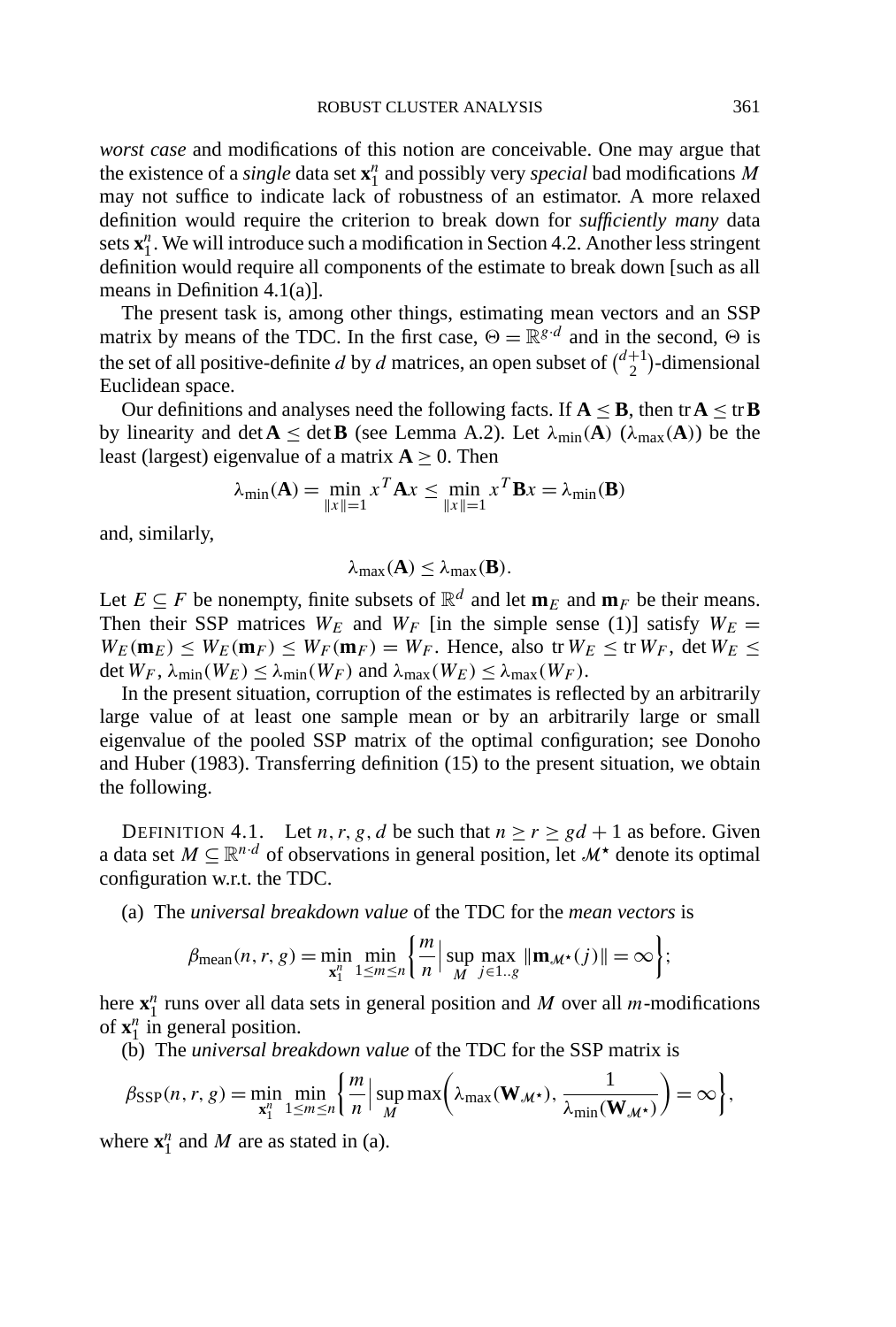We first show that, in general, the *universal* breakdown value of the TDC w.r.t. the mean vectors is low. We need two lemmas; the first—a geometrical interpretation of the SSP matrix—is of general interest and the second is combinatorial and of a technical nature. The parallelepiped spanned by  $k+1$  points **y**<sub>0</sub>*, ...,* **y**<sub>*k*</sub> ∈  $\mathbb{R}^d$ *, k* ≤ *d,* is the subset

$$
P(\mathbf{y}_0,\ldots,\mathbf{y}_k)=\left\{\mathbf{y}_0+\sum_{i=1}^k\lambda_i(\mathbf{y}_i-\mathbf{y}_0)|0\leq\lambda_i\leq1\right\}\subseteq\mathbb{R}^d.
$$

Its *d*-dimensional volume is independent of the order of the points  $y_i$ .

LEMMA 4.1. *Let*  $E = {\mathbf{x}_0, ..., \mathbf{x}_d} \subseteq \mathbb{R}^d$ . We have the equality det  $W_E =$  $\frac{1}{d+1}$  volume<sup>2</sup>  $P(E)$ .

PROOF. Let  $\mathbf{m} = \frac{1}{d+1} \sum_{i=0}^{d} \mathbf{x}_i$ . Putting

$$
A = \begin{pmatrix} 1 & \cdots & 1 \\ \mathbf{x}_0 - \mathbf{m} & \cdots & \mathbf{x}_d - \mathbf{m} \end{pmatrix} \in \mathbb{R}^{(d+1)\times(d+1)},
$$

we obtain the claim from

volume<sup>2</sup> 
$$
P(\mathbf{x}_0, ..., \mathbf{x}_d)
$$
  
\n
$$
= det^2(\mathbf{x}_1 - \mathbf{x}_0, ..., \mathbf{x}_d - \mathbf{x}_0)
$$
\n
$$
= det^2 A = det A det A^T = det \begin{pmatrix} 1 & \cdots & 1 \\ \mathbf{x}_0 - \mathbf{m} & \cdots & \mathbf{x}_d - \mathbf{m} \end{pmatrix} \begin{pmatrix} 1 & (\mathbf{x}_0 - \mathbf{m})^T \\ \vdots & \vdots \\ 1 & (\mathbf{x}_d - \mathbf{m})^T \end{pmatrix}
$$
\n
$$
= det \begin{pmatrix} d+1 & 0 \\ 0 & W_E \end{pmatrix} = (d+1) det W_E.
$$

LEMMA 4.2. *Let*  $g$  ≥ 2,  $p$  ≥ 2,  $q$  ≥  $g$  − 2 *and*  $r = p + g$  *be natural numbers and let*

$$
F = \{x_1, \ldots, x_p\} \cup \{y_1, y_2\} \cup \{z_1, \ldots, z_q\}
$$

*with pairwise disjoint elements*  $x_i$ ,  $y_k$  *and*  $z_l$ . *Any partition*  $\Re$  *of a subset of*  $F$  *of size r in g classes is either of the form*

$$
\mathcal{R}^{\star} = \{ \{x_1, \ldots, x_p\}, \{y_1, y_2\}, g - 2 \text{ one-point classes from the } z_l \text{'s} \}
$$

*or possesses a class C which contains some pair*  $\{x_i, y_k\}$  *or some pair*  $\{z_l, u\}$ ,  $u \neq z_l$ .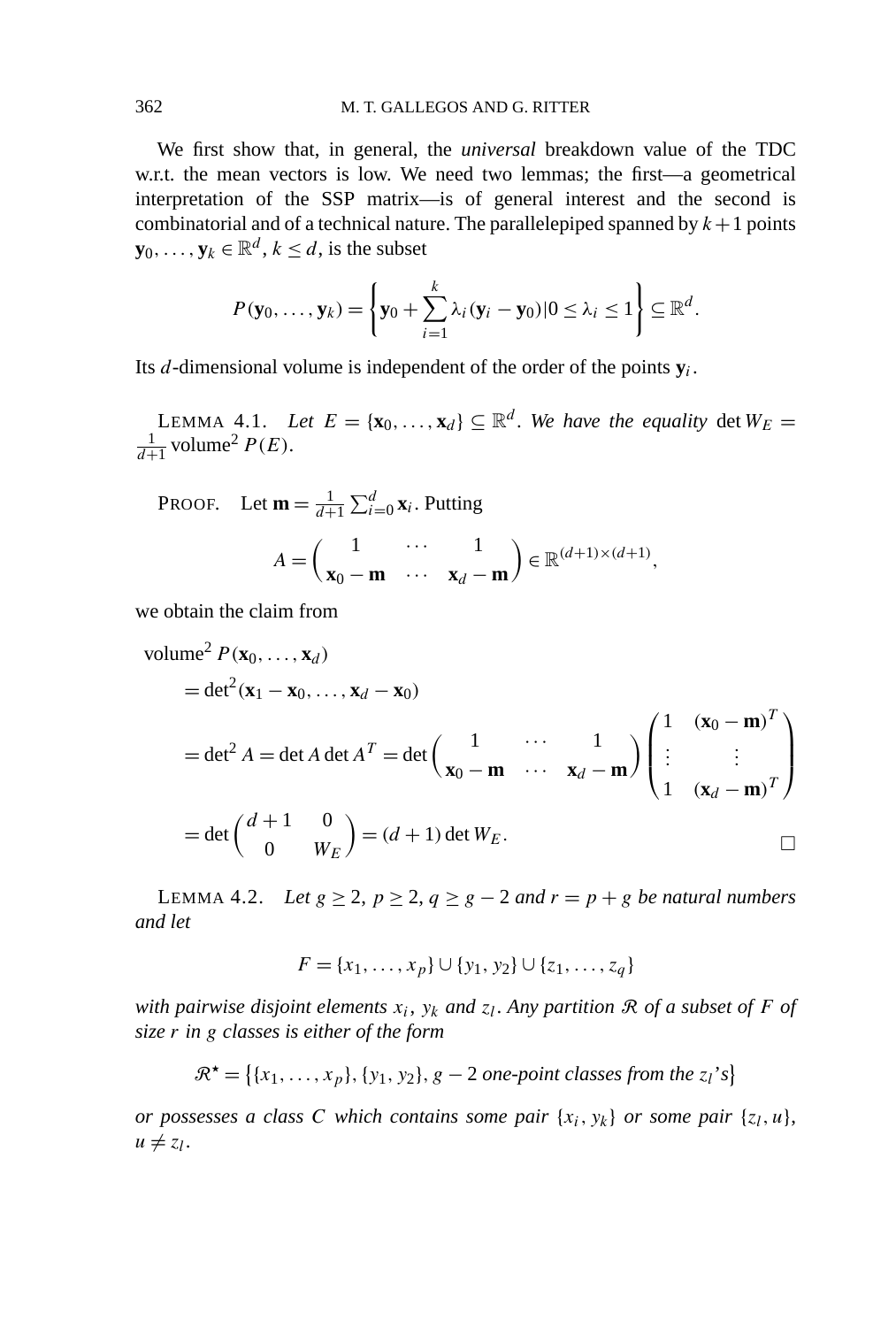**PROOF.** Let  $#_rx$ ,  $#_ry$  and  $#_rz$  be the numbers of  $x_i$ 's,  $y_k$ 's and  $z_i$ 's, respectively, that make up the configuration R. By assumption,  $\#_r x + \#_r y + \#_r z =$ *r* and, hence,

$$
\#_r z = r - \#_r x - \#_r y \ge r - p - 2 = g - 2.
$$

The claim being trivial if  $#r z > g$ , we consider the three remaining cases  $#r z = g$ , *g* − 1 and *g* − 2 separately. Now,  $#_r z = g$  implies  $#_r x + #_r y = r - g = p \ge 2$ ; therefore, if there are no two  $z_l$ 's in one class, then one class must contain some  $z_l$ together with an  $x_i$  or a  $y_k$ . If  $#_r z = g - 1$ , then  $#_r x + 1/p = r - g + 1 = p + 1$ ; since  $p \ge 2$ , at least one  $x_i$  and one  $y_k$  must belong to the configuration. A simple counting argument shows the claim in this case. Finally, if  $\#_r z = g - 2$ , then  $#_rx + #_ry = r - g + 2 = p + 2$ , that is, all  $x_i$ 's and all  $y_k$ 's belong to the configuration. If all  $z_i$ 's form one-point classes, then the  $x_i$ 's and  $y_k$ 's must share the remaining two classes. If they are separated, then  $\mathcal{R} = \mathcal{R}^{\star}$ . In the opposite case, some class contains both an  $x_i$  and a  $y_k$ .  $\Box$ 

For  $0 \neq y \in \mathbb{R}^d$ , the rank-one matrix  $yy^T$  has the simple eigenvalue  $||y||^2$ . Therefore,  $det(\mathbf{I}_d + \mathbf{y}\mathbf{y}^T) = 1 + ||\mathbf{y}||^2$ ,  $\mathbf{y} \in \mathbb{R}^d$ . Hence, if  $\mathbf{A} \in \mathbb{R}^{d \times d}$  is positive definite, then we have

(16) 
$$
\det(\mathbf{A} + \mathbf{y}\mathbf{y}^T) = \det \sqrt{\mathbf{A}} (\mathbf{I}_d + \mathbf{A}^{-1/2} \mathbf{y}\mathbf{y}^T \mathbf{A}^{-1/2}) \sqrt{\mathbf{A}} = (1 + \mathbf{y}^T \mathbf{A}^{-1} \mathbf{y}) \det \mathbf{A},
$$

an equality that we will repeatedly use in the sequel.

In the following theorem we assume that, in the case of ties, an optimal solution is chosen for which the trace of the between-groups SSP matrix is minimum. This applies, in particular, to one-point clusters since these can be exchanged with discarded observations without any change of cost.

THEOREM 4.1 (Universal breakdown point of the TDC for the means).

(a) If  $n \ge r + 1$  and  $r \ge gd + 2$ , then the means remain bounded by a constant *that depends only on the data as one observation is arbitrarily replaced*.

(b) *If*  $g \ge 2$  *and*  $r \ge g + 2$  (*besides the standard assumption*  $r \ge gd + 1$ *), then there is a data set such that one mean breaks down if two particular observations are suitably replaced*.

(c) *If*  $g \ge 2$ ,  $n \ge r + 1$ , *and*  $r \ge gd + 2$ , *then*  $\beta_{\text{mean}}(n, r, g) = \frac{2}{n}$ .

PROOF. (a) It suffices to show that an optimal configuration  $\mathbb{R}^*$  discards a remote replacement. The mean vectors of all clusters of  $\mathbb{R}^*$  will then remain within the convex hull of the data  $\mathbf{x}_1^n$ . Arguing by contradiction, let us assume that there is an optimal configuration  $\mathbb{R}^*$  which contains the replacement **y** in a cluster  $C \in \mathbb{R}^*$ . If the replacement is far away, then this cluster must contain at least one other point since, otherwise, it would be exchanged with a discarded original point by the convention agreed upon just before the theorem. This point must, of course,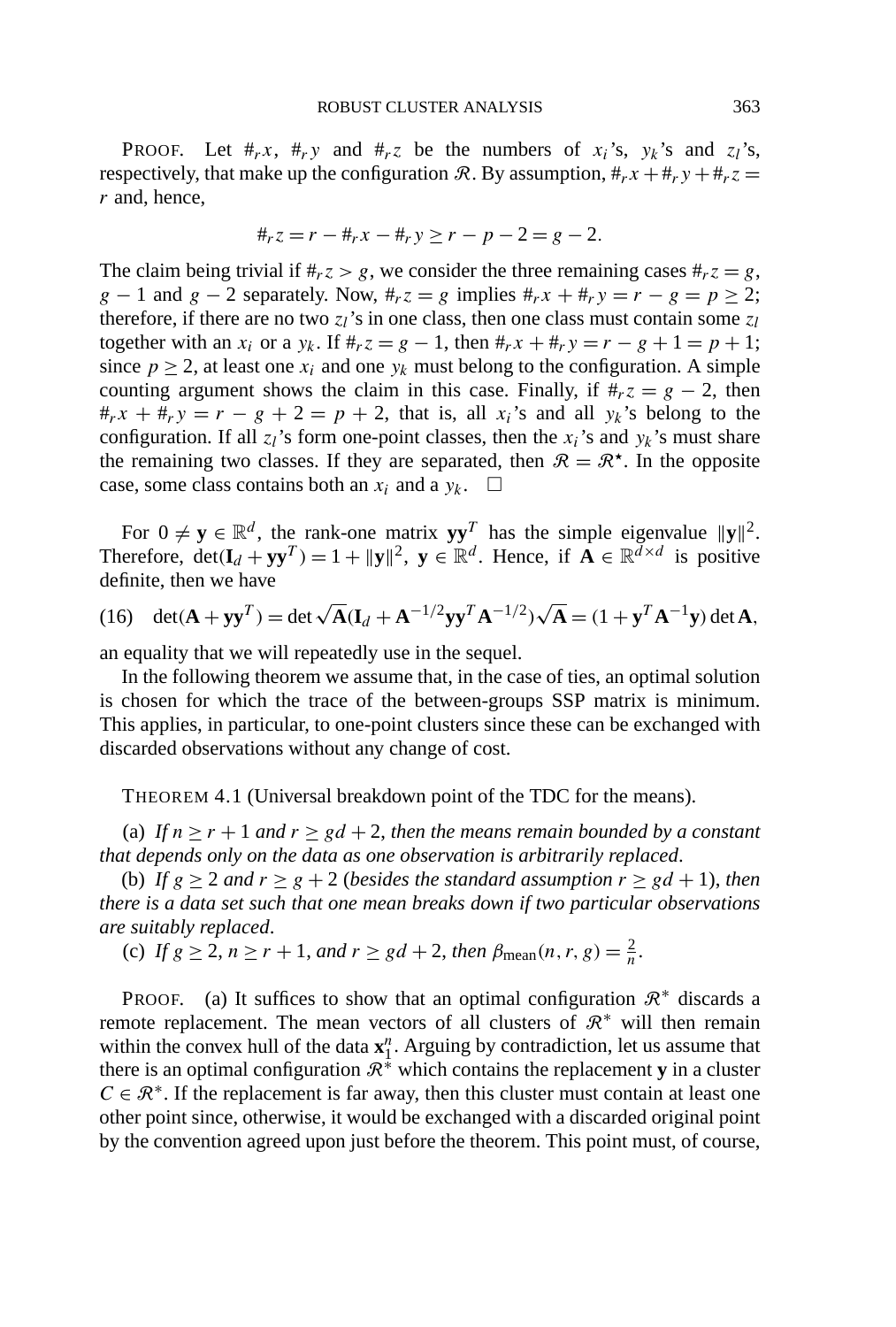be an original observation. It follows that  $\mathbf{u} := \mathbf{y} - \mathbf{m}_C \to \infty$  as  $\mathbf{y} \to \infty$ . Since  $r \geq gd + 2$ , any subset of *r* elements, in particular the union of the members of  $\mathbb{R}^*$ , contains at least  $r - 1 \ge gd + 1$  original points. Therefore, one cluster,  $C_1$ , contains a subset *E* consisting of  $d + 1$  original points. The affine span of *E* is the whole space and, whether  $C_1 = C$  or not, we have

$$
\mathbf{W}_{\mathcal{R}^*} \geq W_E(\mathbf{m}_{C_1}) + (\mathbf{y}_i - \mathbf{m}_C)(\mathbf{y}_i - \mathbf{m}_C)^T \geq W_E + \mathbf{u}\mathbf{u}^T.
$$

Therefore, by (16),

$$
\det \mathbf{W}_{\mathcal{R}^*} \ge \det(W_E + \mathbf{u}\mathbf{u}^T) = (1 + ||W_E^{-1/2}\mathbf{u}||^2) \det W_E \underset{\mathbf{u} \to \infty}{\longrightarrow} \infty.
$$

This contradicts the fact that the maximum cost of any configuration that discards the replacement is finite.

(b) Let us construct a data set  $D = {\bf x}_1, \ldots, {\bf x}_{r-g}, {\bf w}_1, {\bf w}_2, {\bf z}_1, \ldots, {\bf z}_{n-r+g-2}$ . First note that  $r - g \ge d + 1$  (distinguish between  $d = 1$  and  $d \ge 2$ ). Hence, we may choose  $r - g$  elements { $\mathbf{x}_1, \ldots, \mathbf{x}_{r-g}$ } = *F* in general position with mean zero and SSP matrix  $I_d$ .

We next use induction to construct the points  $z_1, \ldots, z_{n-r+g-2}$  if  $n-r+g > 2$ . Suppose that  $z_1, \ldots, z_l$  have already been constructed for some  $l, 0 \le l < n - r +$  $g - 2$ . Let  $\mathcal{F}_l$  be the system of all hyperplanes *H* spanned by *d* of the points in  $M_l = F \cup \{z_1, \ldots, z_l\}$  each. Since the set of all directions in  $\mathbb{R}^d$  parallel to some *H* ∈  $\mathcal{F}_l$  is a *(d* − 1)-dimensional subspace of  $\mathbb{R}^d$ , there is a direction not parallel to any of the hyperplanes. By running in such a direction, we find  $z_{l+1}$  so far from each hyperplane *H* that

(17) volume 
$$
P(\mathbf{z}_{l+1}, \mathbf{u}_1, \dots, \mathbf{u}_d) \ge \sqrt{2(d+1)}
$$

for all  $\{\mathbf{u}_1, \ldots, \mathbf{u}_d\} \in \binom{M_l}{d}$  and such that

(18) 
$$
(1 + \frac{1}{2}(\mathbf{z}_{l+1} - \mathbf{u})^T W_E^{-1}(\mathbf{z}_{l+1} - \mathbf{u})) \det W_E \ge 2
$$

for all  $\mathbf{u} \in M_l$  and all  $E \in {F \setminus {\mathbf{u}} \choose d+1}$  $d_{i+1}^{(\mathbf{u})}$ . After all  $\mathbf{x}_i$ 's and  $\mathbf{z}_i$ 's have been constructed, the two points  $w_1$ ,  $w_2$  are chosen in the centered unit ball so that *D* is in general position. Irrespective of the optimal configuration, the *g* estimated means are within the convex hull of *D*.

Now, mimicking the construction of one  $z_l$ , we replace the two points  $w_1$  and **w**<sub>2</sub> with a twin pair  $\mathbf{y}_1 \neq \mathbf{y}_2$  such that  $\|\mathbf{y}_2 - \mathbf{y}_1\| \leq 1$ ,

(19) volume 
$$
P(E) \ge \sqrt{2(d+1)}
$$

for all sets  $E \in {^{(D\setminus \{w_1, w_2\})\cup \{y_1, y_2\}}$  that contain at least one  $y_k$  except for  $E =$  ${\bf y}_1, {\bf y}_2$  if  $d = 1$ , and such that

(20) 
$$
\det W_E (1 + \frac{1}{2} (\mathbf{y}_k - \mathbf{u})^T W_E^{-1} (\mathbf{y}_k - \mathbf{u}) ) \ge 2, \qquad k = 1, 2,
$$

for all  $\mathbf{u} \in D \setminus {\mathbf{y}_1, \mathbf{y}_2}$  and all  $E \in {F \setminus {\mathbf{u}} \choose d+1}$  $\binom{d}{d+1}$ .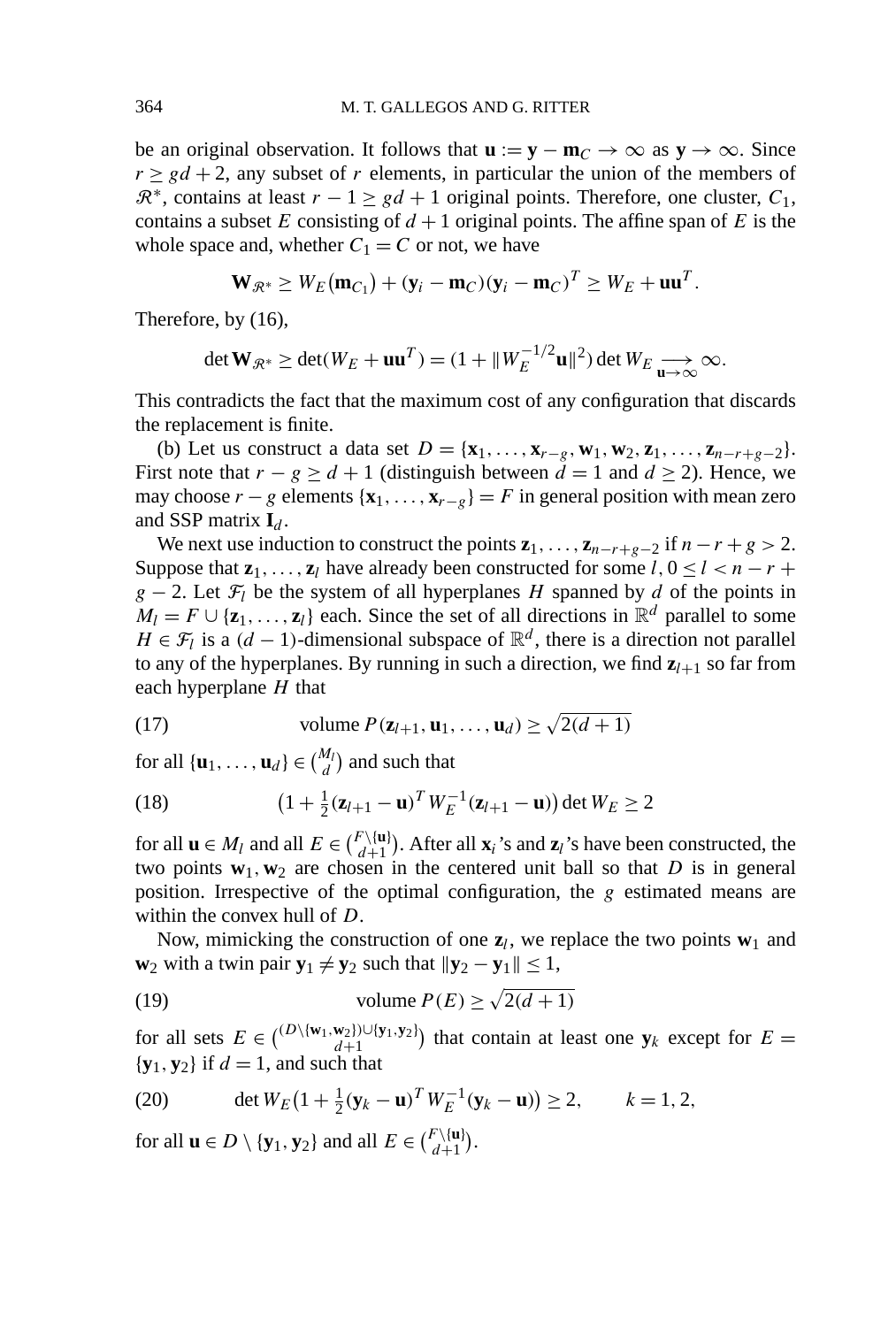We claim that the optimal configuration is  $\mathbb{R}^* = \{F, \{y_1, y_2\}, \{z_1\}, \ldots, \{z_{g-2}\}\}.$ Indeed, by (16), its cost is

$$
\det \mathbf{W}_{\mathcal{R}^*} = \det(W_F + \frac{1}{2}(\mathbf{y}_2 - \mathbf{y}_1)(\mathbf{y}_2 - \mathbf{y}_1)^T)
$$
  
= 
$$
\det(\mathbf{I}_d + \frac{1}{2}(\mathbf{y}_2 - \mathbf{y}_1)(\mathbf{y}_2 - \mathbf{y}_1)^T)
$$
  
= 
$$
1 + \frac{1}{2}||\mathbf{y}_2 - \mathbf{y}_1||^2 \le \frac{3}{2}.
$$

Moreover, Lemma 4.2 tells us that any clustering  $\mathcal R$  not equivalent with  $\mathcal R^{\star}$ (equivalent in the sense that some **z***l*'s are exchanged) possesses some cluster *C* (choose it of maximum size) containing either some pair  $\{x_i, y_k\}$  or some **z***<sup>l</sup>* together with any other element. Let us denote these two elements by **a** and **b**. If *C* is of size at least  $d + 1$ , then we choose a  $(d + 1)$ -element subset  $E \subseteq C$ containing {**a***,* **b**} and estimate

$$
\det \mathbf{W}_{\mathcal{R}} \ge \det W_C \ge \det W_E \ge \frac{1}{d+1} \,\text{volume}^2 \, P(E) \ge 2
$$

according to Lemma 4.1, (17) and (19).

Otherwise, we have  $d \geq \#C \geq 2$  and there exists a cluster *R* of size  $\geq d + 1$ which contains no pair  $\{x_i, y_k\}$  and no  $z_i$ . We have  $R \neq C$  and from  $d \geq 2$ , it follows that  $R \subseteq F$ . Choosing a  $(d + 1)$ -element subset  $E \subseteq R$ , we use (18), (20) and (16) to estimate

$$
\det \mathbf{W}_{\mathcal{R}} \geq \det(W_E + W_{\{\mathbf{a},\mathbf{b}\}}) = \det W_E \det(1 + \frac{1}{2}(\mathbf{b}-\mathbf{a})^T W_E^{-1}(\mathbf{b}-\mathbf{a})) \geq 2.
$$

In order to conclude the proof of part (b), it is sufficient to observe that the norm of the mean vector of the cluster  $\{y_1, y_2\}$  may be arbitrarily large.

Part (c) follows immediately from (a) and (b).  $\Box$ 

4.2. *Restricted breakdown point and the separation property.* Theorem 4.1 says that the asymptotic universal breakdown value for the means is zero; this is a negative result and somewhat unsatisfactory in the framework of a trimming algorithm. One reason is the strength of the universal breakdown value. We may rescue the situation by introducing a relaxed version of it, the *restricted breakdown value*  $\beta(\delta, \mathcal{K})$  w.r.t. a subclass  $\mathcal{K} \subseteq \mathcal{A}$  of data sets admissible for  $\delta$ . It lies between the individual and the universal breakdown values, Section 4.1, and we define it as the minimum fraction of replacements that cause  $\delta$  to break down with some  $\mathbf{x}_1^n \in \mathcal{K}$ ,

$$
\beta(\delta, \mathcal{K}) = \min_{\mathbf{x}_1^n \in \mathcal{K}} \beta(\delta, \mathbf{x}_1^n).
$$

The universal breakdown value is just  $\beta(\delta, \mathcal{A})$ . The restricted breakdown value, too, is a characteristic of an estimator. It provides information on the structure that a data set must have so that the estimator still acts reasonably after contamination.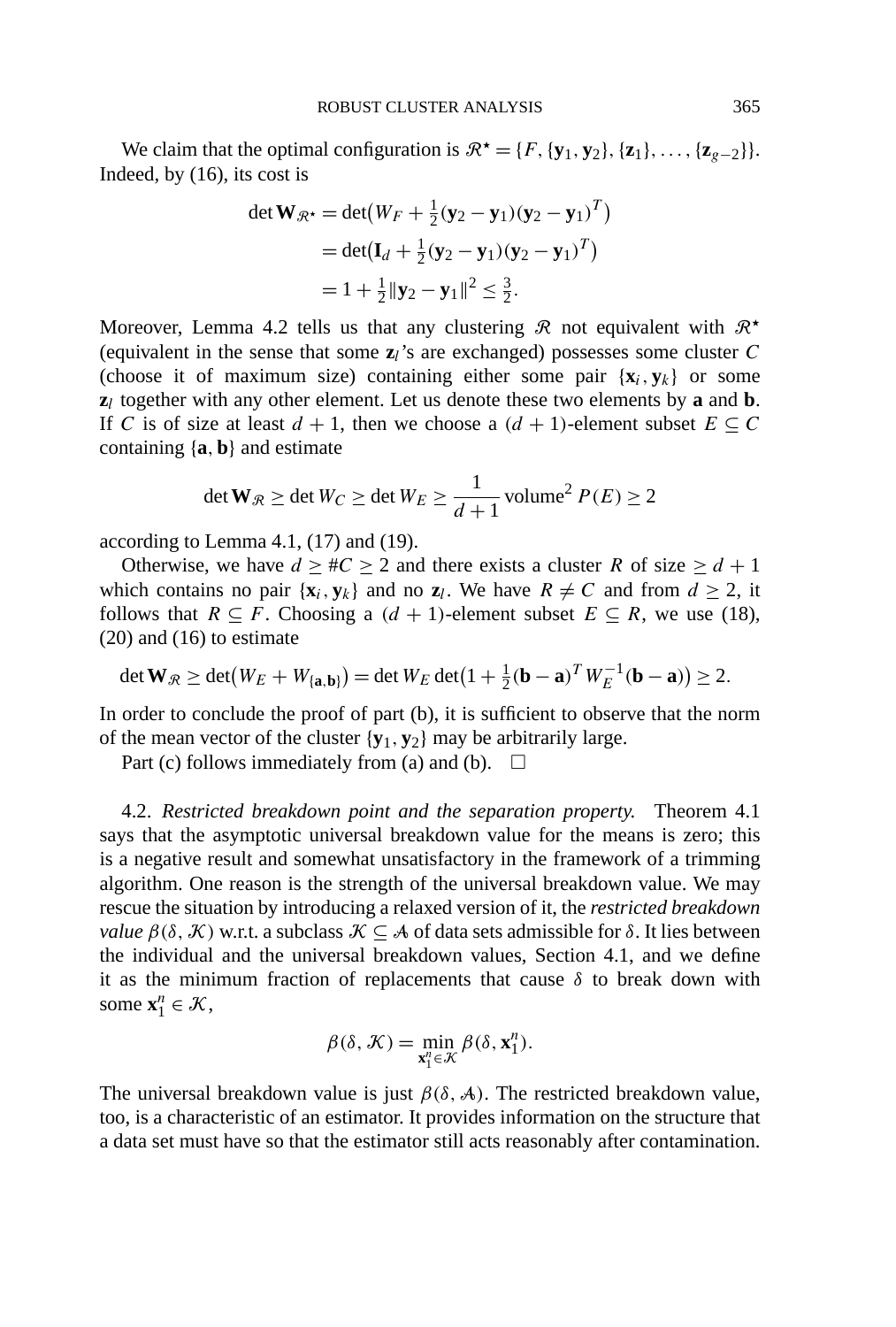Let us now compute the restricted breakdown value of (TDC) for the mean values w.r.t. a certain class of data sets that we describe next. It is necessary to first introduce some notation. Let  $\mathcal{P} = \{P_1, \ldots, P_g\}$  be a partition of some data set *S*, let  $\mathcal{E}_j^{\mathcal{P}}$  be the set of all mean values of nonempty subsets of  $P_j$ ,  $1 \le j \le g$ , let  $\delta^{\mathcal{P}}$  be the set of all subconfigurations of  $\mathcal{P}$  comprising at most *r* elements and possessing at least one cluster of size  $\geq d+1$ , and let  $W^{\mathcal{P}}$  be the set of all pooled SSP matrices generated by elements of  $\delta^{\mathcal{P}}$ . Given  $g \ge 2$  and  $u \ge 1$ , we define  $k_{g,u} = \lceil \frac{\max\{2r - n,(g-1)gd+1,n-u+1\}}{(g-1)g}\rceil$  (> *d*) and  $\mathcal{K}_{g,u}$  as the system of all *d*-dimensional data sets *S* of length *n* in general position that have the *separation property*

*S* possesses a partition  $\mathcal P$  in g subsets of sizes at least  $u \leq \lfloor n/g \rfloor$  such that

(21) 
$$
\min_{\mathbf{W} \in \mathcal{W}^{\mathcal{P}}} \min_{\mathbf{m}_j \in \mathcal{E}_j^{\mathcal{P}}} (\mathbf{m}_k - \mathbf{m}_j)^T \mathbf{W}^{-1} (\mathbf{m}_k - \mathbf{m}_j) > 2 \cdot \frac{\max_{\mathbf{W} \in \mathcal{W}^{\mathcal{P}}} \det \mathbf{W}}{\min_{\substack{c \in {P_j \choose k_{g,u} \\ 1 \le j \le g \\ \#P_j \ge k_{g,u}}}} \det W_C}.
$$

Both sides of this estimate are invariant with respect to location and scale and their quotient describes a measure of *validity* of the partition  $P$ , a combination of cluster *compactness* (det**W**) and cluster *separation* (the Mahalanobis distance squared). A great number of such indices are widely in use for assessing the quality of a partition; see Bezdek, Keller, Krisnapuram and Pal (1999).

A data set satisfying condition (21) possesses a marked cluster structure. Note that the left-hand side of (21) increases as the different clusters in  $\mathcal P$  are moved away from each other, whereas the right-hand side remains unchanged under this operation. It is, therefore, easy to construct examples of data sets that satisfy the separation property.

Note that the classes  $\mathcal{K}_{g,u}$  decrease as *u* increases. The SSP matrix  $\mathbf{W}_{\mathcal{P}}$  is larger than all matrices in  $\mathbf{W}^{\mathcal{P}}$  w.r.t. the positive semi-definite ordering; therefore, substituting  $\min_{\mathbf{m}_j, \mathbf{m}_k} (\mathbf{m}_k - \mathbf{m}_j)^T \mathbf{W}_{\mathcal{P}}^{-1} (\mathbf{m}_k - \mathbf{m}_j)$  for the left-hand side of (21) and det  $W_{\mathcal{P}}$  for max $_{W \in W^{\mathcal{P}}}$  det  $W$  defines a narrower class. It is easier to verify this condition than (21).

LEMMA 4.3. Let  $S \in \mathcal{K}_{g,1}$  (with associated partition  $\mathcal{P}$ ) and let  $\mathcal{R}$  be a *partition of some finite subset*  $\mathbb{R} \subseteq \mathbb{R}^d$  *such that:* 

(i) *some cluster*  $R_k \in \mathcal{R}$  *contains elements of at least two different*  $P_j$ '*s*;

(ii) *there are a cluster*  $R_l \in \mathcal{R}$  *and some*  $j \in 1..g$  *such that*  $\#(R_l \cap P_j) \geq k_{g,u}$ .

*Then we have* det  $\mathbf{W}_{\mathcal{R}} > \max_{\mathbf{W} \in \mathcal{W}^{\mathcal{P}}} \det \mathbf{W}$ .

PROOF. Without loss of generality, the two  $P_i$ 's appearing in (i) are  $P_1$  and  $P_2$ . We first consider the case  $k = l$ . Putting  $a_j = \#(R_k \cap P_j)$ , we use Lemma A.3 to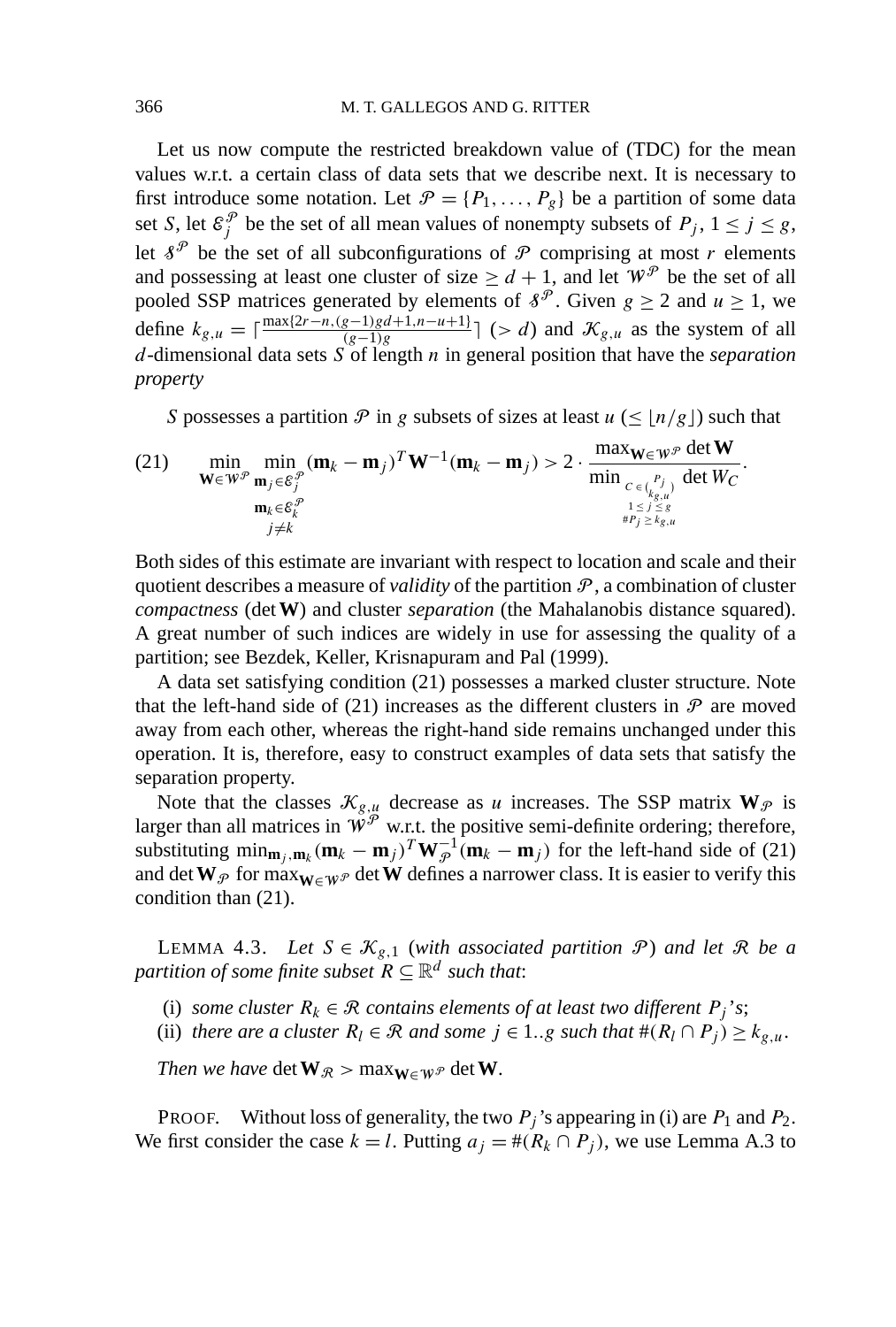estimate

$$
\mathbf{W}_{\mathcal{R}} \geq W_{R_k} = \sum_{x \in R_k} (x - \mathbf{m}_{R_k})(x - \mathbf{m}_{R_k})^T
$$
  
\n
$$
= \sum_{j=1}^g \sum_{x \in R_k \cap P_j} (x - \mathbf{m}_{R_k})(x - \mathbf{m}_{R_k})^T
$$
  
\n
$$
= \sum_{j=1}^g W_{R_k \cap P_j} + \sum_{1 \leq j < h \leq g} \frac{a_j a_h}{\# R_k} (\mathbf{m}_{R_k \cap P_j} - \mathbf{m}_{R_k \cap P_h}) (\mathbf{m}_{R_k \cap P_j} - \mathbf{m}_{R_k \cap P_h})^T
$$
  
\n
$$
= \mathbf{W}_{R_k \cap \mathcal{P}} + \sum_{1 \leq j < h \leq g} \frac{a_j a_h}{\# R_k} (\mathbf{m}_{R_k \cap P_j} - \mathbf{m}_{R_k \cap P_h}) (\mathbf{m}_{R_k \cap P_j} - \mathbf{m}_{R_k \cap P_h})^T;
$$

here we have abbreviated  $R_k \cap \mathcal{P} = (R_k \cap P_1, ..., R_k \cap P_g)$ . Applying Lemma A.1(b) with  $A = \mathbf{W}_{R_k \cap \mathcal{P}}$  and  $y_{jh} := \sqrt{\frac{a_j a_h}{\# R_k}} (\mathbf{m}_{R_k \cap P_j} - \mathbf{m}_{R_k \cap P_h}), 1 \le j < k$  $h \leq g$ , we infer

$$
\det \mathbf{W}_{\mathcal{R}} \geq \left(1 + \sum_{1 \leq j < h \leq g} \frac{a_j a_h}{\#R_k} (\mathbf{m}_{R_k \cap P_j} - \mathbf{m}_{R_k \cap P_h})^T \mathbf{W}_{R_k \cap \mathcal{P}}^{-1} (\mathbf{m}_{R_k \cap P_j} - \mathbf{m}_{R_k \cap P_h}) \right) \\
\times \det \mathbf{W}_{R_k \cap \mathcal{P}} \\
>\n\left( \sum_{1 \leq j < h \leq g} \frac{a_j a_h}{\#R_k} \right) \min_{R_k \cap P_j, R_k \cap P_h \neq \varnothing} (\mathbf{m}_{R_k \cap P_j} - \mathbf{m}_{R_k \cap P_h})^T \\
\times \mathbf{W}_{R_k \cap \mathcal{P}}^{-1} (\mathbf{m}_{R_k \cap P_j} - \mathbf{m}_{R_k \cap P_h}) \det \mathbf{W}_{R_k \cap \mathcal{P}} \\
\geq \frac{1}{2} \min_{R_k \cap P_j, R_k \cap P_h \neq \varnothing} (\mathbf{m}_{R_k \cap P_j} - \mathbf{m}_{R_k \cap P_h})^T \mathbf{W}_{R_k \cap \mathcal{P}}^{-1} (\mathbf{m}_{R_k \cap P_j} - \mathbf{m}_{R_k \cap P_h}) \\
\quad \leq j < h \leq g \\
\times \det \mathbf{W}_{R_k \cap \mathcal{P}};
$$

the last inequality follows from Lemma A.4 and (i). Since  $R_k \cap \mathcal{P} \in \mathcal{S}^{\mathcal{P}}$  by (ii) and since  $\mathbf{m}_{R_k \cap P_h} \in \mathcal{E}_h^{\mathcal{P}}, 1 \leq h \leq 2$ , we may apply the lower bound (21) to the last line above to obtain

$$
\det \mathbf{W}_{\mathcal{R}} > \frac{\max_{\mathbf{W} \in \mathbf{W}^{\mathcal{P}}} \det \mathbf{W}}{\min_{\substack{C \in {R_{g,u}^{(P)}} \\ 1 \le j \le s \\ \#\mathcal{P}_j \ge k_{g,u}}} \det W_C} \det \mathbf{W}_{R_k \cap \mathcal{P}} \ge \max_{\mathbf{W} \in \mathbf{W}^{\mathcal{P}}} \det \mathbf{W}.
$$

If  $k \neq l$ , we start with

$$
\mathbf{W}_{\mathcal{R}} \geq W_{R_l} + W_{R_k}
$$
\n
$$
\geq \mathbf{W}_{R_l \cap \mathcal{P}} + \sum_{1 \leq j < h \leq g} \frac{a_j a_h}{\#R_k} (\mathbf{m}_{R_k \cap P_j} - \mathbf{m}_{R_k \cap P_h}) (\mathbf{m}_{R_k \cap P_j} - \mathbf{m}_{R_k \cap P_h})^T.
$$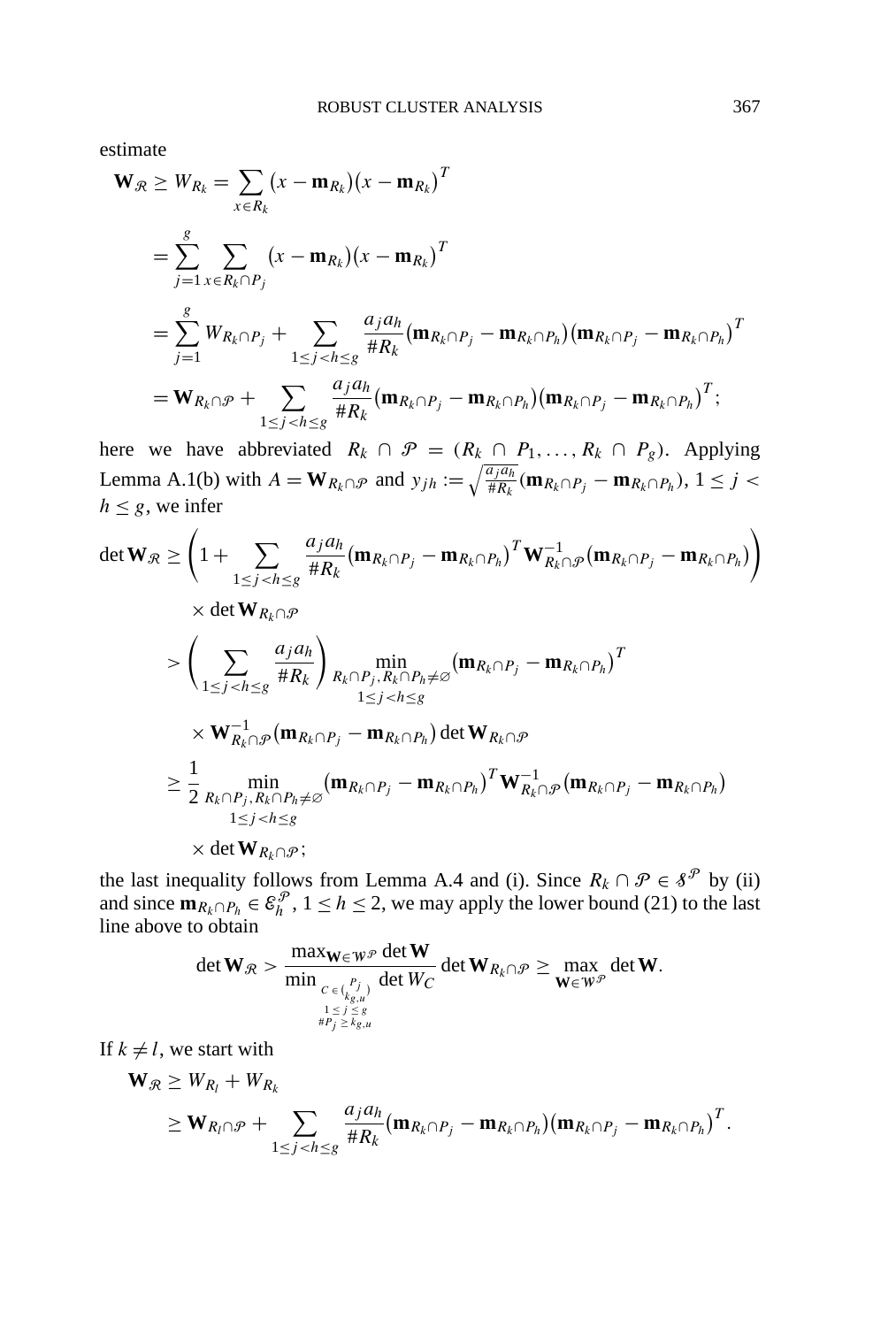The remainder of the proof is similar, as before.  $\Box$ 

If a data set meets the separation property, then (TDC) is much more robust than predicted by Theorem 4.1.

THEOREM 4.2 (Restricted breakdown point of the TDC for the means). *Let*  $g \geq 2$ , *let*  $r > (g - 1)gd$ , *and let*  $u > n - r$  *be an integer.* 

(a) *The restricted breakdown value of (TDC) for the mean values w.r.t.*  $\mathcal{K}_{g,\mu}$  $satisfies \beta_{\text{mean}}(n, r, g, \mathcal{K}_{g,u}) \geq \frac{1}{n} \min\{n - r + 1, r - (g - 1)gd, r + u - n\}.$ (b) *If*

- (i)  $2r n > (g 1)gd$  *and*
- (ii)  $u > 2(n r)$ ,

*then*  $\beta_{\text{mean}}(n, r, g, \mathcal{K}_{g,u}) = \frac{1}{n}(n - r + 1)$ .

PROOF. (a) Let  $S \in \mathcal{K}_{g,u}$  with partition  $\mathcal P$  and let  $M$  be any set obtained from *S* by modifying at most  $\rho = \min\{n - r, r - (g - 1)gd - 1, r + u - n - 1\}$ elements. Our proof proceeds in several steps.

( $\alpha$ ) Any configuration  $\Re$  in  $M$  has at least one cluster with  $d + 1$  *original* observations:

Indeed, by definition of  $\rho$ ,  $R = \bigcup \mathcal{R}$  has at least  $r - \rho > (g - 1)gd \geq gd$ original observations and the claim follows from the pigeon hole principle.

Let  $\mathcal R$  now be the optimal configuration of  $M$ . We will show that the mean values of all clusters of  $\Re$  are bounded by a number that depends solely on the original data *S*.

( $\beta$ ) det **W**<sub>R</sub> is bounded by a number that depends only on *S*:

In fact, we have

(22) 
$$
\det \mathbf{W}_{\mathcal{R}} \leq \max_{\mathbf{W} \in \mathcal{W}^{\mathcal{P}}} \det \mathbf{W}.
$$

Indeed, let  $R' \subseteq M$  consist of *r* original points and let  $\mathcal{R}' = R' \cap \mathcal{P} =$  $(R' \cap P_1, \ldots, R' \cap P_g)$ ; then  $\mathcal{R}' \in \mathcal{S}^{\mathcal{P}}$ ,  $\mathbf{W}_{\mathcal{R}'} \in \mathcal{W}^{\mathcal{P}}$  and  $\det \mathbf{W}_{\mathcal{R}} \leq \det \mathbf{W}_{\mathcal{R}'}$  by optimality.

(*γ* ) If *Rj* contains *d* + 1 or more original observations, then its mean *mj* is bounded by a number that depends only on *S*:

To this end, define

 $\lambda_{\text{max}}(S) := \max\{\lambda | \lambda \text{ eigenvalue of } W_C, C \subseteq S \text{ and } \#C \ge d + 1\},$  $b_{\min}(S) := \min\{\det W_C | C \subseteq S, \#C \ge d + 1\}.$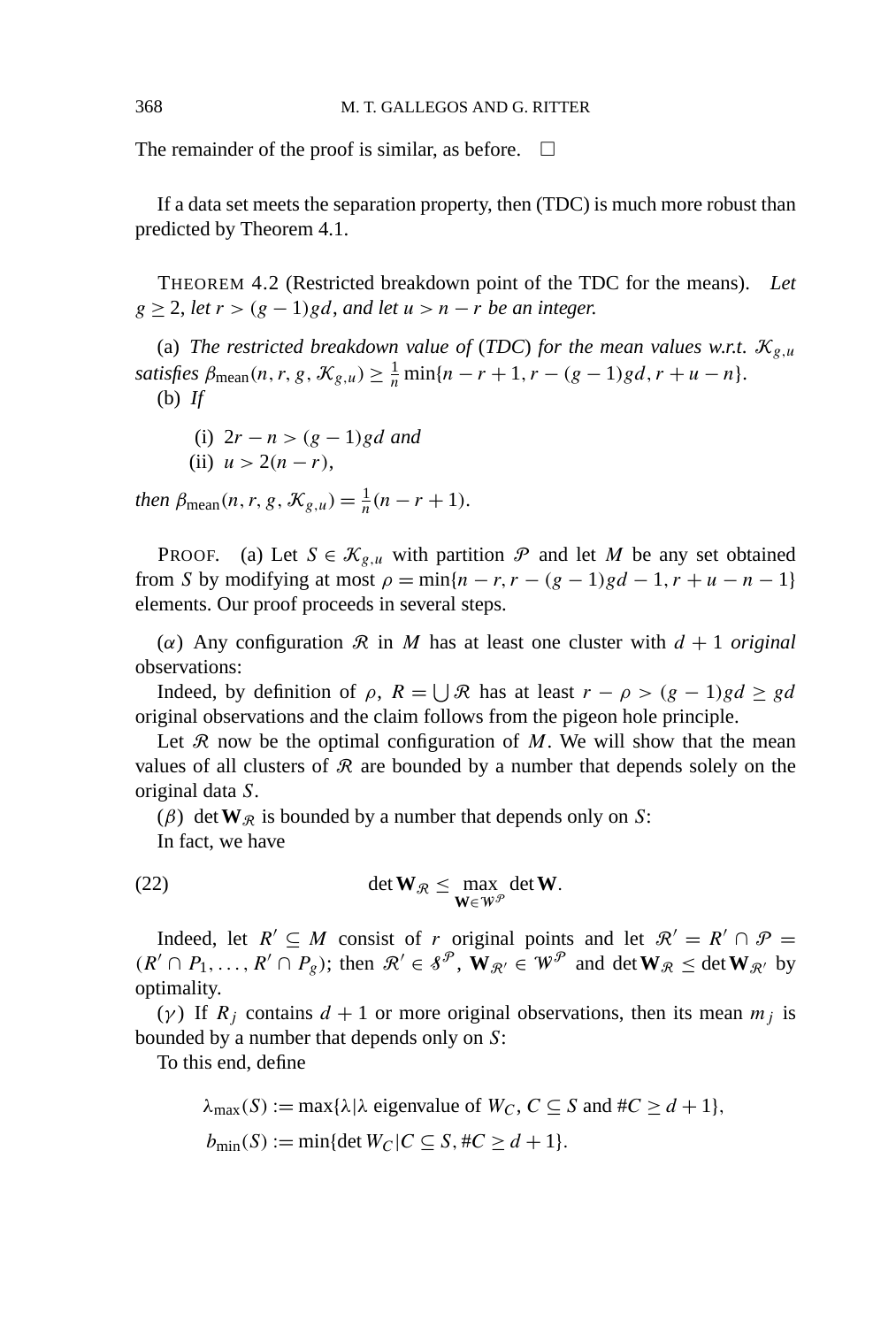These quantities are bounded above and below (away from 0) and depend only on *S*. Now, by Steiner's identity,

$$
\mathbf{W}_{\mathcal{R}} \geq \sum_{\mathbf{x} \in R_j \cap S} (\mathbf{x} - \mathbf{m}_{R_j}) (\mathbf{x} - \mathbf{m}_{R_j})^T
$$
  
=  $W_{R_j \cap S} + #(R_j \cap S) (\mathbf{m}_{R_j} - \mathbf{m}_{R_j \cap S}) (\mathbf{m}_{R_j} - \mathbf{m}_{R_j \cap S})^T$   
 $\geq W_{R_j \cap S} + (\mathbf{m}_{R_j} - \mathbf{m}_{R_j \cap S}) (\mathbf{m}_{R_j} - \mathbf{m}_{R_j \cap S})^T.$ 

Hence, by (16) and the assumption made on  $R_i$ ,

$$
\det \mathbf{W}_{\mathcal{R}} \geq \det W_{R_j \cap S} (1 + (\mathbf{m}_{R_j} - \mathbf{m}_{R_j \cap S})^T W_{R_j \cap S}^{-1} (\mathbf{m}_{R_j} - \mathbf{m}_{R_j \cap S}))
$$
  
> 
$$
\frac{b_{\min}(S)}{\lambda_{\max}(S)} ||\mathbf{m}_{R_j} - \mathbf{m}_{R_j \cap S}||^2
$$

and the claim now follows from  $(\beta)$ .

( $\delta$ ) If  $R_i$  contains between one and *d* original observations, then its mean  $m_i$ is bounded by a number that depends only on *S*:

By ( $\alpha$ ), there is a cluster  $k \neq j$  containing  $d+1$  original observations. We have

$$
\mathbf{W}_{\mathcal{R}} \geq W_{R_k} + W_{R_j}
$$
\n
$$
\geq W_{R_k \cap S} + W_{R_j \cap S} + \#(R_j \cap S)(\mathbf{m}_{R_j} - \mathbf{m}_{R_j \cap S})(\mathbf{m}_{R_j} - \mathbf{m}_{R_j \cap S})^T
$$
\n
$$
\geq W_{R_k \cap S} + (\mathbf{m}_{R_j} - \mathbf{m}_{R_j \cap S})(\mathbf{m}_{R_j} - \mathbf{m}_{R_j \cap S})^T
$$

by assumption on  $R_i$ ; hence,

$$
\det \mathbf{W}_{\mathcal{R}} \geq \det W_{R_k \cap S} \big(1 + (\mathbf{m}_{R_j} - \mathbf{m}_{R_j \cap S})^T W_{R_k \cap S}^{-1} (\mathbf{m}_{R_j} - \mathbf{m}_{R_j \cap S})\big)
$$

and the proof terminates as that of  $(\gamma)$ .

In view of  $(\gamma)$  and  $(\delta)$ , the proof of part (a) will be finished if we show that

( $\varepsilon$ ) each  $R_j$  contains at least one original point.

Assume, on the contrary, that  $\Re$  contains some cluster that consists solely of replacements. We show that, as a consequence,  $R$  and  $R$  must satisfy the hypotheses of Lemma 4.3. By definition of  $\rho$ , *R* has at least  $r - (r + u - n - 1) =$  $n + 1 - u$  original elements; that is,  $\sum_{j=1}^{g} {}^{*}R \cap P_j > n - u$ . Taking into account that each  $P_i$  has at least  $u$  elements, a simple counting argument shows that each of the *g* sets  $P_i$  intersects  $R$ . By assumption, there is some  $R_h$  omitted by all  $P_i$ 's and the pigeon hole principle shows Lemma 4.3(i). Again by assumption, the original observations in *R* are distributed over at most  $(g - 1)g$  (disjoint) sets of the form  $R_l \cap P_j$ ; the definition of  $k_{g,u}$  and another application of the pigeon hole principle show that some set  $R_l \cap P_j$  contains at least  $k_{g,u}$  original observations; this is Lemma 4.3(ii).

The conclusion of Lemma 4.3 contradicts (22), which completes the proof of part (a).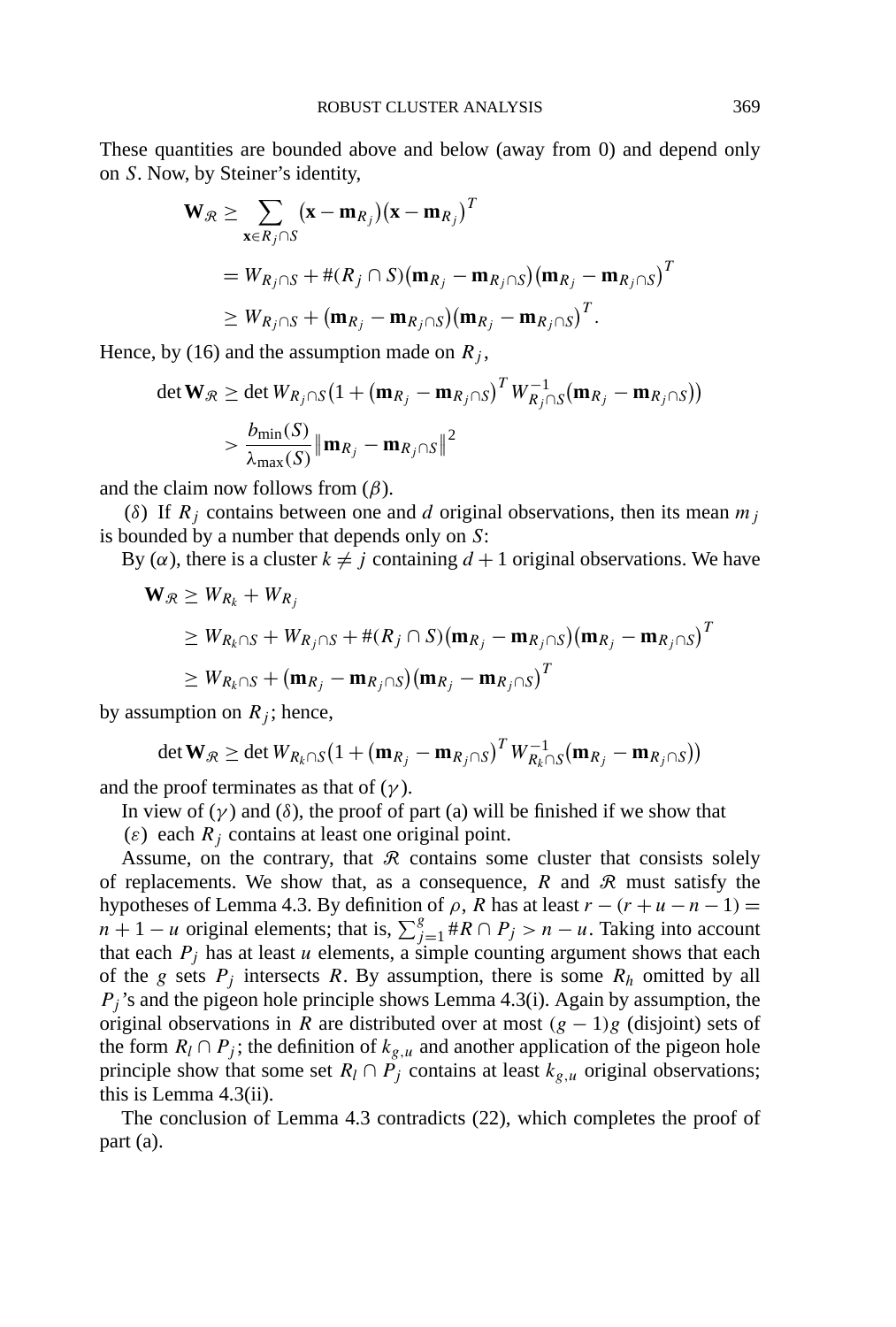(b) The individual breakdown value of (TDC) for the mean vectors w.r.t. any admissible data set  $\mathbf{x}_1^n$  is  $\leq \frac{n-r+1}{n}$ . Indeed, let *M* be a set obtained from  $\mathbf{x}_1^n$  by modifying at least  $n - r + 1$  of its elements. Then each subset of *M* of size *r* contains at least  $r - (n - (n - r + 1)) = 1$  replacements. Part (b) now follows from (a), (i) and (ii).  $\square$ 

In the case  $g = 1$ , (TDC) reduces to Rousseeuw's MCD; see Corollary 2.2. Rousseeuw (1985) proves that the asymptotic breakdown value of MCD with  $r = [(1 - \alpha)n]$  is  $\alpha$  if  $\alpha < 0.5$ ; see also Lopuhaä and Rousseeuw (1991), where the analogous estimator MVE is treated in more detail. This is in harmony with the foregoing theorem, although it is not a corollary of it: the separation property and part  $(\varepsilon)$  of its proof are not applicable if  $g = 1$ .

Theorem 4.2(b) asserts that the algorithm can withstand exactly the number of outliers generated by the model 2.1 if the hypotheses of (b) are satisfied.

EXAMPLE 4.1. By way of discussing Theorems 4.1, 4.2 and the separation property, it is interesting to take a look at an instructive example. Let us consider the one-dimensional data set  $x_1, \ldots, x_{10}$  shown in Figure 1 with gap  $a > 1$ . Its "natural" partition has the  $g = 2$  clusters  $R_1 = \{x_1, \ldots, x_5\}$  and  $R_2 =$  ${x_6, \ldots, x_{10}}$ , and the means are 0 and  $a + 4$ . It is reasonable to choose this partition for  $P$  and  $u = 5$ . The assumptions of both theorems are met with the parameter  $r = 8$  (i.e., the algorithm discards two observations). The first theorem says that (TDC) will resist one arbitrary outlier for all  $a > 1$ , whereas the second promises that it will tolerate even two such outliers if *a >* 20. There is actually a transition from the breakdown value 0.2 to 0.3 at a much smaller value of *a*. Let us compute this critical value. A decisive pair of replacements is  $(x_7, x_8)$ . As we replace these two observations by very large, close numbers  $x'_7$ ,  $x'_8$  with SSP  $\varepsilon$ , two configurations compete for optimality: the configurations  $R'_1 = \{x_1, \ldots, x_6\}$ ,  $R'_2 = \{x'_7, x'_8\}$  (*x*9 and *x*<sub>10</sub> removed, one mean breaks down) and  $R''_1 = \{x_1, \ldots, x_5\}$ ,  $R_2'' = \{x_6, x_9, x_{10}\}$  (replacements removed, means are 0 and  $a + \frac{13}{3}$ ). The first



FIG. 1. 1D data set, replacements  $x'_7$ ,  $x'_8$ ; *breakdown at* 2 *replacements if*  $a < 1.225$  *and at* 3 *if*  $a \geq 1.225$ .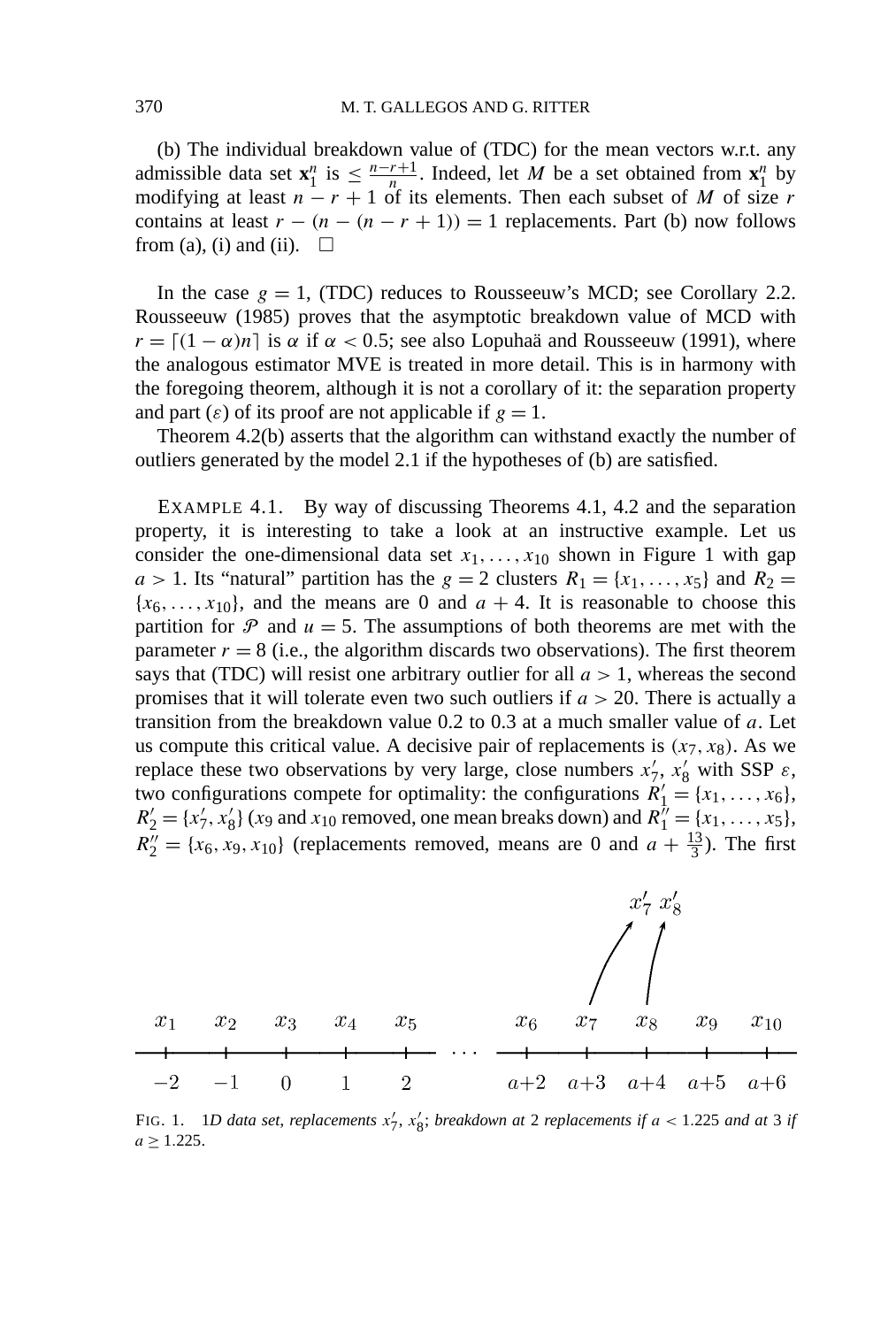has SSP  $10 + \frac{5}{6}(a+2)^2 + \varepsilon$ , which is smaller than that of the second,  $\frac{56}{3}$ , if  $a < \sqrt{\frac{52}{5}} - 2 \approx 1.225$ . Hence, this is the critical parameter that separates the breakdown values 0.2 and 0.3. This indicates that (TDC) is actually more robust than predicted by Theorem 4.2, let alone Theorem 4.1.

We next show that, if  $n > r$  and if  $r/n$  is large enough, the TDC is robust w.r.t. the SSP matrix. We actually show that it breaks down simultaneously for each data set as the fraction of bad outliers slightly exceeds  $1 - r/n$ .

THEOREM 4.3 (Universal breakdown point of the TDC for the pooled SSP matrix).

(a) *Suppose that*  $2r \ge n + g(d+1)$ . If at most  $n - r + g - 1$  points of the data *set D are replaced in an arbitrary way*, *then the eigenvalues of the SSP matrix of any admissible configuration remain bounded away from zero by a constant that depends only on D and d*.

(b) *Suppose that*  $2r \ge n + g(d+1)$ . If at most  $n - r + g - 1$  points of D are *replaced in an arbitrary way*, *then the eigenvalues of the SSP matrix of the optimal configuration remain bounded by a constant that depends only on D and d*.

(c) *Given t >* 0, *n* − *r* + *g elements of any D may be replaced so that the largest eigenvalue of the SSP matrix exceeds t*.

(d) *If*  $2r \ge n + g(d+1)$ , *then*  $\beta_{\text{SSP}}(n, r, g) = \frac{n - r + g}{n}$ .

PROOF. We begin with two remarks. (i) Let *D* be any subset of  $\mathbb{R}^d$  of size *n* in general position and let  $W_E$  be the SSP matrix of a subset  $E \subseteq D$ . Since *D* is in general position, the number

$$
\alpha = \min_{E \in {D \choose d+1}} \lambda_{\min}(W_E)
$$

is strictly positive and depends on *D* and *d*, only.

(ii) Let *M* be any set obtained from *D* by modifying at most  $n - r + g - 1$ elements and let *R* be any subset of *M* consisting of *r* elements. If  $2r \ge n + 1$ *g*(*d* + 1), then *R* contains at least  $r - (n - r + g - 1) = 2r - n - g + 1 \ge gd + 1$ original observations in *D*. By the pigeon hole principle, any clustering of *R* in *g* parts has at least one member *C* that contains  $d + 1$  such points. We now prove  $(a)–(d)$ .

(a) The least eigenvalue of the SSP matrix of *C* in (ii) is  $\geq \alpha$  and, by Section 4.1 the same is true for the SSP matrix of any admissible clustering of the modified set *M*.

(b) Since  $r - g + 1$  points in *D* remain unchanged by the replacement, the modified set  $M$  has an admissible configuration  $M$  with one cluster consisting of  $r - g + 1$  original data and  $g - 1$  one-point clusters. Hence, the SSP matrix of the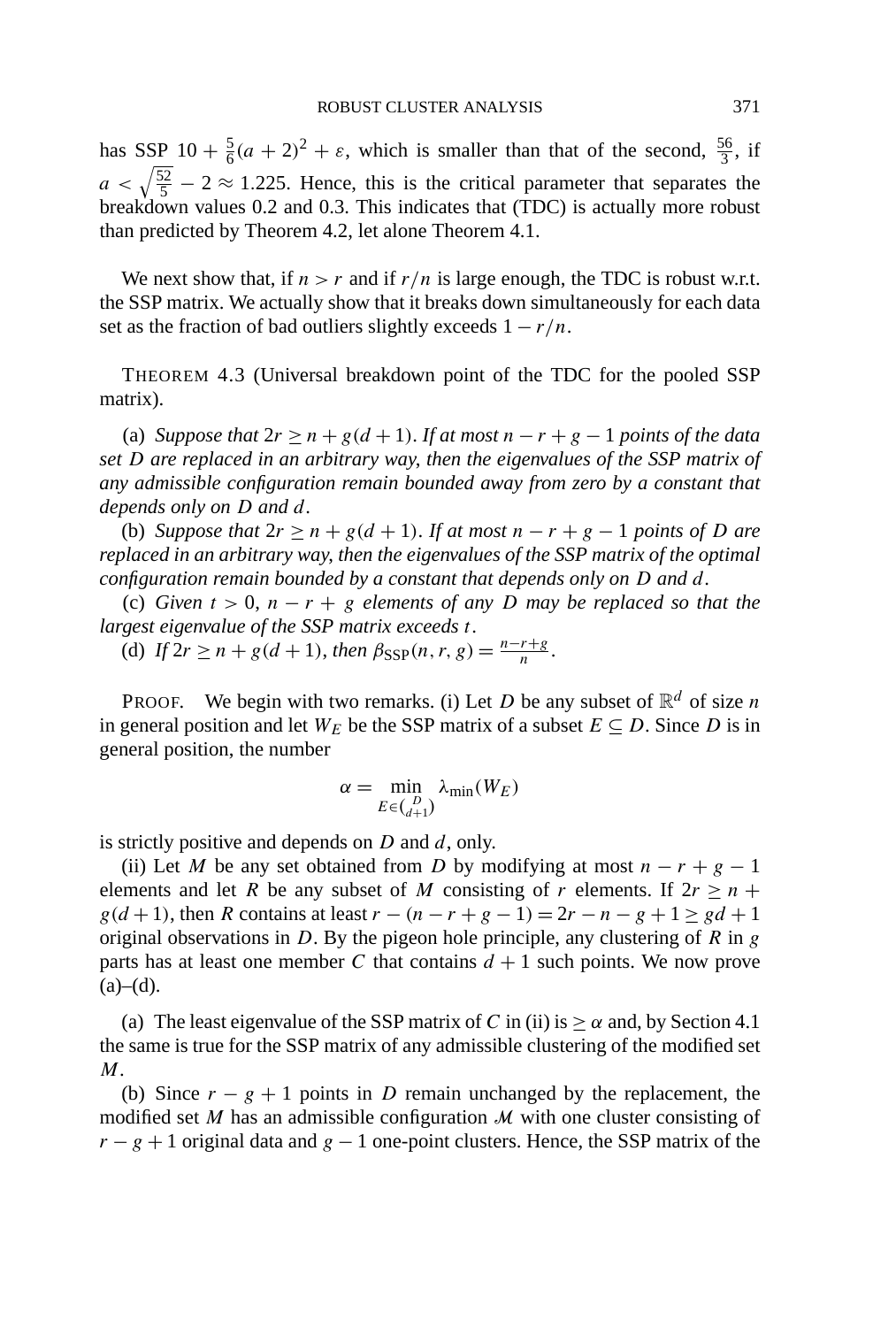optimal configuration  $\mathcal{M}^*$  of  $M$  cannot have a determinant larger than that of  $\mathcal{M}$ , that is,

$$
\det \mathbf{W}_{\mathcal{M}^{\star}} \leq \det \mathbf{W}_{\mathcal{M}}.
$$

The SSP matrix  $W_M$  is that of the  $r - g + 1$  original points and, hence, depends only on *D*. Therefore, its determinant is bounded by a constant  $\gamma$  that again depends only on *D*. By (ii), at least one cluster of  $M^*$  contains at least  $d + 1$ original points. The claim, therefore, follows from the estimates

$$
\lambda_{\max}(\mathbf{W}_{\mathcal{M}^*})\alpha^{d-1} \leq \lambda_{\max}(\mathbf{W}_{\mathcal{M}^*})\lambda_{\min}(\mathbf{W}_{\mathcal{M}^*})^{d-1} \leq \det \mathbf{W}_{\mathcal{M}^*} \leq \det \mathbf{W}_{\mathcal{M}} \leq \gamma.
$$

(c) Modify *D* by  $\geq n - r + g$  replacements that are at a distance  $\geq 2t$  from each original observation and from each other to obtain a set  $M$ . Let  $\mathcal{M}^*$  be its optimal clustering. Clearly, any subset of *r* elements of *M* contains at least *g* replacements. Moreover, there is a cluster  $C$ ,  $\#C \geq 2$ , that contains at least one replacement. Indeed, if no cluster contains two replacements, then each contains exactly one and, since  $r \geq gd + 1$ , one cluster contains at least two elements. Now, if **x** is a replacement and **y** another element in *C*, then the trace of the SSP matrix of *C* is at least

$$
\begin{aligned} \text{tr}\,W_C &\geq \text{tr}\left\{\left(\mathbf{x} - \frac{\mathbf{x} + \mathbf{y}}{2}\right)\left(\mathbf{x} - \frac{\mathbf{x} + \mathbf{y}}{2}\right)^T + \left(\mathbf{y} - \frac{\mathbf{x} + \mathbf{y}}{2}\right)\left(\mathbf{y} - \frac{\mathbf{x} + \mathbf{y}}{2}\right)^T\right\} \\ &= \frac{\|\mathbf{x} - \mathbf{y}\|^2}{2} \geq t. \end{aligned}
$$

Therefore, tr  $W_{M^*} \geq$  tr  $W_C \geq t$  (see 4.1) and one eigenvalue must exceed  $t/d$ . Claim (d) follows from (a)–(c).  $\square$ 

It may be astonishing that the TDC should take  $g - 1$  replacements even if  $r = n$ . However, isolated replacements may be treated as one-point clusters in the optimal configuration; in this case, the number of clusters formed by the original data is reduced. Replacements that huddle together may form one cluster. In both cases, the SSP matrix is not completely destroyed.

**5. Simulation studies.** In order to assess the performance of the proposed algorithm, we have implemented it as a C++ program for various dimensions, sizes, numbers and positions of clusters, as well as numbers of outliers. The first simulation study illustrates how, by varying the input parameter *r* (the assumed number of regular observations) of our algorithm, one can roughly control the amount of contaminations contained in the data set.

The symbol  $\mathbf{e}_i \in \mathbb{R}^d$ ,  $i \in 1...d$ , stands for the *i*th unit vector. As usual, the symbol  $\chi_d^2$  (α) denotes the *α*-quantile of the  $\chi^2$ -distribution with *d* degrees of freedom. We consider, in dimension  $d = 8$ , the 2d normally distributed populations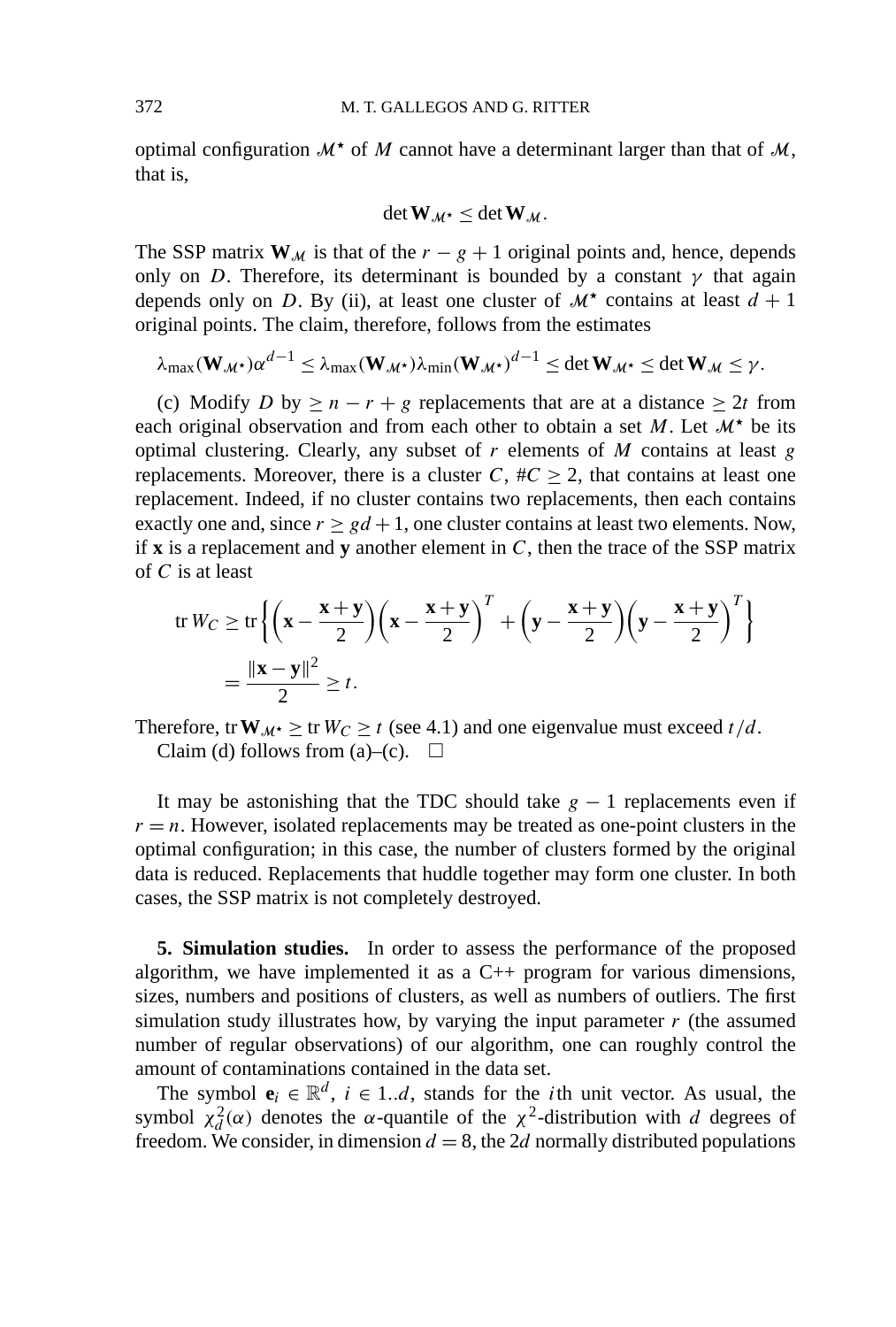$N_d(\mu_i, V)$ ,  $j \in 1..2d$ , with common covariance matrix **V**, diagonal with entries *(*1*.*0*,* 1*.*2*,* 1*.*4*,* 1*.*6*,* 1*.*8*,* 2*.*0*,* 2*.*2*,* 9*.*0*)* and means

(23) 
$$
\mu_j = \begin{cases}\n-\sqrt{\frac{V((j+1)/2, (j+1)/2)\chi_d^2(\alpha)}{2}} \mathbf{e}_{(j+1)/2}, & j \text{ odd}, \\
\sqrt{\frac{V(j/2, j/2)\chi_d^2(\alpha)}{2}} \mathbf{e}_{j/2}, & j \text{ even},\n\end{cases}
$$

 $\alpha \in \{0.95, 0.99, 0.999, 0.999999\}$ . That is, the means of the various clusters lie on the 2*d* axial directions of  $\mathbb{R}^d$ ; those of the *j*th and  $(j + 1)$ st clusters, *j* odd, lie on the same axis but in opposite directions viewed from the origin. The means (23) assure that the squared Mahalanobis distance of two cluster centers on the same axis is  $2\chi_d^2(\alpha)$ , whereas it is  $\chi_d^2(\alpha)$  in the opposite case. The values  $\alpha = 0.95$  and 0.99 give rise to heavily and moderately overlapped clusters, while  $\alpha = 0.999$  and 0.999999 mean better and good separation, respectively. We generate 100 observations from each cluster. Thus, we obtain a total of  $r = 200 d$ (regular) observations. Additionally, in our first essay, we contaminate the data with 22*d* outliers arranged in shells around the cluster centers. The square of the Mahalanobis distance from each contamination to the closest cluster center is  $\chi_d^2(\beta)$ ,  $\beta \in \{0.999, 0.999999\}$ ; see Figure 2.

Since we consider four  $\alpha$ 's and two  $\beta$ 's, these specifications define eight different cases. To each of them we apply the algorithm described in Section 3 four times, namely, with the a priori numbers of regular observations  $r = n$ , 0*.*95*n*, 0*.*9*n* and 0*.*85*n*. More precisely, we apply the multistart method with up to 2000 random initial configurations based on the method 3.3(a) and iterate reduction steps until convergence is reached. The 32 rows in Table 1 show, for each choice of  $\alpha$ ,  $\beta$  and  $r$ , the fractions of estimated regular observations whose squared Mahalanobis distances to their estimated cluster centers (w.r.t. the estimated common covariance matrix) are larger than a given percentile  $\chi_d^2(\gamma)$ , *γ* ∈ {0*.*95*,* 0*.*975*,* 0*.*99*,* 0*.*999}. In the rows corresponding to the correct fraction of outliers ( $\approx 10\%$ ), these are expected to match the correct tail probabilities  $1 - \gamma$ shown on the top of Table 1. This heuristic (akin to a  $\chi^2$  goodness-of-fit test) for estimating the number of outliers is suggested by a similar heuristic applied in robust discriminant analysis by Gather and Kale [(1988), Section 3] and Ritter and Gallegos (1997). The method slightly underestimates the number of outliers. We also compare the theoretical populations with those defined by the estimated clusters. The Bhattacharyya distance between two normal distributions is

$$
d_{\text{Bhatt}}(N_d(\boldsymbol{\mu}_1, \mathbf{V}_1), N_d(\boldsymbol{\mu}_2, \mathbf{V}_2))
$$
  
=  $1 - \sqrt{\frac{\sqrt{\det \mathbf{V}_1 \det \mathbf{V}_2}}{\det((\mathbf{V}_1 + \mathbf{V}_2)/2)}} \exp(-\frac{1}{4}(\boldsymbol{\mu}_2 - \boldsymbol{\mu}_1)^T (\mathbf{V}_1 + \mathbf{V}_2)^{-1}(\boldsymbol{\mu}_2 - \boldsymbol{\mu}_1)),$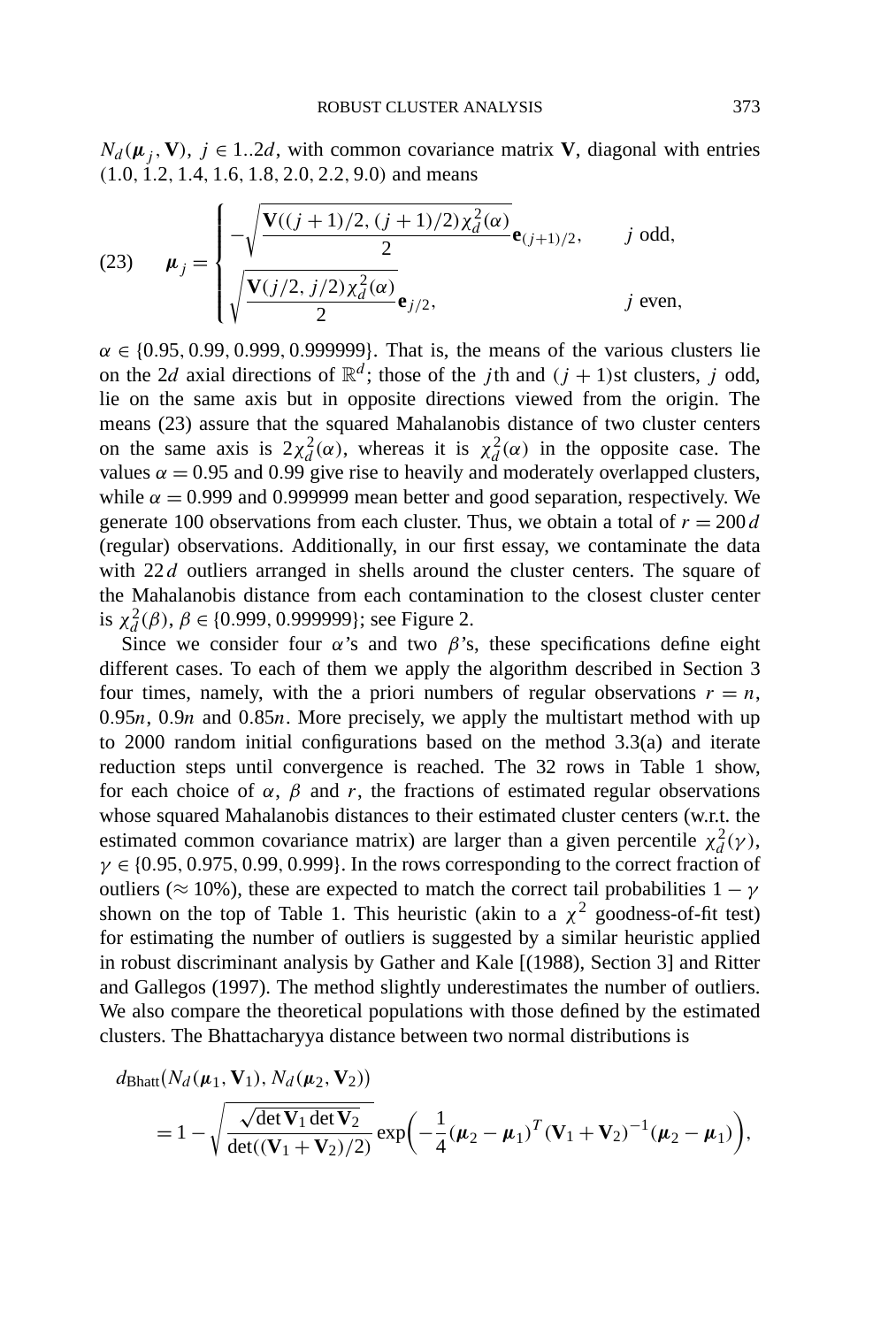

FIG. 2. *Visualization of four clusters in two dimensions*. *The Mahalanobis distance between each pair of the four cluster centers depends on the value α as specified by* (23). *The outliers are arranged in shells. The inner and outer shells correspond to*  $\beta = 0.999$  *and*  $\beta = 0.999999$ , *respectively*, *where β defines the ellipsoids of equal concentration on which the contaminations lie*. *See also the text*. (a)  $\alpha = 0.99$ , (b)  $\alpha = 0.999$ .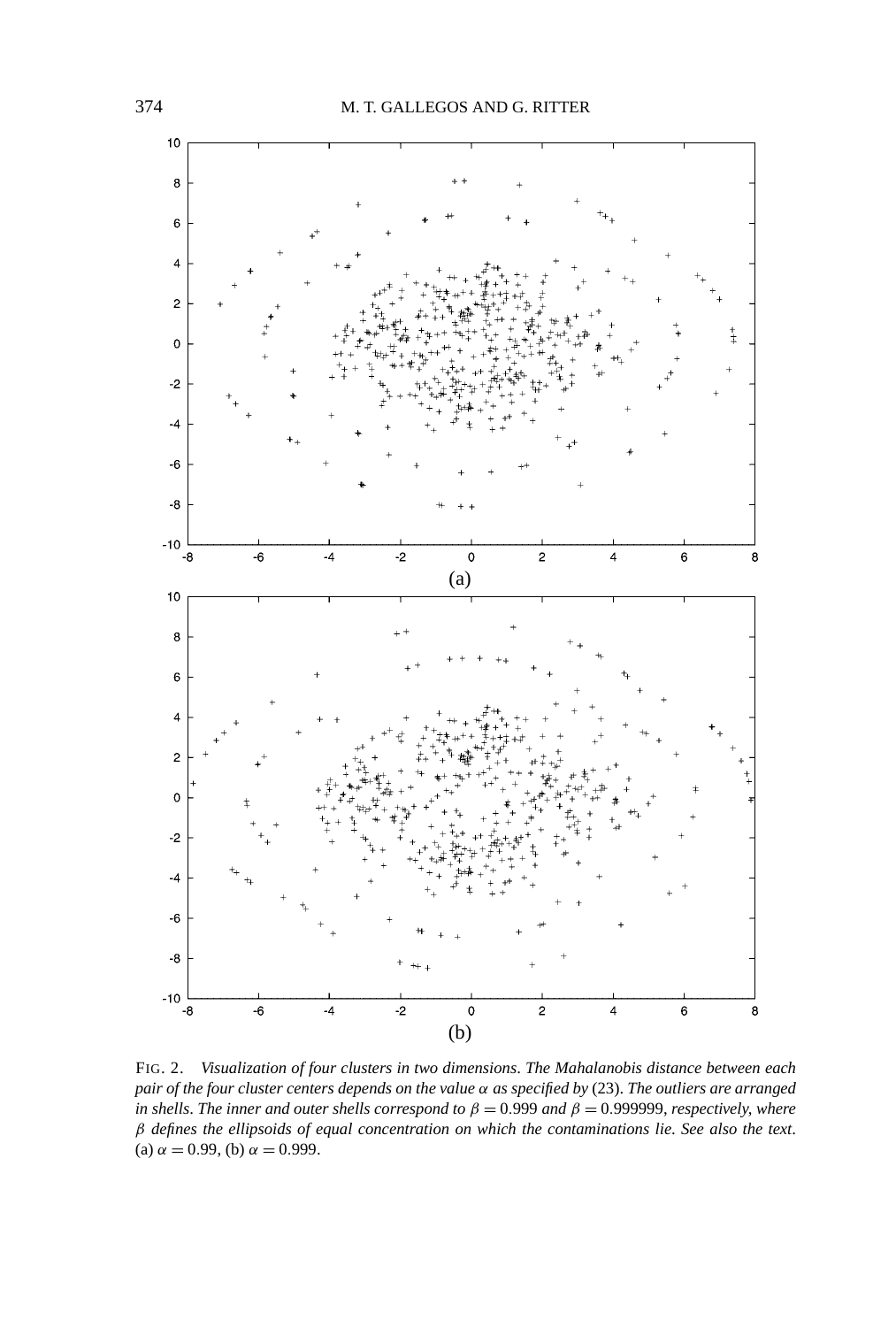ROBUST CLUSTER ANALYSIS 375

a number in the unit interval. A measure for the quality of the estimates is the minimum over all matchings  $\sigma \in \mathcal{S}_{2d}$  between estimated and real classes of the

TABLE 1 *Fraction of the estimated regular observations whose squared Mahalanobis distances from their relative estimated population centers are greater than*  $\chi_8^2(\gamma)$ ,  $d = 8$ . An estimate of the amount *of outliers is the fraction*  $\frac{n-r}{n}$ , *for which the values shown in the corresponding row match best the theoretical tail probabilities for the χ*2*-distribution shown on top*

|          |               |                  | $1-\gamma$ |                                                                                                                                                                                                                                                                                                                                                                                                                                                       |                                                                 |                  |
|----------|---------------|------------------|------------|-------------------------------------------------------------------------------------------------------------------------------------------------------------------------------------------------------------------------------------------------------------------------------------------------------------------------------------------------------------------------------------------------------------------------------------------------------|-----------------------------------------------------------------|------------------|
| α        | $\pmb{\beta}$ | $\frac{n-r}{n}$  | 0.05       | 0.025                                                                                                                                                                                                                                                                                                                                                                                                                                                 | 0.01                                                            | 0.001            |
|          | 0.999         | $\boldsymbol{0}$ | 0.097      | 0.069                                                                                                                                                                                                                                                                                                                                                                                                                                                 | 0.033                                                           | 0.002            |
| 0.95     |               | 0.05             | 0.066      | 0.045                                                                                                                                                                                                                                                                                                                                                                                                                                                 | 0.015                                                           | $\boldsymbol{0}$ |
|          |               | 0.10             | 0.039      | 0.019                                                                                                                                                                                                                                                                                                                                                                                                                                                 | 0.004                                                           | $\boldsymbol{0}$ |
|          |               | 0.15             | 0.004      | $\boldsymbol{0}$                                                                                                                                                                                                                                                                                                                                                                                                                                      | $\boldsymbol{0}$                                                | $\boldsymbol{0}$ |
|          |               | $\boldsymbol{0}$ | 0.095      | 0.062                                                                                                                                                                                                                                                                                                                                                                                                                                                 | 0.022                                                           | 0.001            |
| 0.99     | 0.999         | 0.05             | 0.066      | 0.044                                                                                                                                                                                                                                                                                                                                                                                                                                                 | 0.012                                                           | $\boldsymbol{0}$ |
|          |               | 0.10             | 0.041      | 0.018                                                                                                                                                                                                                                                                                                                                                                                                                                                 | 0.006                                                           | $\boldsymbol{0}$ |
|          |               | 0.15             | 0.003      | $\boldsymbol{0}$                                                                                                                                                                                                                                                                                                                                                                                                                                      | $\boldsymbol{0}$                                                | $\boldsymbol{0}$ |
|          |               | $\boldsymbol{0}$ | 0.094      | 0.055<br>0.016<br>0.042<br>0.012<br>0.018<br>0.005<br>$\boldsymbol{0}$<br>$\boldsymbol{0}$<br>0.035<br>0.007<br>0.024<br>$\boldsymbol{0}$<br>0.023<br>0.004<br>$\boldsymbol{0}$<br>$\boldsymbol{0}$<br>0.094<br>0.086<br>0.053<br>0.045<br>0.018<br>0.007<br>$\boldsymbol{0}$<br>$\boldsymbol{0}$<br>0.093<br>0.085<br>0.055<br>0.044<br>0.018<br>0.006<br>$\boldsymbol{0}$<br>$\boldsymbol{0}$<br>0.099<br>0.092<br>0.057<br>0.050<br>0.019<br>0.005 |                                                                 | $\boldsymbol{0}$ |
| 0.999    | 0.999         | 0.05             | 0.068      |                                                                                                                                                                                                                                                                                                                                                                                                                                                       |                                                                 | $\boldsymbol{0}$ |
|          |               | 0.10             | 0.039      |                                                                                                                                                                                                                                                                                                                                                                                                                                                       |                                                                 | $\boldsymbol{0}$ |
|          |               | 0.15             | 0.003      |                                                                                                                                                                                                                                                                                                                                                                                                                                                       |                                                                 | $\boldsymbol{0}$ |
| 0.999999 | 0.999         | $\boldsymbol{0}$ | 0.075      |                                                                                                                                                                                                                                                                                                                                                                                                                                                       |                                                                 | $\boldsymbol{0}$ |
|          |               | 0.05             | 0.068      |                                                                                                                                                                                                                                                                                                                                                                                                                                                       |                                                                 | $\boldsymbol{0}$ |
|          |               | 0.10             | 0.045      |                                                                                                                                                                                                                                                                                                                                                                                                                                                       |                                                                 | $\boldsymbol{0}$ |
|          |               | 0.15             | 0.011      |                                                                                                                                                                                                                                                                                                                                                                                                                                                       | $\boldsymbol{0}$                                                |                  |
|          |               | $\overline{0}$   | 0.100      |                                                                                                                                                                                                                                                                                                                                                                                                                                                       |                                                                 | 0.051            |
| 0.95     | 0.999999      | 0.05             | 0.066      |                                                                                                                                                                                                                                                                                                                                                                                                                                                       |                                                                 | 0.027            |
|          |               | 0.10             | 0.043      |                                                                                                                                                                                                                                                                                                                                                                                                                                                       |                                                                 | $\boldsymbol{0}$ |
|          |               | 0.15             | 0.003      |                                                                                                                                                                                                                                                                                                                                                                                                                                                       | $\boldsymbol{0}$<br>0.085<br>0.049<br>0.004<br>$\boldsymbol{0}$ | $\boldsymbol{0}$ |
|          |               | $\boldsymbol{0}$ | 0.104      |                                                                                                                                                                                                                                                                                                                                                                                                                                                       |                                                                 | 0.039            |
| 0.99     | 0.999999      | 0.05             | 0.069      |                                                                                                                                                                                                                                                                                                                                                                                                                                                       |                                                                 | 0.031            |
|          |               | 0.10             | 0.042      |                                                                                                                                                                                                                                                                                                                                                                                                                                                       |                                                                 | $\boldsymbol{0}$ |
|          |               | 0.15             | 0.003      |                                                                                                                                                                                                                                                                                                                                                                                                                                                       |                                                                 | $\boldsymbol{0}$ |
| 0.999    | 0.999999      | $\boldsymbol{0}$ | 0.102      |                                                                                                                                                                                                                                                                                                                                                                                                                                                       |                                                                 | 0.045            |
|          |               | 0.05             | 0.068      |                                                                                                                                                                                                                                                                                                                                                                                                                                                       |                                                                 | 0.027            |
|          |               | 0.10             | 0.041      |                                                                                                                                                                                                                                                                                                                                                                                                                                                       |                                                                 | $\boldsymbol{0}$ |
|          |               | 0.15             | 0.004      | $\boldsymbol{0}$                                                                                                                                                                                                                                                                                                                                                                                                                                      |                                                                 | $\boldsymbol{0}$ |
| 0.999999 | 0.999999      | $\boldsymbol{0}$ | 0.106      | 0.098                                                                                                                                                                                                                                                                                                                                                                                                                                                 |                                                                 | 0.023            |
|          |               | 0.05             | 0.076      | 0.059                                                                                                                                                                                                                                                                                                                                                                                                                                                 |                                                                 | 0.024            |
|          |               | 0.10             | 0.046      | 0.023                                                                                                                                                                                                                                                                                                                                                                                                                                                 |                                                                 | $\boldsymbol{0}$ |
|          |               | 0.15             | 0.011      | $\boldsymbol{0}$                                                                                                                                                                                                                                                                                                                                                                                                                                      |                                                                 | $\boldsymbol{0}$ |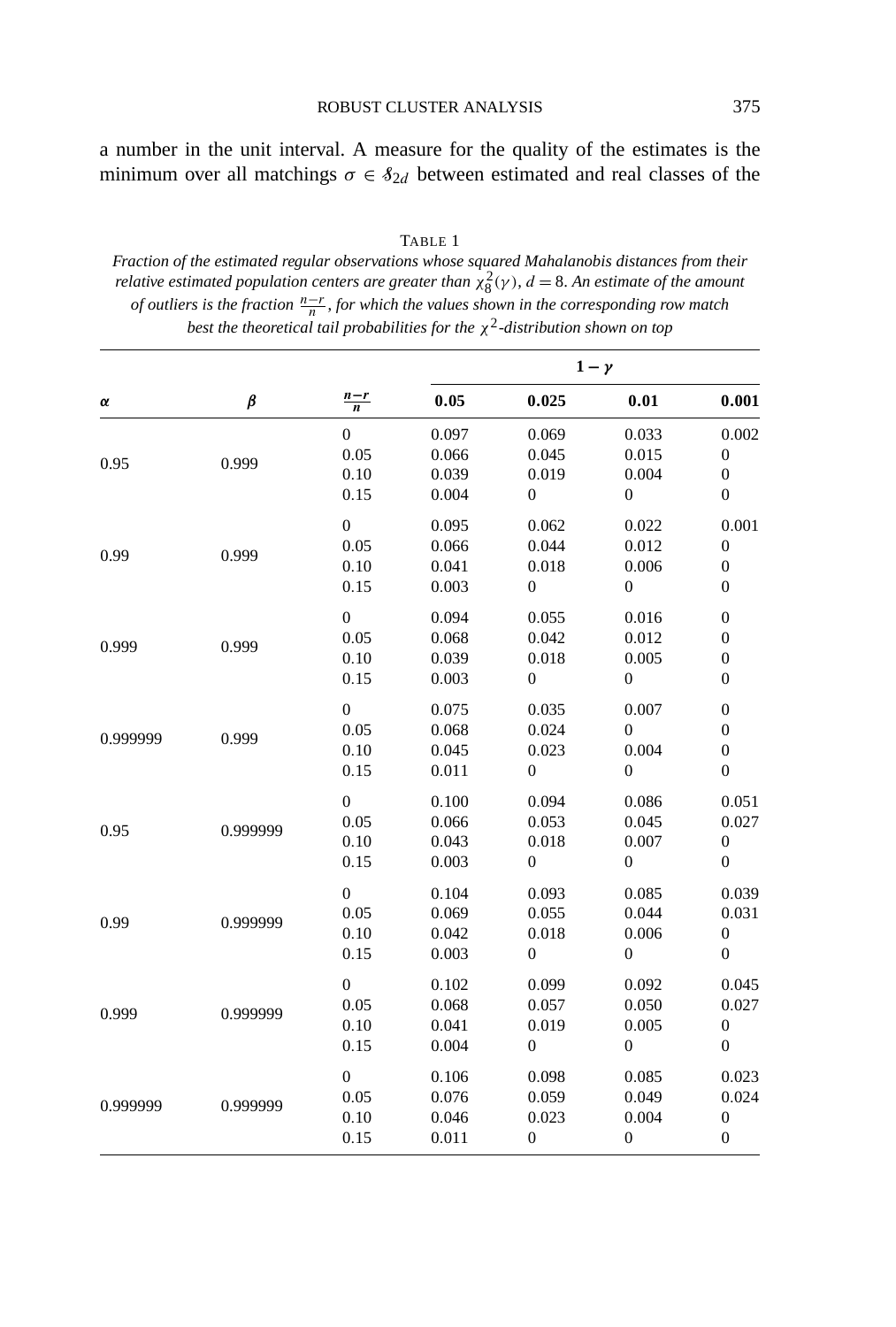maximum Bhattacharyya distance over the 2*d* matched pairs:

$$
\min_{\sigma \in \mathcal{S}_{2d}} \max_{j \in 1..2d} d_{\text{Bhatt}} \bigg( N_d \bigg( \mathbf{m}_{\sigma(j)}, \frac{1}{r} \mathbf{W} \bigg), N_d(\boldsymbol{\mu}_j, \mathbf{V}) \bigg).
$$

The results are shown in Table 2 for  $d = 2, 4, 8$ . For  $d = 2$  and  $\alpha = 0.95$ , the original clusters are not recovered by the algorithm since the 400 regular data points are too homogeneous; there is no reasonable matching. We tested also scenarios with *diffuse* outliers generated from  $N_d(\mu, v \cdot I_d)$ ,  $d = 2, 4, 8, \mu \in \mathbb{R}^d$ and  $v \ge 16$ . The case  $\mu = 0$ ,  $v = 16$  is the most demanding since the variance is already quite close to that of the last coordinate. Even in this case, only about 10% of the rejected elements are (extreme) regular observations and the generated clusters are well rediscovered.

Finally, the number *L* of reduction steps until convergence in one iteration is about 15 for  $d = 2$  and 22 for  $d = 4, 8$  with standard deviations about 7. One reduction step takes no longer than 0*.*004, 0*.*01 and 0*.*06 seconds, respectively, on a 1 GHz processor. These figures are essentially independent of the trimming parameter *r* of the algorithm.

We do not contend that the proposed algorithm responds to each clustering situation. In fact, the presented model is meant as a possible component for outlier handling in a comprehensive clustering strategy. One of the main purposes of the paper is a contribution to computing breakdown values. Nevertheless, in our experience, the algorithm works well in situations where the model assumptions are satisfied: clusters of about the same shape, scale and size, and outliers sufficiently scattered in space (not concentrated close to one or a few points).

|                    |                   | dimension/number of clusters |                  |                  |  |
|--------------------|-------------------|------------------------------|------------------|------------------|--|
| $\alpha$ -quantile | $\beta$ -quantile | 2/4                          | 4/8              | 8/16             |  |
| 0.95               | 0.99<br>0.999999  |                              | 0.0685<br>0.0689 | 0.0789<br>0.0556 |  |
| 0.99               | 0.999             | 0.0386                       | 0.0340           | 0.0291           |  |
|                    | 0.999999          | 0.0356                       | 0.0246           | 0.0297           |  |
| 0.999              | 0.999             | 0.0257                       | 0.0165           | 0.0265           |  |
|                    | 0.999999          | 0.0111                       | 0.0155           | 0.0265           |  |
| 0.999999           | 0.999             | 0.0105                       | 0.0165           | 0.0241           |  |
|                    | 0.999999          | 0.0104                       | 0.0176           | 0.0240           |  |

TABLE 2 *The maximal Bhattacharyya distances of the best matchings between estimates and theoretical populations*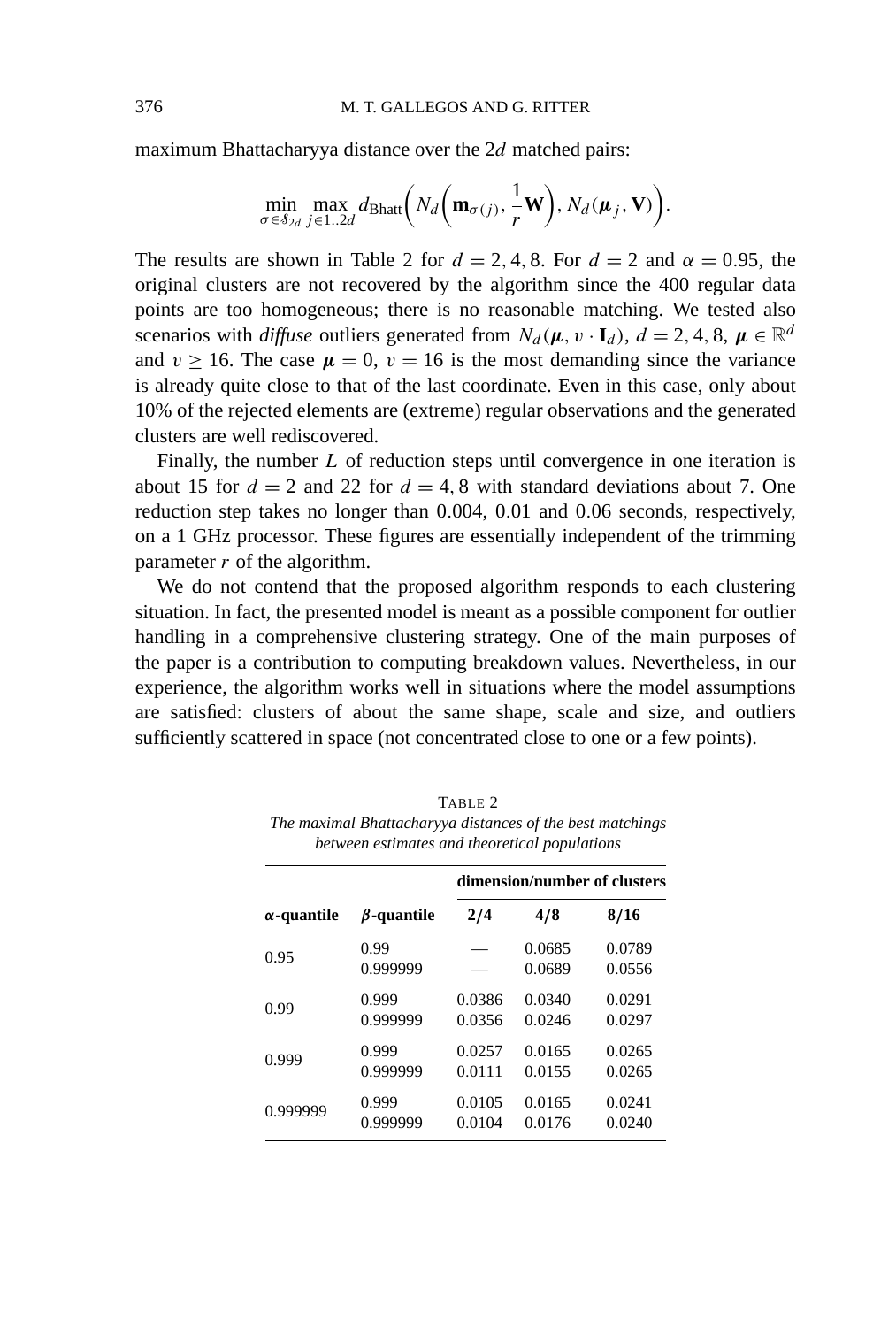## APPENDIX: TECHNICAL PRELIMINARIES

In this Appendix we prepare some tools for the proofs of the theorems. Some of the statements are of interest on their own.

LEMMA A.1. *Let*  $d \geq 2$  *and let*  $A \in \mathbb{R}^{d \times d}$  *be positive definite.* 

(a) *For any positive semi-definite matrix*  $C \in \mathbb{R}^{d \times d}$ , *we have* 

$$
\det(\mathbf{A} + \mathbf{C}) \ge (1 + \text{tr}(\mathbf{A}^{-1}\mathbf{C})) \det \mathbf{A} + \det \mathbf{C}.
$$

(b) *If*  $y_1, \ldots, y_k \in \mathbb{R}^d$ , *then we have* 

$$
\det\left(\mathbf{A} + \sum_{h} y_h y_h^T\right) \ge \left(1 + \sum_{h} y_h^T A^{-1} y_h\right) \det \mathbf{A}.
$$

**PROOF.** (a) From  $\mathbf{A} + \mathbf{C} = \mathbf{A}^{1/2} (\mathbf{I}_d + \mathbf{A}^{-1/2} \mathbf{C} \mathbf{A}^{-1/2}) \mathbf{A}^{1/2}$ , we infer

(24) 
$$
\det(\mathbf{A} + \mathbf{C}) = \det(\mathbf{I}_d + \mathbf{A}^{-1/2}\mathbf{C}\mathbf{A}^{-1/2}) \det \mathbf{A}.
$$

If  $\lambda_1, \lambda_2, \ldots, \lambda_d$  are the eigenvalues of  $\mathbf{A}^{-1/2} \mathbf{C} \mathbf{A}^{-1/2}$ , then the eigenvalues of  $I_d + A^{-1/2}CA^{-1/2}$  are  $1 + \lambda_1, \ldots, 1 + \lambda_d$  and the claim follows from (24) and

$$
\det(\mathbf{I}_d + \mathbf{A}^{-1/2}\mathbf{C}\mathbf{A}^{-1/2}) = \prod_{j=1}^d (1 + \lambda_j) \ge 1 + \sum_{j=1}^d \lambda_j + \prod_{j=1}^d \lambda_j
$$
  
= 1 + tr( $\mathbf{A}^{-1/2}\mathbf{C}\mathbf{A}^{-1/2}$ ) + det  $\mathbf{A}^{-1/2}\mathbf{C}\mathbf{A}^{-1/2}$ .

Part (b) is an immediate consequence of (a).  $\Box$ 

LEMMA A.2.  $0 \le A \le B$  *implies* det $A \le det B$ . If  $B > 0$ , then there is *equality if and only if*  $A = B$ .

**PROOF.** If  $d = 1$ , nothing has to be shown. Otherwise, the first claim is plain if **A** is singular. If **A** is positive definite, then the claims follow from Lemma A.1(a) with  $C = B - A$ .  $\Box$ 

LEMMA A.3. *Let*  $\mathbf{x}_1^n$  *be a Euclidean data set and let*  $\{P_1, \ldots, P_g\}$  *be a partition of* 1*..n with cardinalities a*1*,...,ag*. *Moreover*, *let* **m** *be the mean of* **x***<sup>n</sup>* 1 *and let*  $\mathbf{m}_j$  *be the mean of*  $(\mathbf{x}_i)_{i \in P_j}$  (*arbitrary if*  $a_j = 0$ *). Then* 

$$
\sum_{j=1}^{g} \sum_{i \in P_j} (\mathbf{x}_i - \mathbf{m})(\mathbf{x}_i - \mathbf{m})^T
$$
  
= 
$$
\sum_{j=1}^{g} W_{P_j} + \frac{1}{n} \sum_{1 \le j < h \le g} a_j a_h (\mathbf{m}_j - \mathbf{m}_h)(\mathbf{m}_j - \mathbf{m}_h)^T.
$$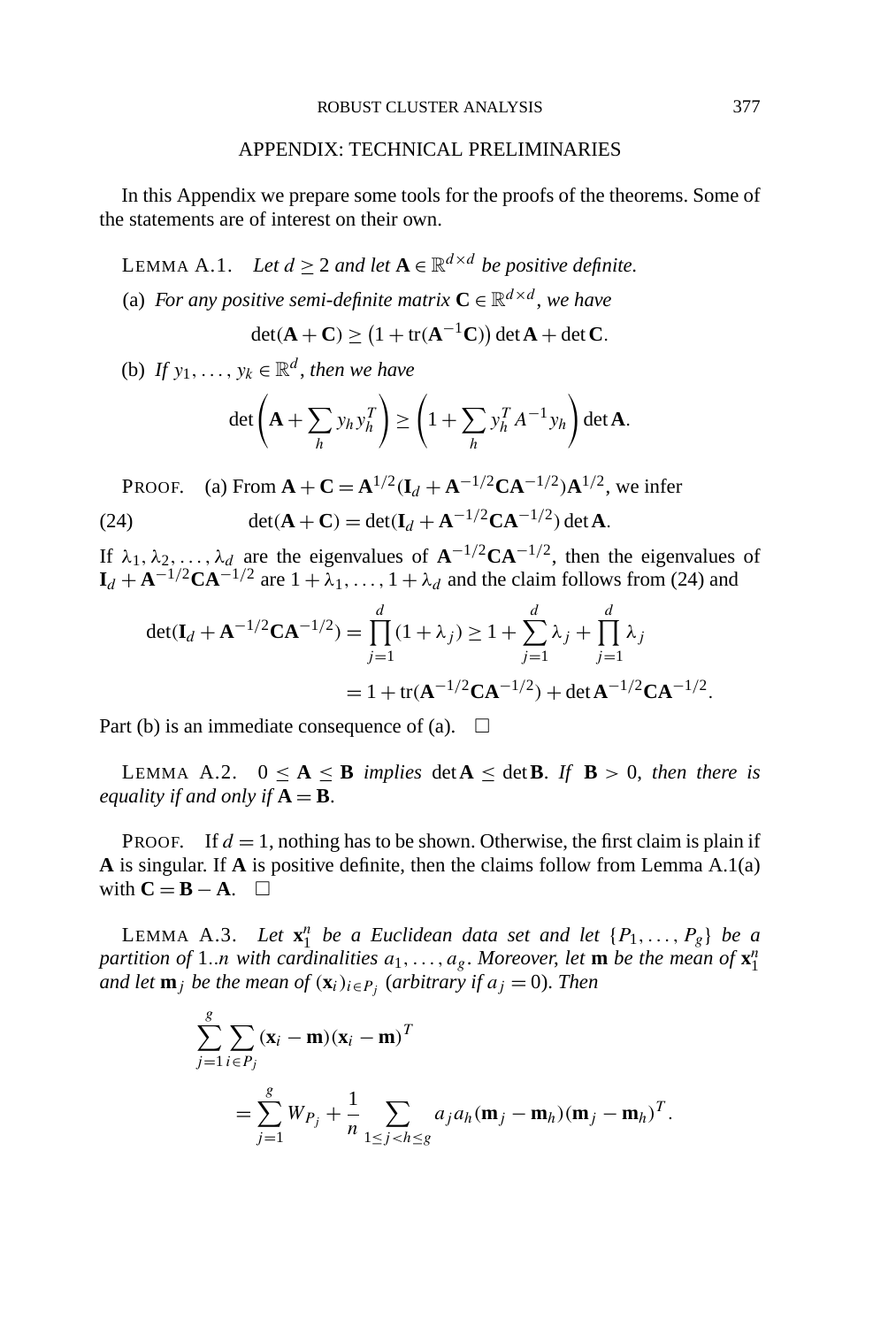PROOF. Expanding the left-hand side, we obtain

$$
\sum_{j=1}^{g} \sum_{i \in P_j} (\mathbf{x}_i - \mathbf{m})(\mathbf{x}_i - \mathbf{m})^T
$$
  
= 
$$
\sum_{i=1}^{n} \mathbf{x}_i \mathbf{x}_i^T - n \cdot \mathbf{m} \mathbf{m}^T
$$
  
= 
$$
\sum_{j=1}^{g} \sum_{i \in P_j} (\mathbf{x}_i \mathbf{x}_i^T - \mathbf{m}_j \mathbf{m}_j^T) + \sum_{j=1}^{g} a_j \mathbf{m}_j \mathbf{m}_j^T - n \cdot \mathbf{m} \mathbf{m}^T
$$
  
= 
$$
\sum_{j=1}^{g} W_{P_j} + \sum_{j=1}^{g} a_j \cdot \mathbf{m}_j \mathbf{m}_j^T - n \cdot \mathbf{m} \mathbf{m}^T.
$$

On the other hand,

$$
\frac{1}{n} \sum_{1 \le j < h \le g} a_j a_h (\mathbf{m}_j - \mathbf{m}_h) (\mathbf{m}_j - \mathbf{m}_h)^T
$$
\n
$$
= \frac{1}{2n} \sum_{j,h} a_j a_h (\mathbf{m}_j - \mathbf{m}_h) (\mathbf{m}_j - \mathbf{m}_h)^T
$$
\n
$$
= \frac{1}{n} \sum_{j,h} a_j a_h \mathbf{m}_j \mathbf{m}_j^T - \frac{1}{n} \sum_{j,h} a_j a_h \mathbf{m}_j \mathbf{m}_h^T
$$
\n
$$
= \sum_j a_j \mathbf{m}_j \mathbf{m}_j^T - \frac{1}{n} \left( \sum_j a_j \mathbf{m}_j \right) \left( \sum_j a_j \mathbf{m}_j \right)^T
$$
\n
$$
= \sum_j a_j \mathbf{m}_j \mathbf{m}_j^T - n \cdot \mathbf{m} \mathbf{m}^T.
$$

LEMMA A.4. *Let*  $g \ge 2$  *and*  $c \ge 2$ . *The minimum of the sum of products*  $\sum_{1 \leq j < l \leq g} a_j a_l$  taken over all g-tuples  $(a_1, a_2, ..., a_g)$  of real numbers  $a_1, a_2 ≥ 1$ ,  $a_3, \ldots, a_g \geq 0$  *such that*  $\sum_{j=1}^g a_j = c$  *is*  $c - 1$ *. It is assumed exactly at the tuples*  $(1, c - 1, 0, \ldots, 0)$  *and*  $(c - 1, 1, 0, \ldots, 0)$ .

**PROOF.** We proceed by induction on *g*. If  $g = 2$ , we have the one-dimensional problem of optimizing the function  $a_1 \mapsto a_1(c - a_1)$ , restricted to the interval [1*, c* − 1]. It plainly attains its minimum at the two endpoints 1 and *c* − 1.

Assume now that the assertion has already been proved up to *g* and let us prove it for  $g + 1$ . From  $\sum_{1 \le j < l \le g+1} a_j a_l = a_{g+1}(c - a_{g+1}) + \sum_{1 \le j < l \le g} a_i a_j$  and the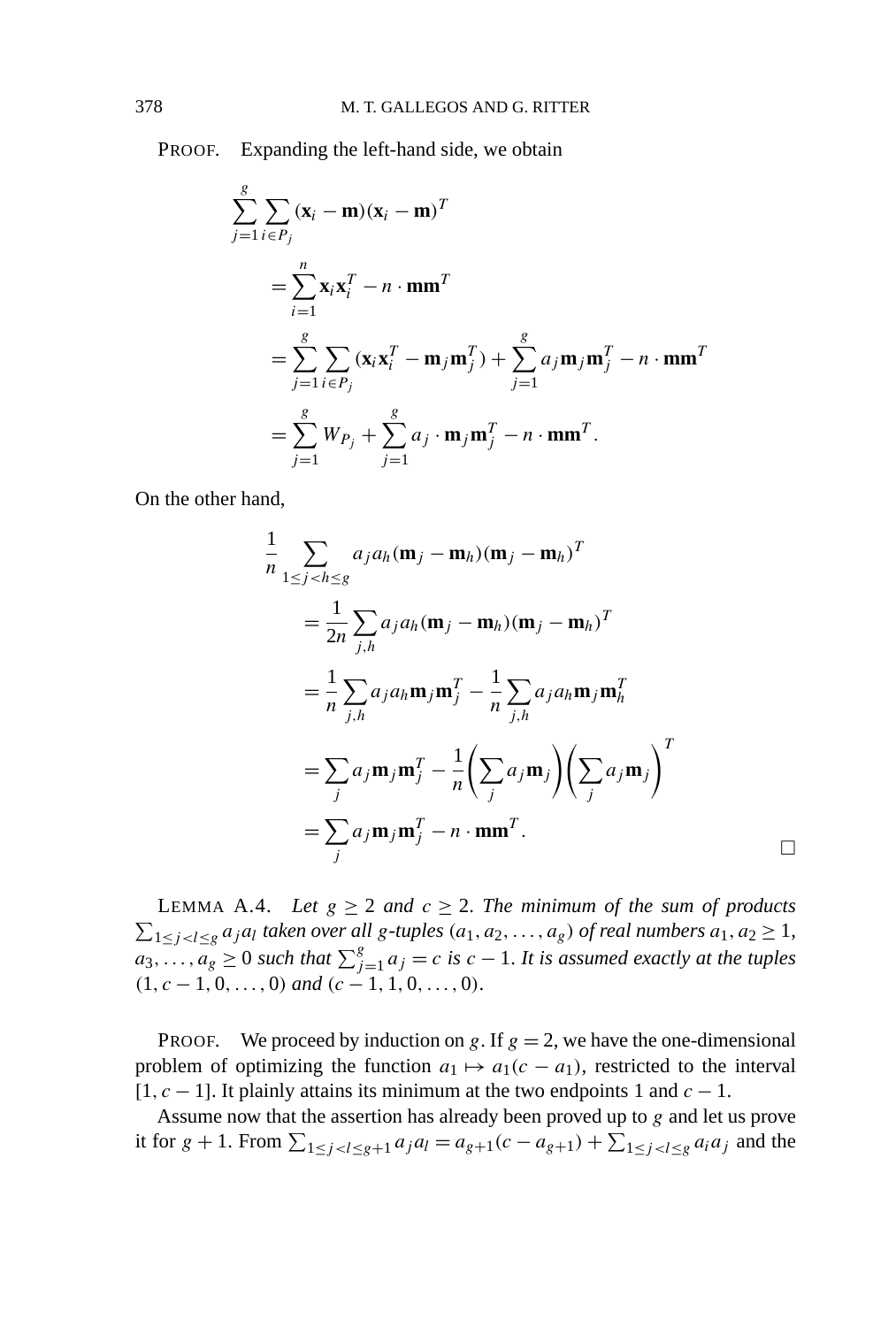induction hypothesis, we infer by means of the principle of dynamic optimization,

$$
\min_{\substack{\sum_{j=1}^{g+1} a_j = c}} \sum_{1 \le j < l \le g+1} a_j a_l
$$
\n
$$
a_1 \ge 1, a_2 \ge 1
$$
\n
$$
= \min_{a_{g+1} \in [0, c-2]} \left( a_{g+1} (c - a_{g+1}) + \min_{\substack{\sum_{j=1}^g a_j = c - a_{g+1} \\ a_1 \ge 1, a_2 \ge 1}} \sum_{1 \le j < l \le g} a_j a_l \right)
$$
\n
$$
= \min_{a_{g+1} \in [0, c-2]} (a_{g+1} (c - a_{g+1}) + c - a_{g+1} - 1)
$$
\n
$$
= \min_{a_{g+1} \in [0, c-2]} (a_{g+1} (c - a_{g+1} - 1) + c - 1).
$$

This is a one-dimensional optimization problem for  $a_{g+1} \in [0, c - 2]$ . The minimizer is 0 and the minimum is  $c - 1$ . This concludes the proof.  $\square$ 

**Acknowledgments.** We are grateful to the referee for sharing his or her ideas with us. This helped to improve the paper. We also thank the Editor for kindly pointing out the reference Fraley and Raftery (2002) to us.

## REFERENCES

- BARNETT, V. and LEWIS, T. (1994). *Outliers in Statistical Data*, 3rd ed. Wiley, Chichester.
- BEZDEK, J. C., KELLER, J., KRISNAPURAM, R. and PAL, N. R. (1999). *Fuzzy Models and Algorithms for Pattern Recognition and Image Processing*. Kluwer, Dordrecht.
- COLEMAN, D. A. and WOODRUFF, D. L. (2000). Cluster analysis for large datasets: An effective algorithm for maximizing the mixture likelihood. *J. Comput. Graph. Statist.* **9** 672–688.
- CUESTA-ALBERTOS, J. A., GORDALIZA, A. and MATRÁN, C. (1997). Trimmed *k*-means: An attempt to robustify quantizers. *Ann. Statist.* **25** 553–576.
- DONOHO, D. L. and HUBER, P. J. (1983). The notion of a breakdown point. In *A Festschrift for Erich L. Lehmann* (P. J. Bickel, K. A. Doksum and J. L. Hodges, Jr., eds.) 157–184. Wadsworth, Belmont, CA.
- FRALEY, C. and RAFTERY, A. E. (2002). Model-based clustering, discriminant analysis, and density estimation. *J. Amer. Statist. Assoc.* **97** 611–631.
- FRIEDMAN, H. and RUBIN, J. (1967). On some invariant criteria for grouping data. *J. Amer. Statist. Assoc.* **62** 1159–1178.
- GARCIÁ-ESCUDERO, L. A. and GORDALIZA, A. (1999). Robustness properties of *k*-means and trimmed *k*-means. *J. Amer. Statist. Assoc.* **94** 956–969.
- GARCIÁ-ESCUDERO, L. A., GORDALIZA, A. and MATRÁN, C. (2003). Trimming tools in exploratory data analysis. *J. Comput. Graph. Statist.* **12** 434–449.
- GATHER, U. and KALE, B. K. (1988). Maximum likelihood estimation in the presence of outliers. *Comm. Statist. Theory Methods* **17** 3767–3784.
- HAMPEL, F. R. (1968). Contributions to the theory of robust estimation. Ph.D. dissertation , Univ. California, Berkeley.
- HAMPEL, F. R. (1971). A general qualitative definition of robustness. *Ann. Math. Statist.* **42** 1887–1896.
- HARTIGAN, J. A. (1975). *Clustering Algorithms*. Wiley, New York.